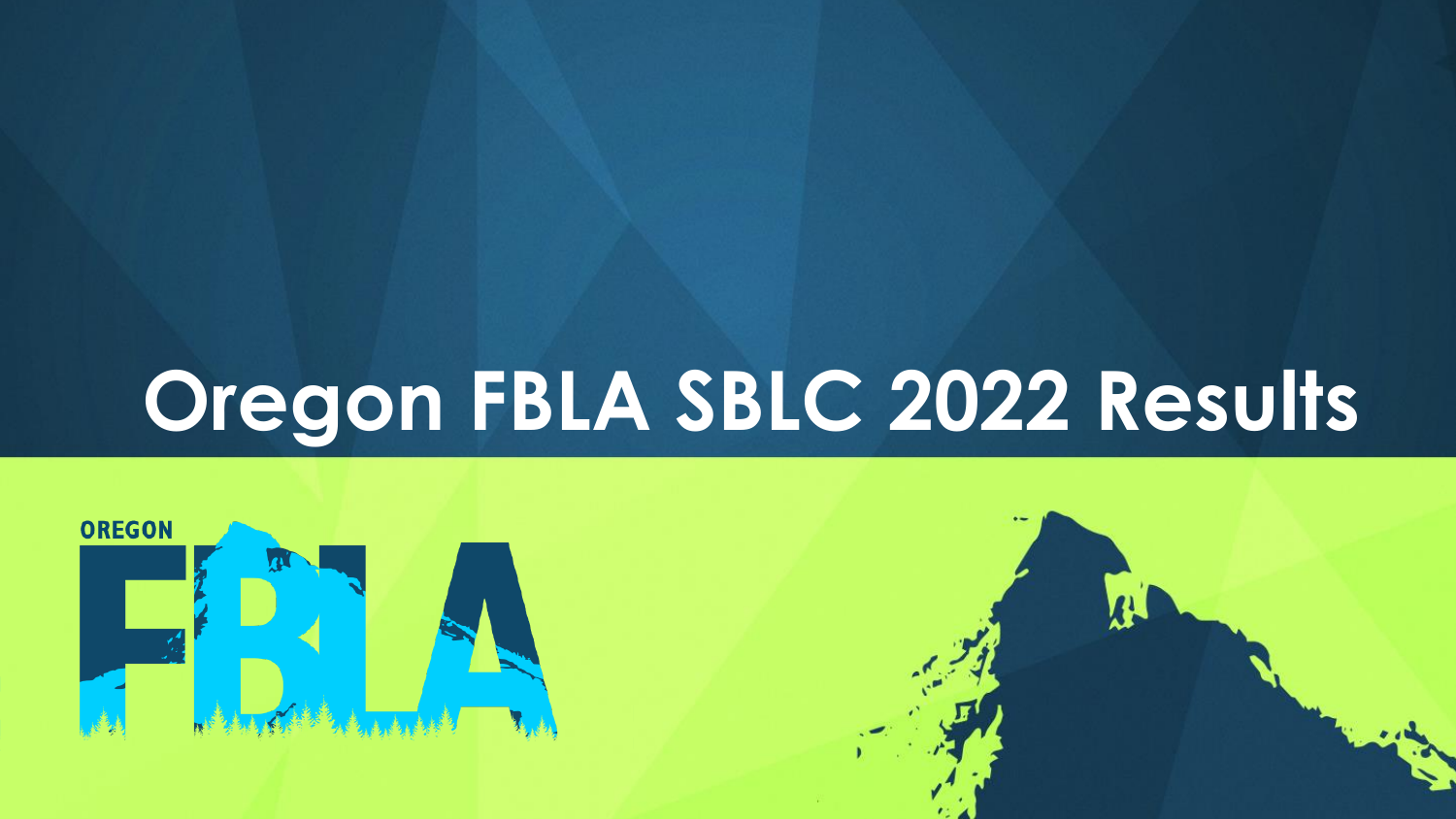

# Coding & Programming

• 1st Kevin Chi, Elias Malak Roseburg Senior High School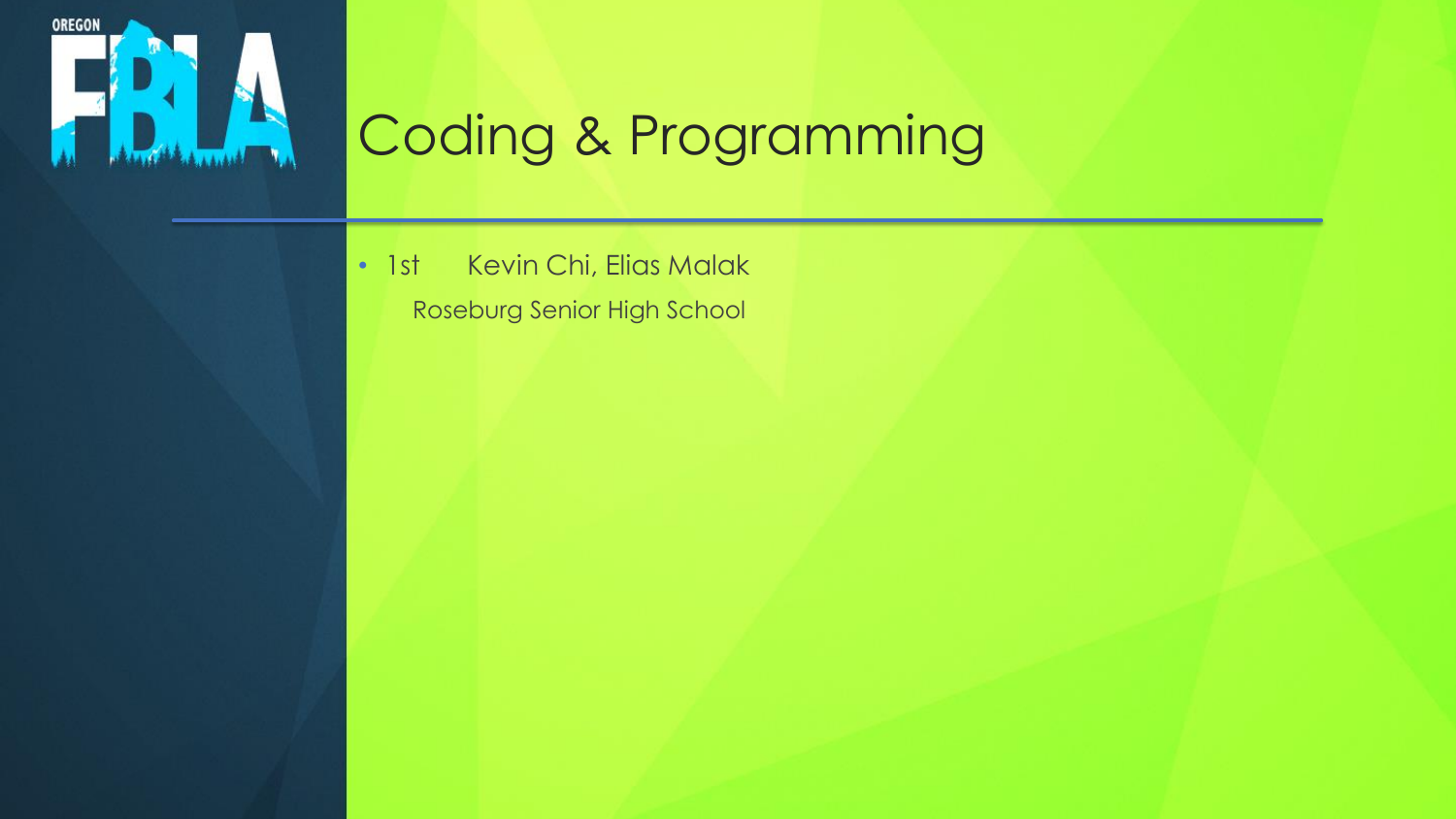

#### Computer Game & Simulation Programming

- 1st Max Bailey, Katie Rigby 5th Tanner Noice Grant Union High School
- 2nd Liam Matlock, Sean Olea, 6th Jack McGraw Elliot Ousley

Seaside Union High School

- 3rd Noah Herman, Sean Kerwin Seaside Union High School
- 4th Brennen Elshaug, Franklin **Gardner** 
	- Scappoose High School
- Gilchrist High School
	- Silverton High School
- 7th Duelle Glenn Imbler High School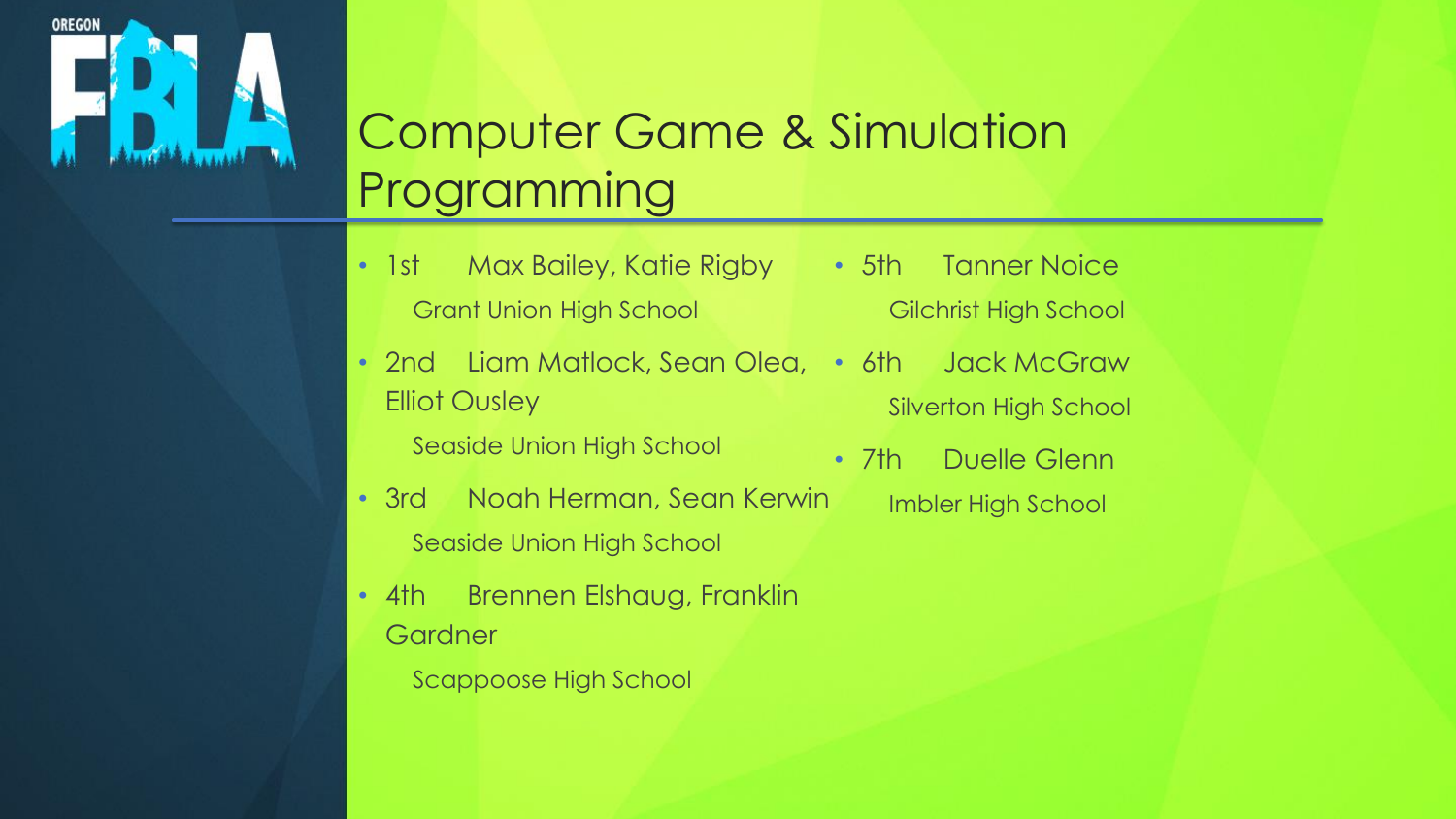

# E-business

- 1st Marcus Capener, Wyatt Heath, Noah Price
	- Silverton High School
- 2nd Jazzmen Cline, Sierra **Sanders** 
	- Gilchrist High School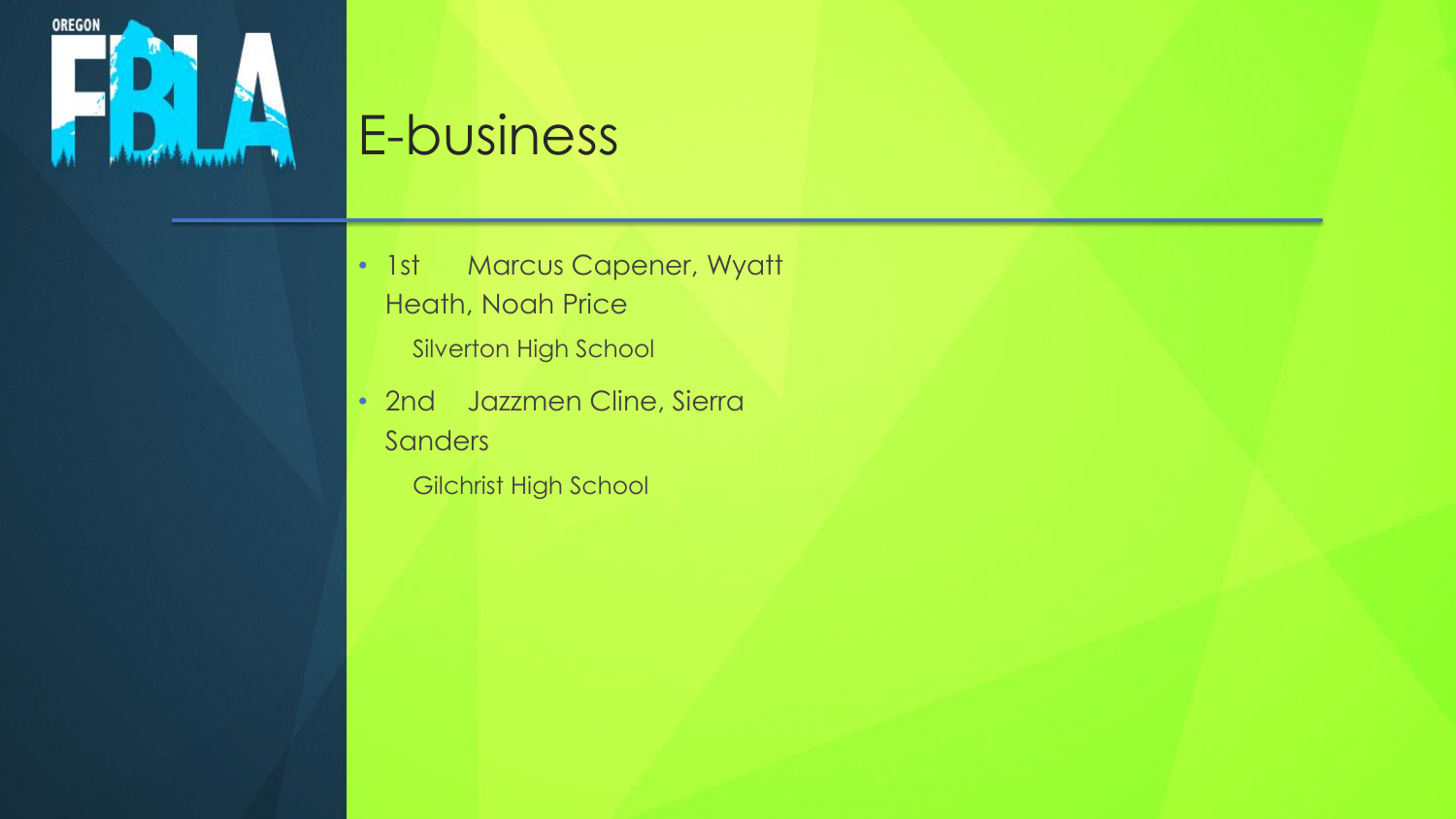

# Mobile Application Development

- 1st Matthew Vu
	- Centennial High School
- 2nd Carson Bates, Ivan Silva-Villa, Samuel Velazquez-Huanosta Seaside Union High School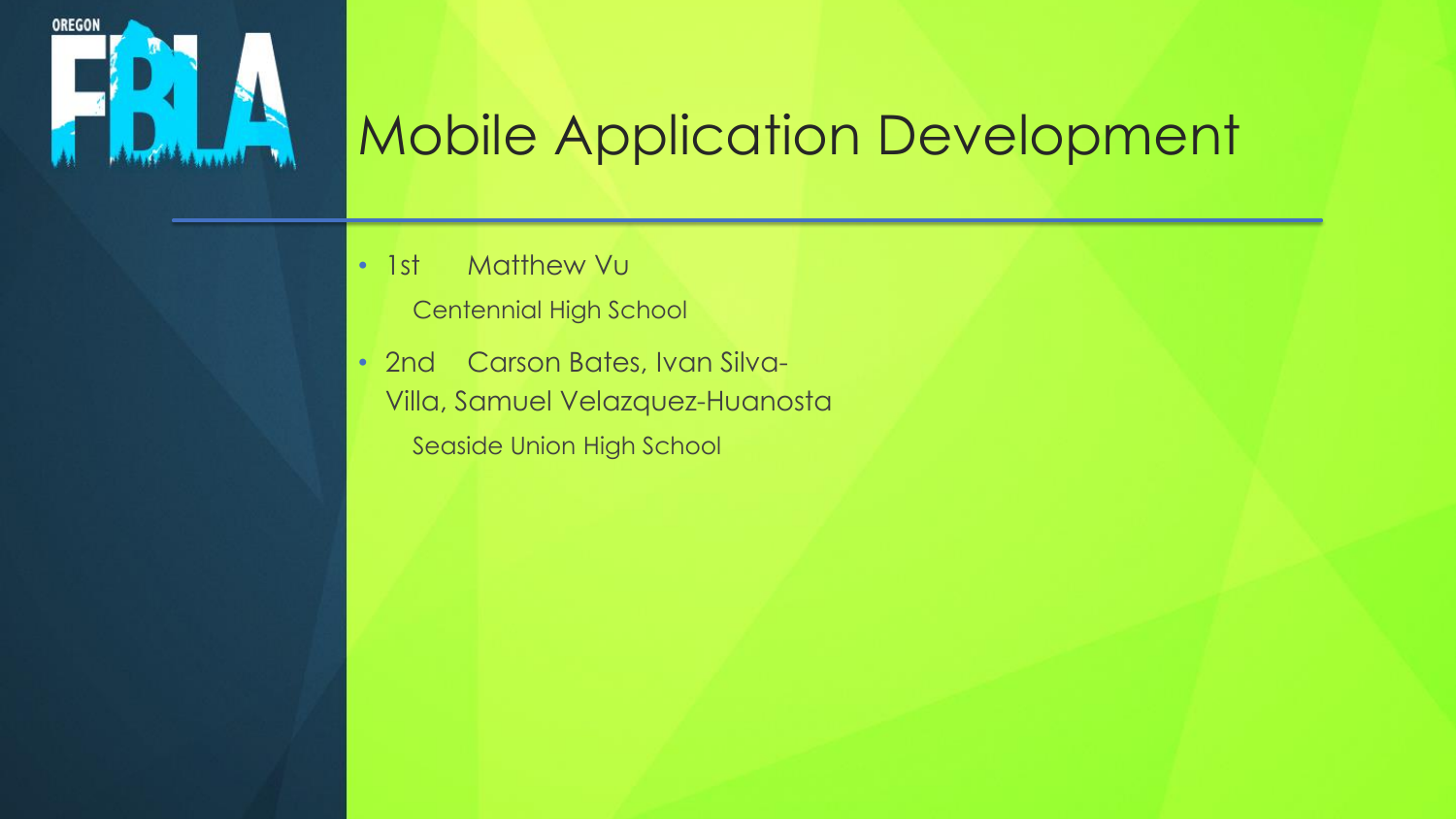

# Website Design

- 1st Isabella Dahl
	- Bonanza High School
- 2nd Yuliana Cruz Ruiz, Hailey **Hagerty** 
	- Mazama High School
- 3rd Victoria Keene Helix High School
- 4th Savannah Gooch Bonanza High School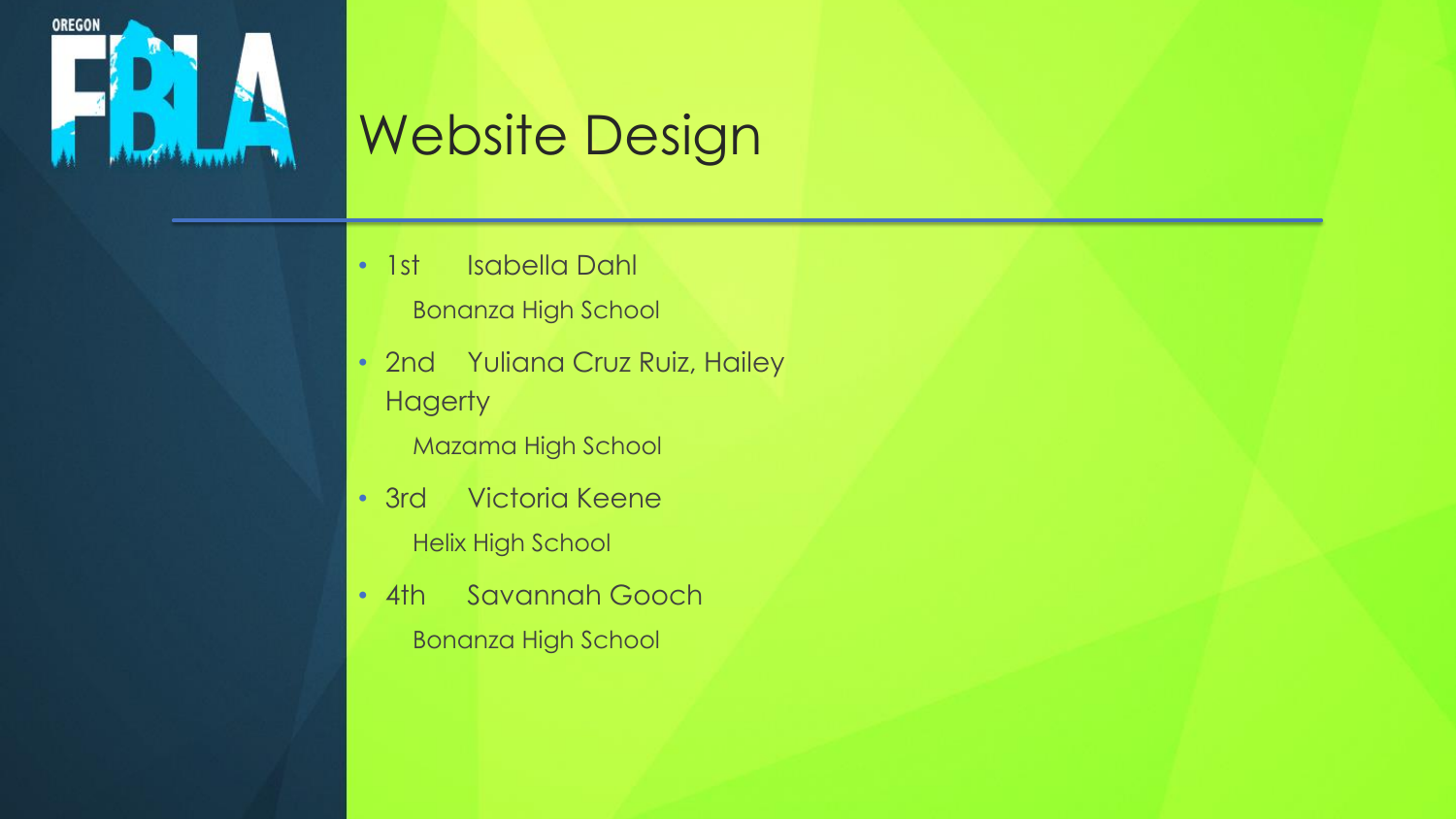

#### Future Business Leader

- 1st Logan Bishop
	- Roseburg Senior High School
- 2nd Norma Lopez Paz North Marion High School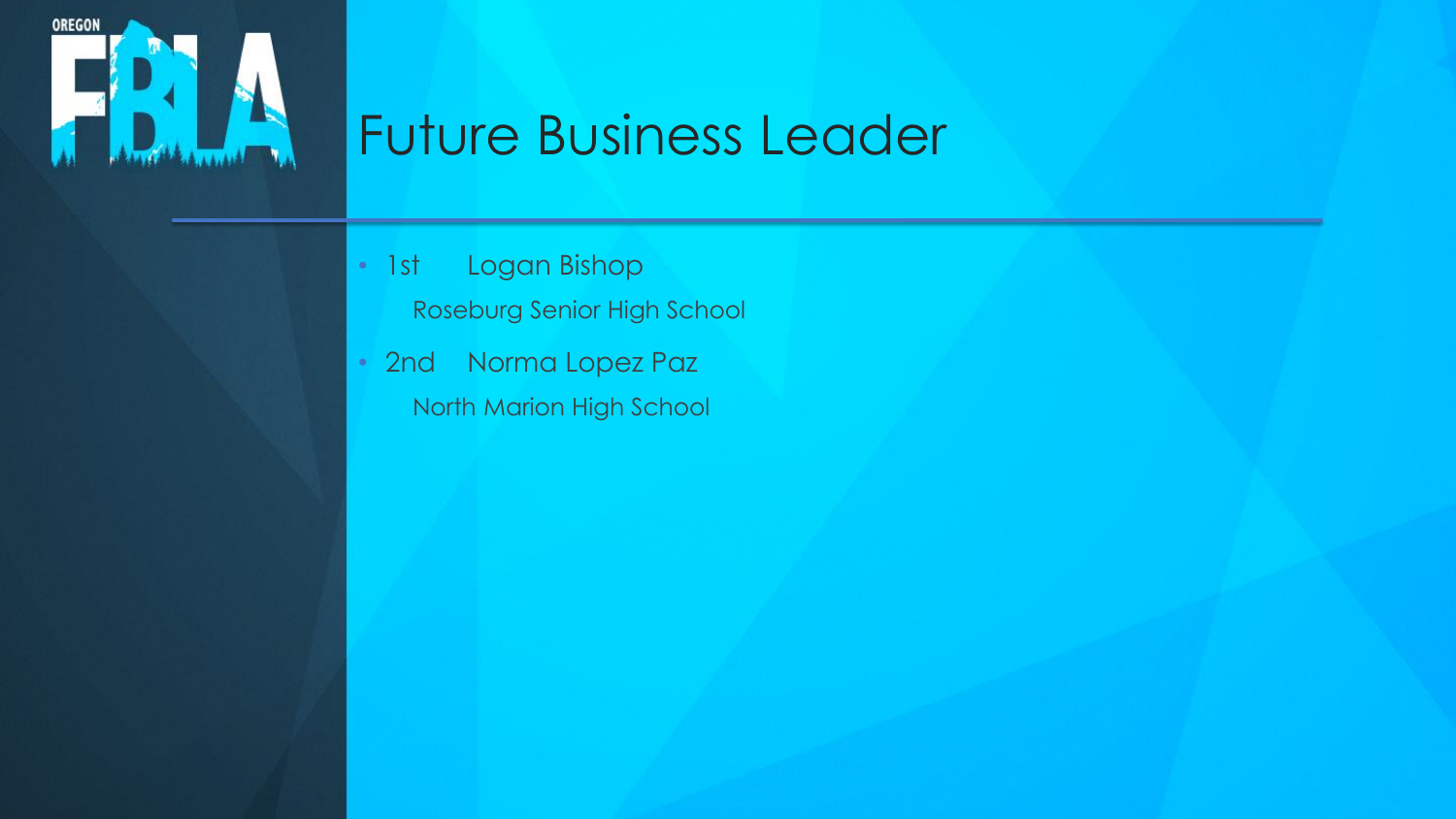

#### Job Interview

- 1st Ryel Eng
	- Mountain View High School
- 2nd Kale Bingaman Imbler High School
- 3rd Chelsea Miller Roseburg Senior High School
- 4th Joelle Treat Imbler High School
- 5th Gabby Taylor-Mendez Helix High School
- 6th Melanie Richardson McLoughlin High School
- 7th Morgan Shaw Ridgeview High School
- 8th Adel Bordas Ridgeview High School
- 9th Audree Treat Imbler High School
- 10th Emma Walsh Molalla High School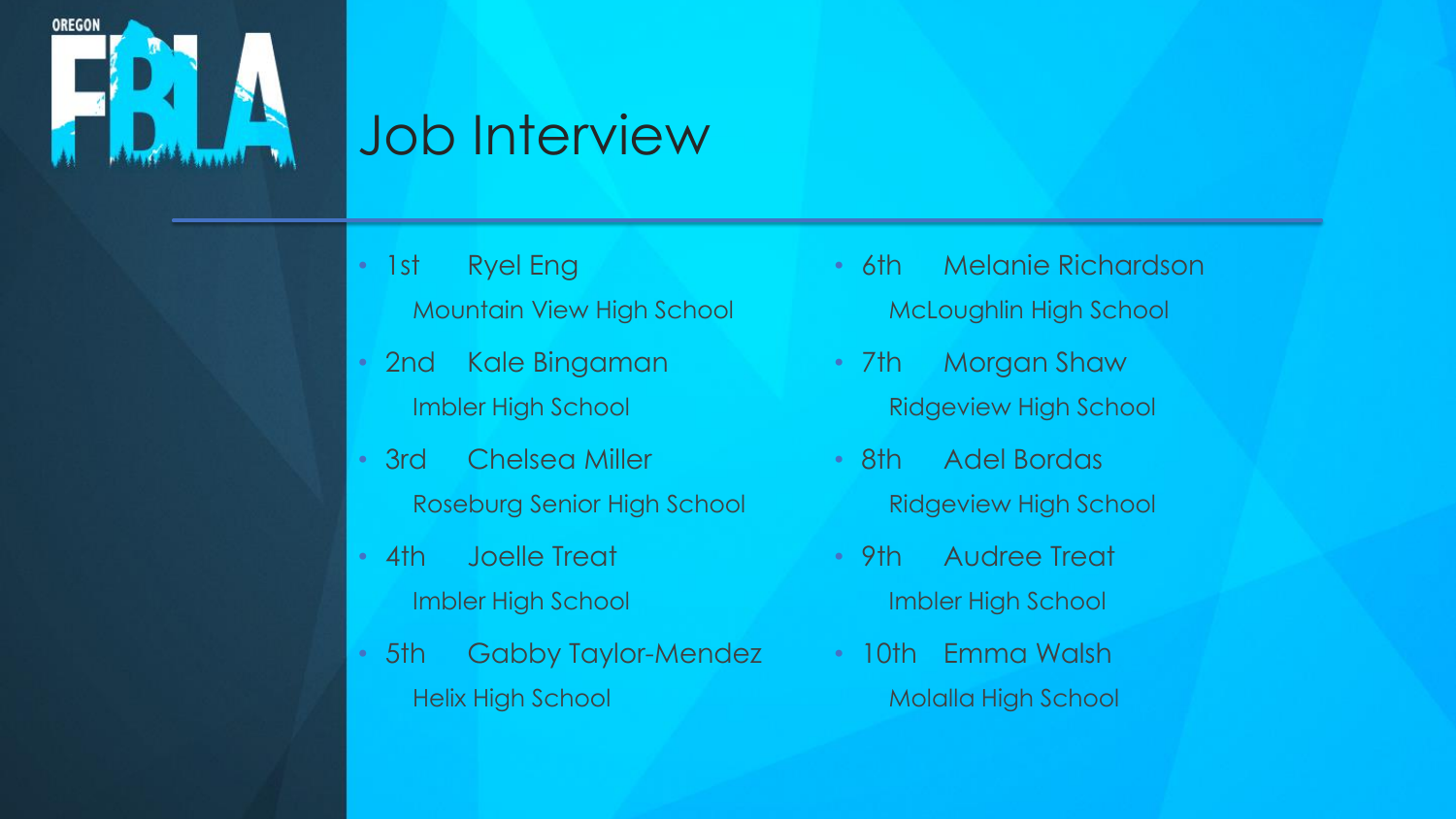

# Business Etiquette

- 1st Emilia Slippy Imbler Middle Level
- 2nd Emma Dejong Lost River Jr/Sr ML
- 3rd Dylan Lachner Molalla Middle School
- 4th Ayden Lucas Imbler Middle Level
- 5th Cora Royes Imbler Middle Level
- 6th Joli Watson Molalla Middle School
- 7th Madillyn Burright Imbler Middle Level
- 8th Abby Carpenter Coffenberry Middle Level
- 9th Katalina Valadez Coffenberry Middle Level
- 10th Jeytt Cant Imbler Middle Level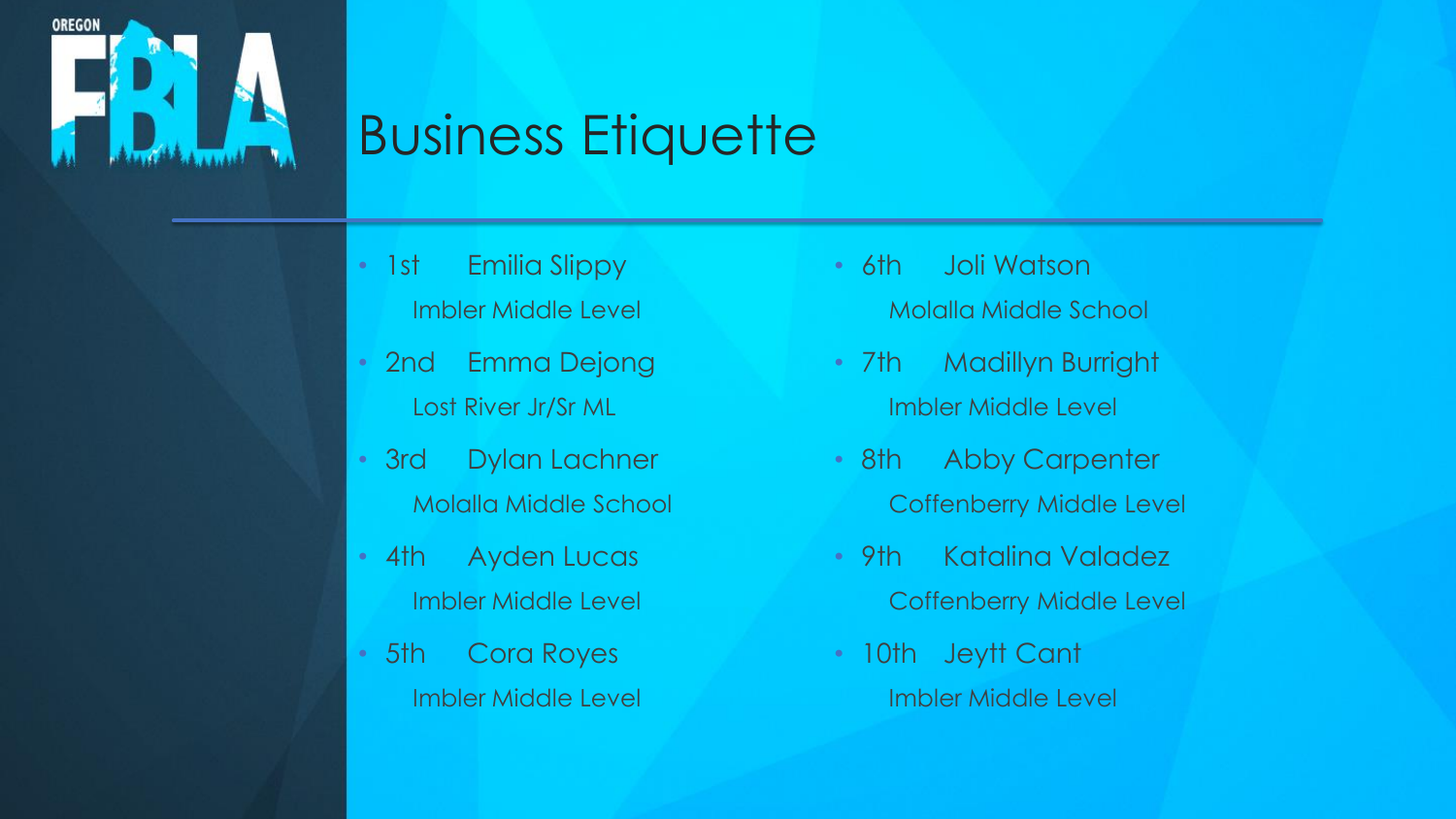

#### Career Exploration

- 1st Owen Ritter Molalla Middle School
- 2nd Mason Mealey Gilchrist Middle Level
- 3rd Jocelyn Malone Coffenberry Middle Level
- 4th Adeline Shaw Baker Middle School
- 5th Curtis Ray Gilchrist Middle Level
- 6th Carolina Alavez Lost River Jr/Sr ML
- 7th Joselyn Hernandez Lost River Jr/Sr ML
- 8th Marianna Valadez Coffenberry Middle Level
- 9th Jayce Roberts Coffenberry Middle Level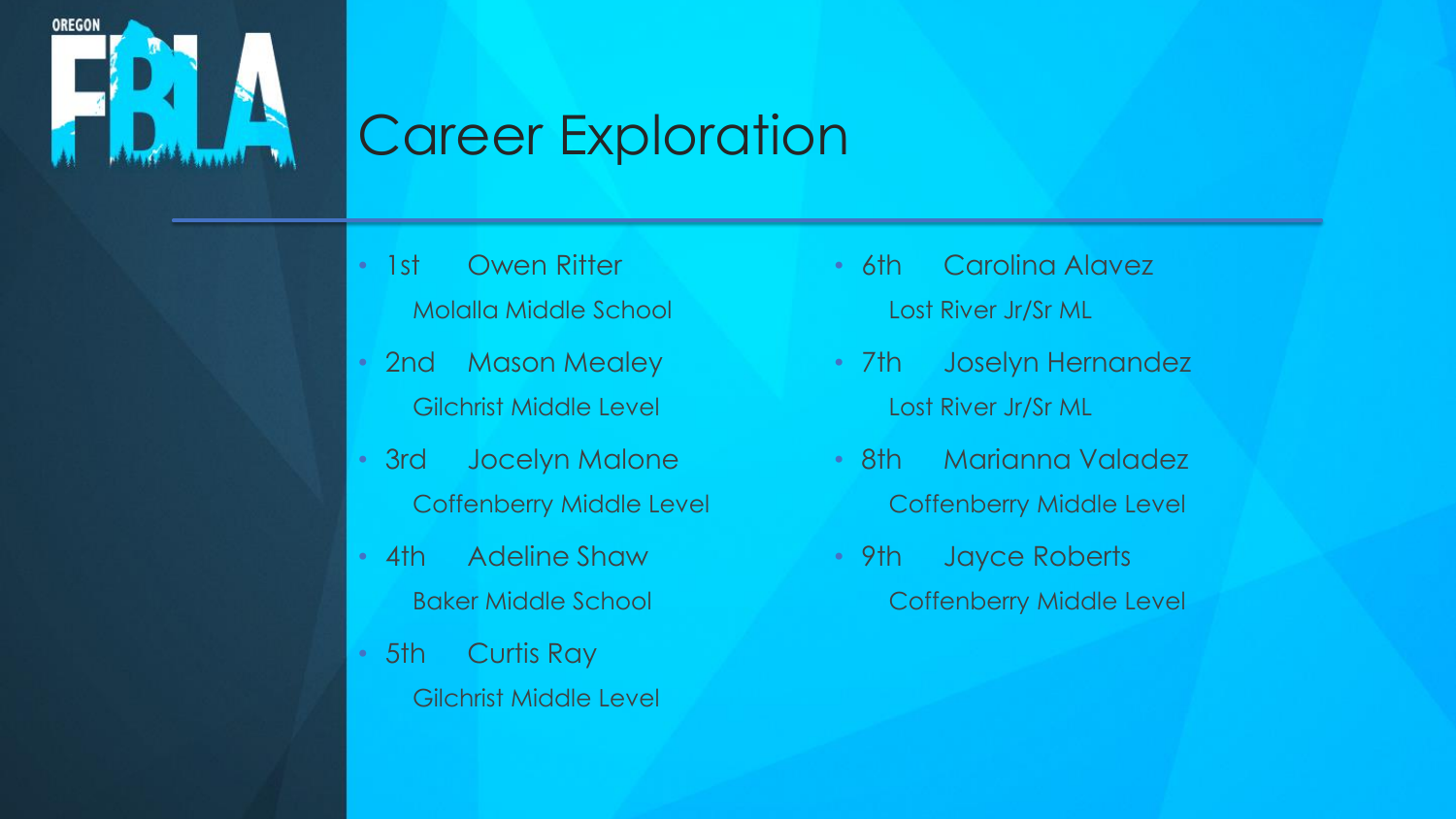

# Digital Citizenship

- 1st Curtis Ray
	- Gilchrist Middle Level
- 2nd Riley Thomas Coffenberry Middle Level
- 3rd John Bland Lost River Jr/Sr ML
- 4th Makenzy Ehleringer Molalla Middle School
- 5th Cheyenne Pelzel Gilchrist Middle Level

• 6th Luis Huante Lost River Jr/Sr ML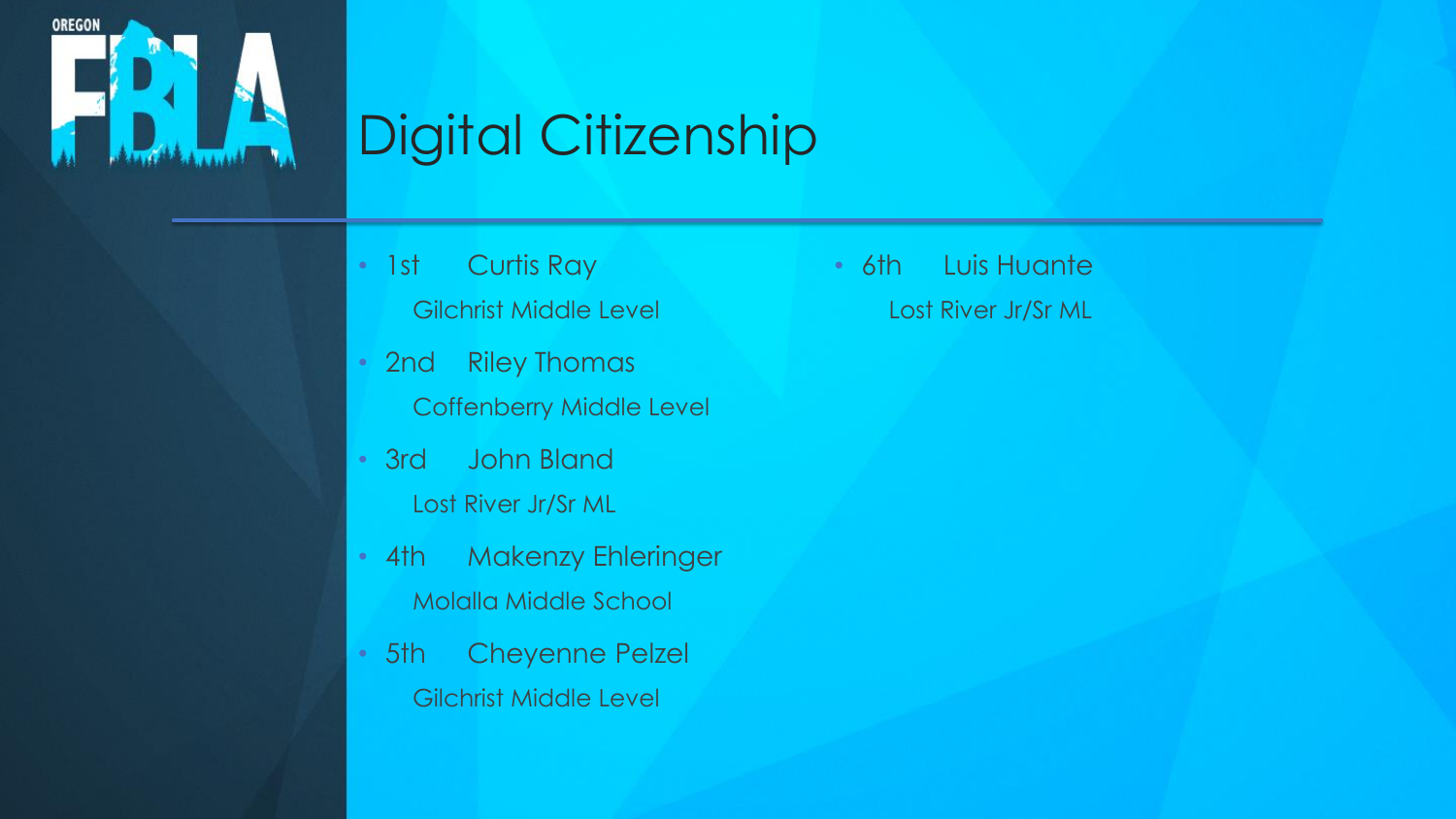

# Exploring Computer Science

- 1st Jaxen Colwell Imbler Middle Level
- 2nd Logan Smith Molalla Middle School
- 3rd Owen Ritter Molalla Middle School
- 4th Ethan Schull Bonanza High School
- 5th Tanner Brady Molalla Middle School

• 6th Savannah Hicks Gilchrist Middle Level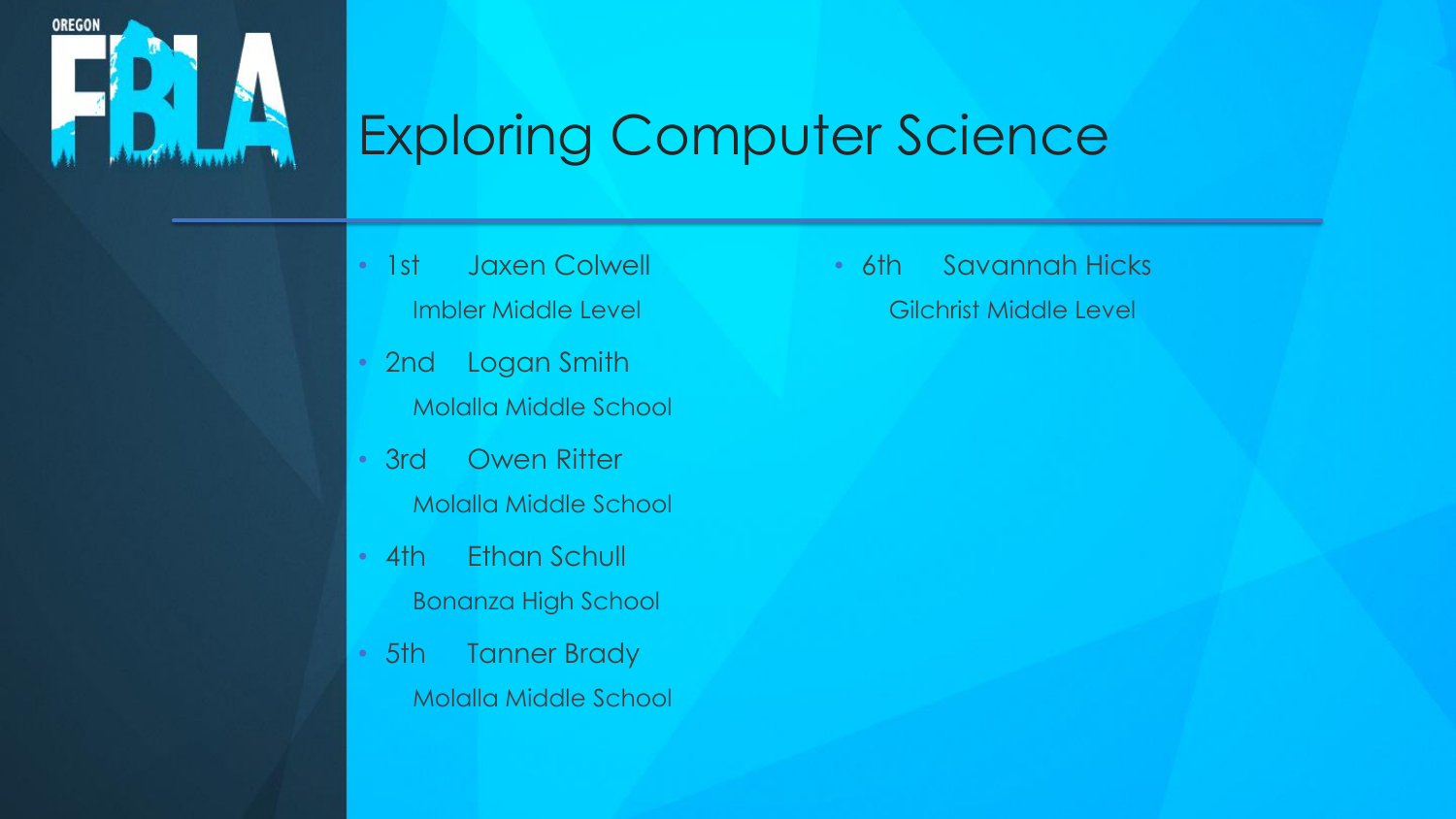

# Exploring Economics

- 1st Harris Gaslin Baker Middle School
- 2nd Hunter Horn Gilchrist Middle Level
- 3rd Amaya Teeples Molalla Middle School
- 4th Kaidyn Kretschmer Imbler Middle Level
- 5th Isaac Adams Molalla Middle School
- 6th Valeria Reyes Lost River Jr/Sr ML
- 7th Isla Howard Imbler Middle Level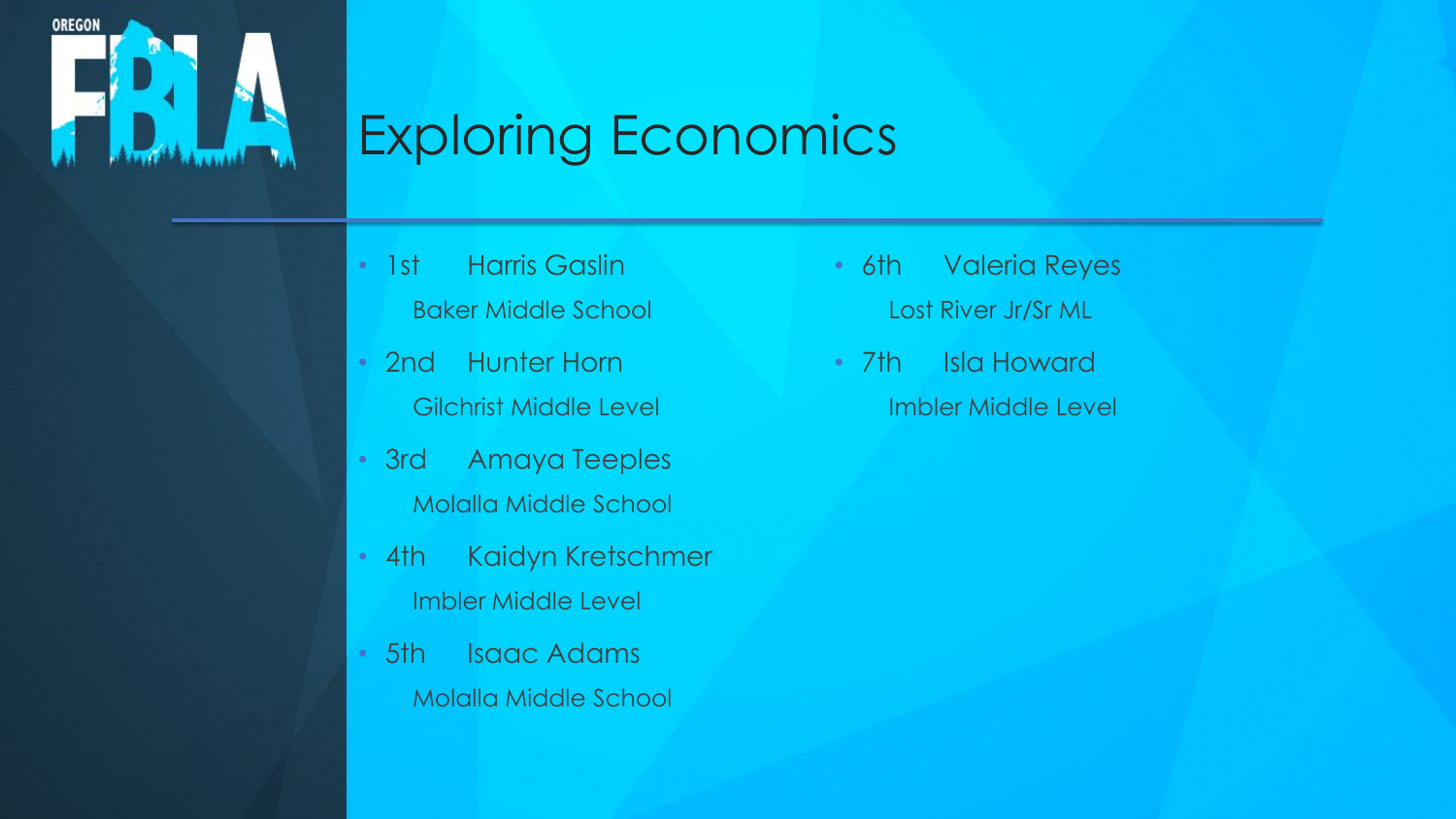

# Exploring Technology

- 1st Jamie Prescott Gilchrist Middle Level
- 2nd Logan Smith Molalla Middle School
- 3rd Gadge Riffle Gilchrist Middle Level
- 4th Katalina Valadez Coffenberry Middle Level
- 5th Traci Richardson Coffenberry Middle Level

• 6th Tanner Brady Molalla Middle School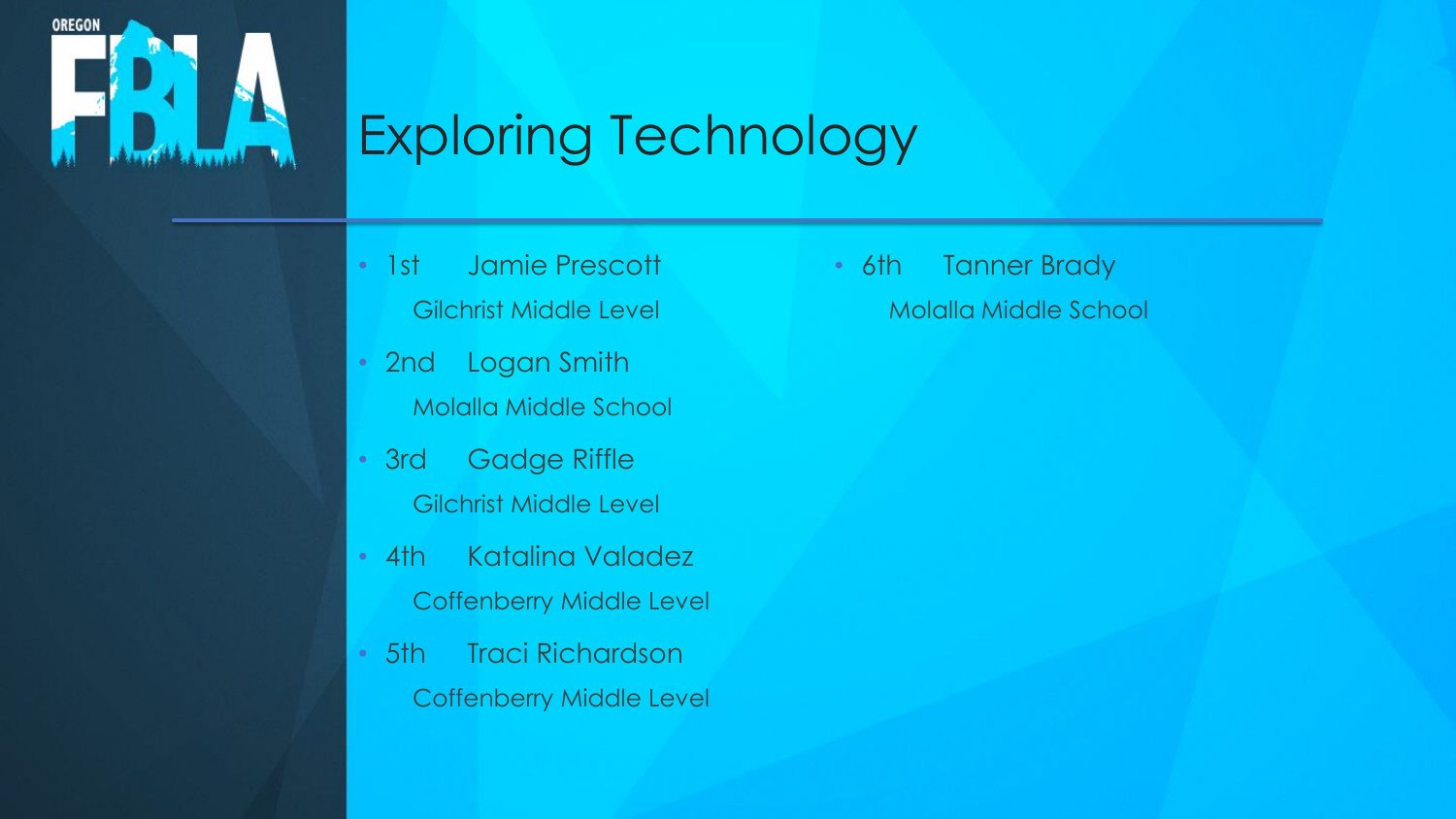

# FBLA Concepts

- 1st Alina Dobson
	- Coffenberry Middle Level
- 2nd Luis Huante Lost River Jr/Sr ML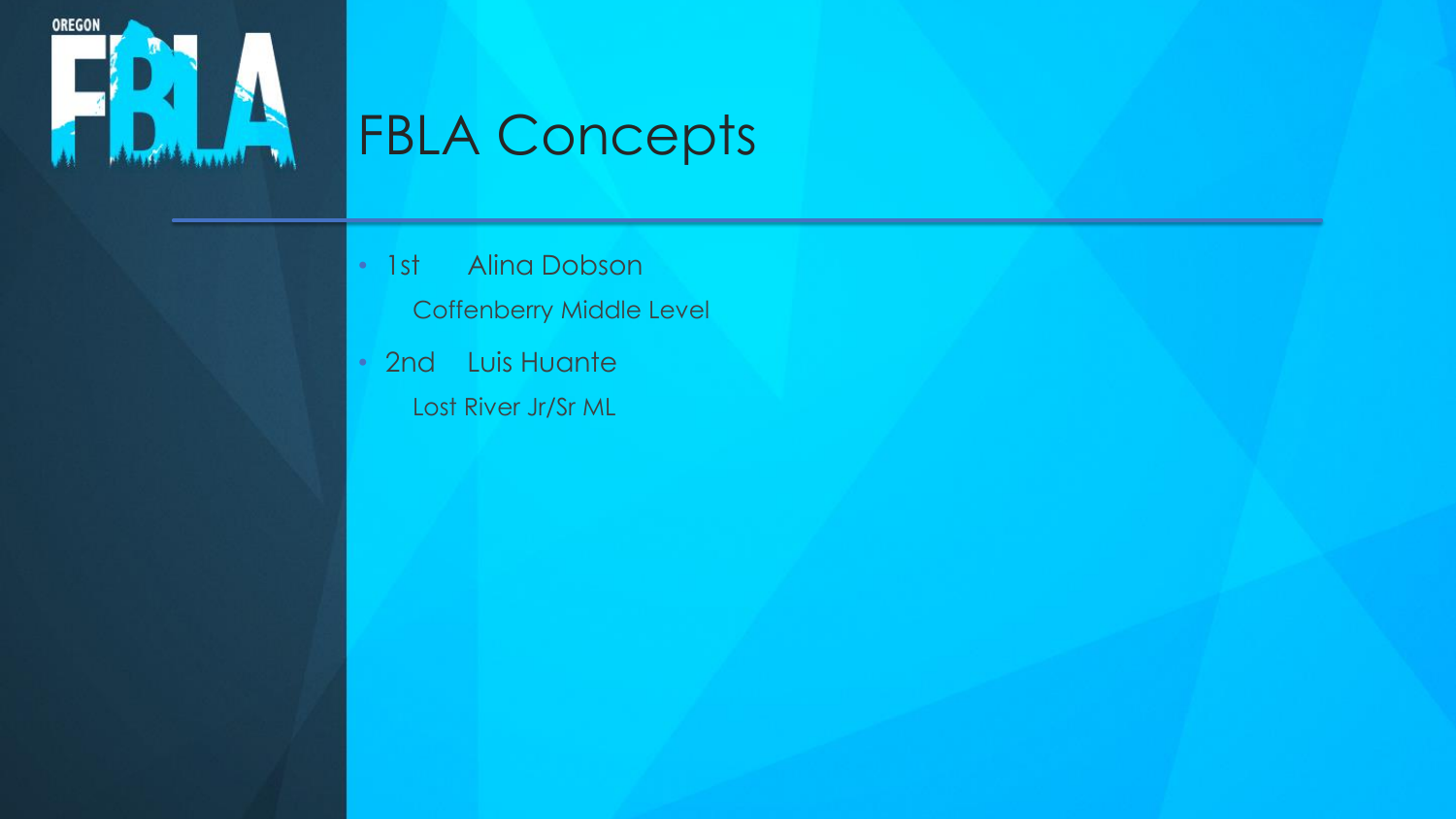

# Financial Literacy

- 1st Hunter Horn
	- Gilchrist Middle Level
- 2nd Eli Archer Gilchrist Middle Level
- 3rd Cassie Cope Coffenberry Middle Level
- 4th Trinity Lincecum Coffenberry Middle Level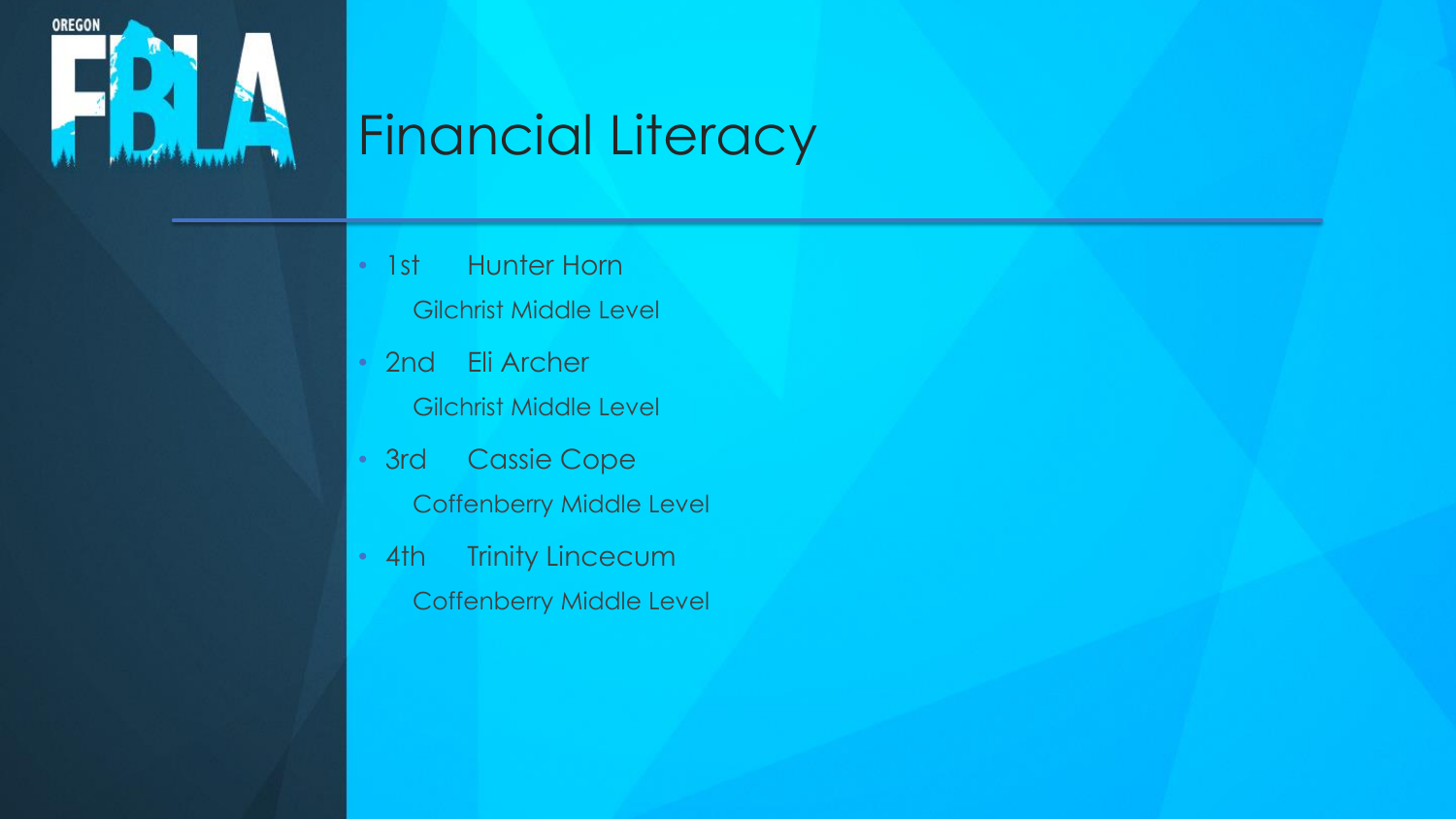

# Interpersonal Communications

- 1st Cadell Mills
	- Baker Middle School
- 2nd Brittany Martinez Lost River Jr/Sr ML
- 3rd Saphira Bipat Gilchrist Middle Level
- 4th Danika Loomis Gilchrist Middle Level
- 5th Savannah Hicks Gilchrist Middle Level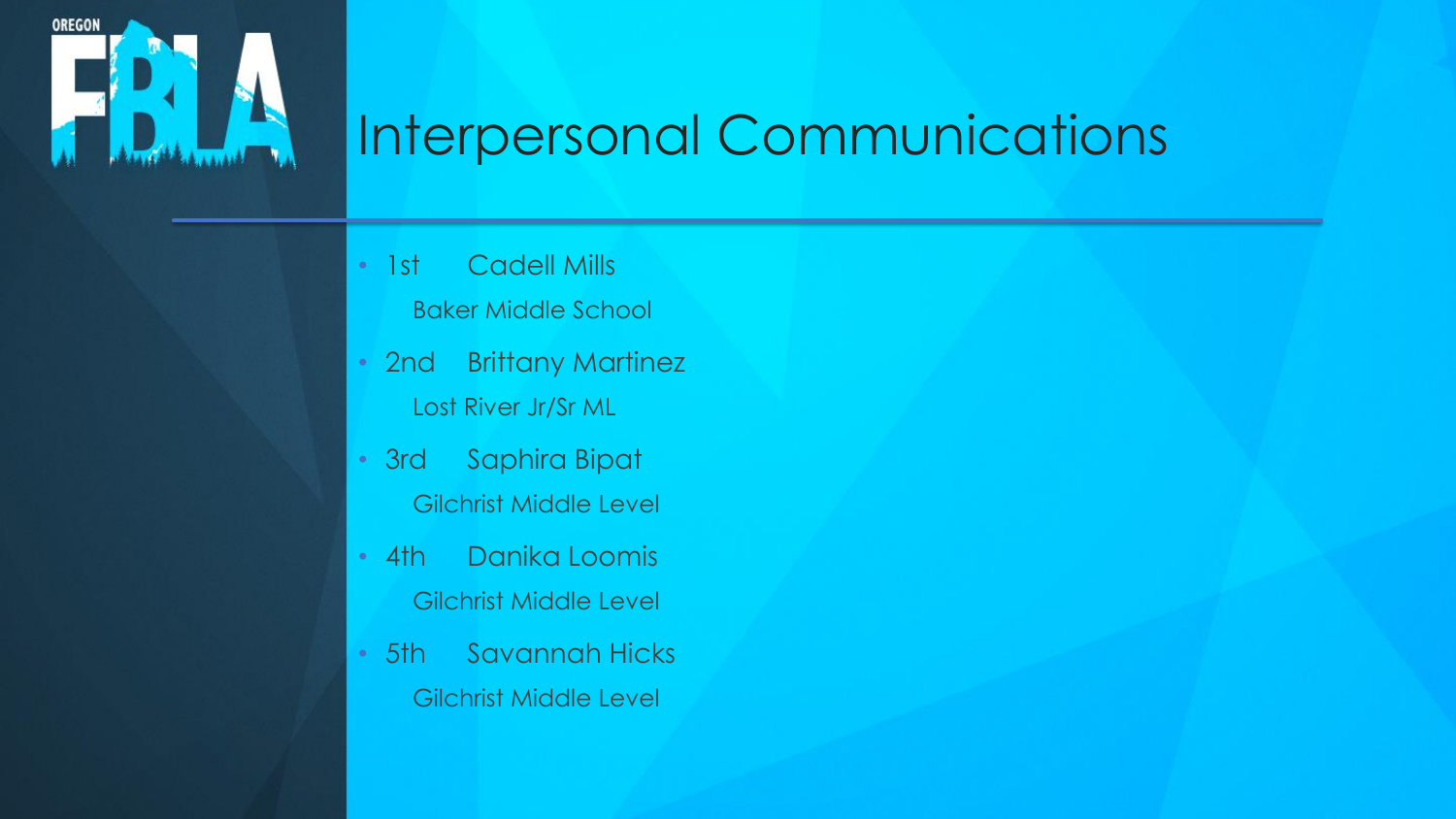

# Leadership

- 1st Skylar Knox
	- John C. Fremont Middle School
- 2nd Riley Thomas Coffenberry Middle Level
- 3rd Saphira Bipat Gilchrist Middle Level
- 4th Lexie Valador Gilchrist Middle Level
- 5th Olivia McGarvey Coffenberry Middle Level
- 6th Adeline Shaw Baker Middle School
- 7th Rylan McMillen Coffenberry Middle Level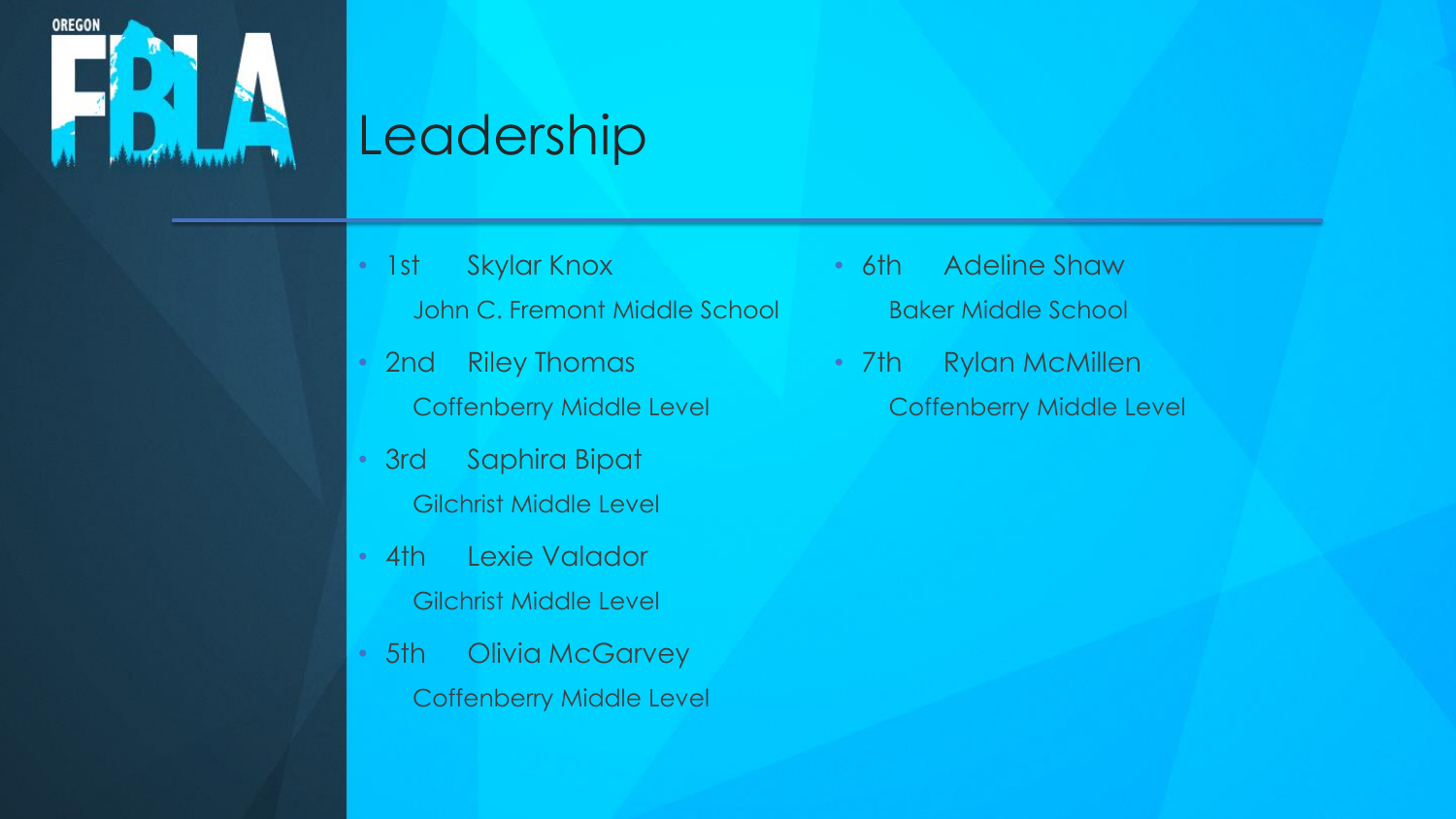

# Learning Strategies

- 1st Bailee Acevedo Coffenberry Middle Level
- 2nd Lexie Valador Gilchrist Middle Level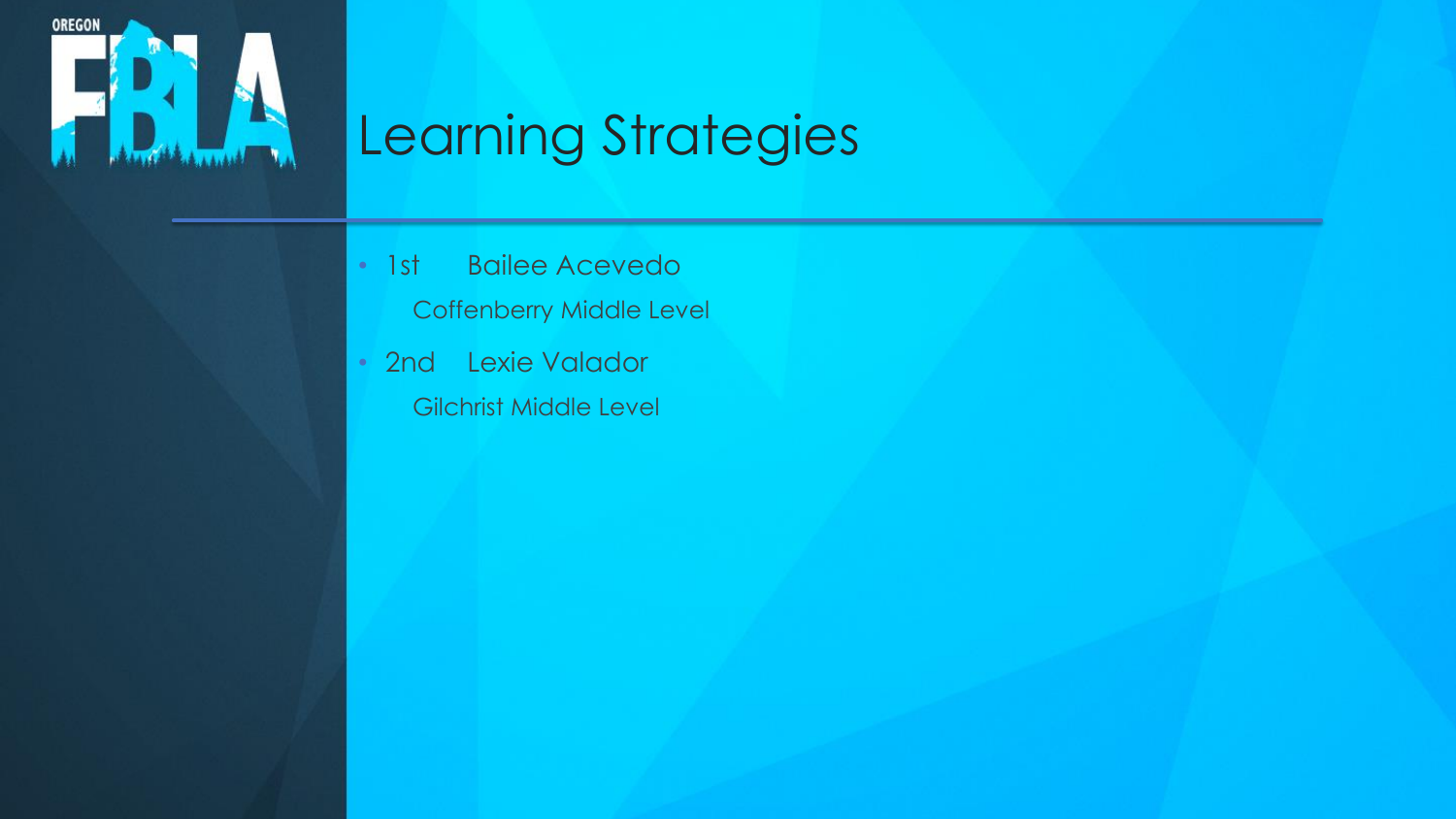

# Running an Effective Meeting

• 1st Chris Whittington

Coffenberry Middle Level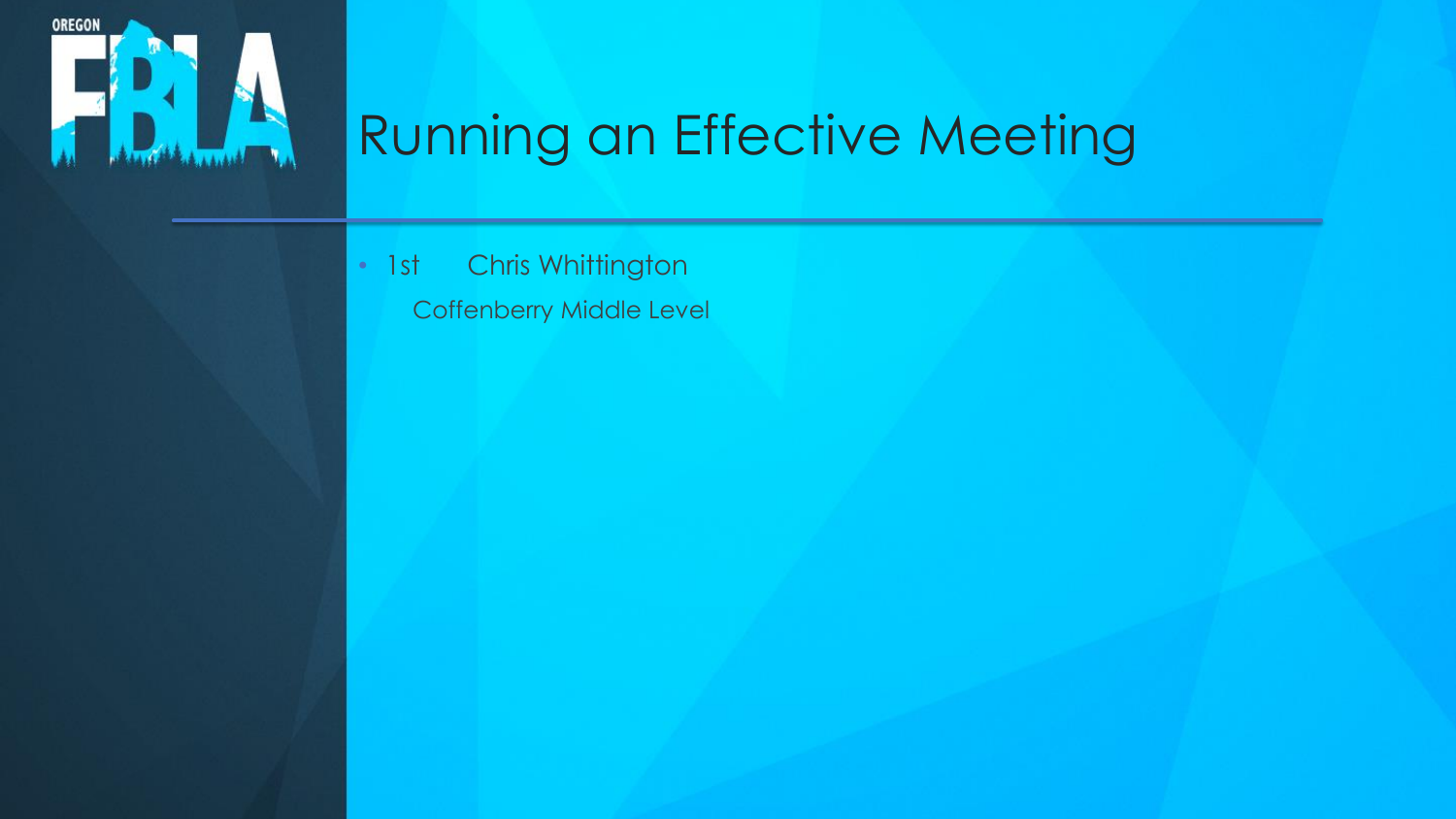

## FBLA Mission & Pledge

- 1st Korbin Lussier Coffenberry Middle Level
- 2nd Kayleen Philips Molalla Middle School
- 3rd Jorge Hernandez Lost River Jr/Sr ML
- 4th Joselyn Hernandez Lost River Jr/Sr ML
- 5th Jocelyn Malone Coffenberry Middle Level

• 6th Jaxen Colwell Imbler Middle Level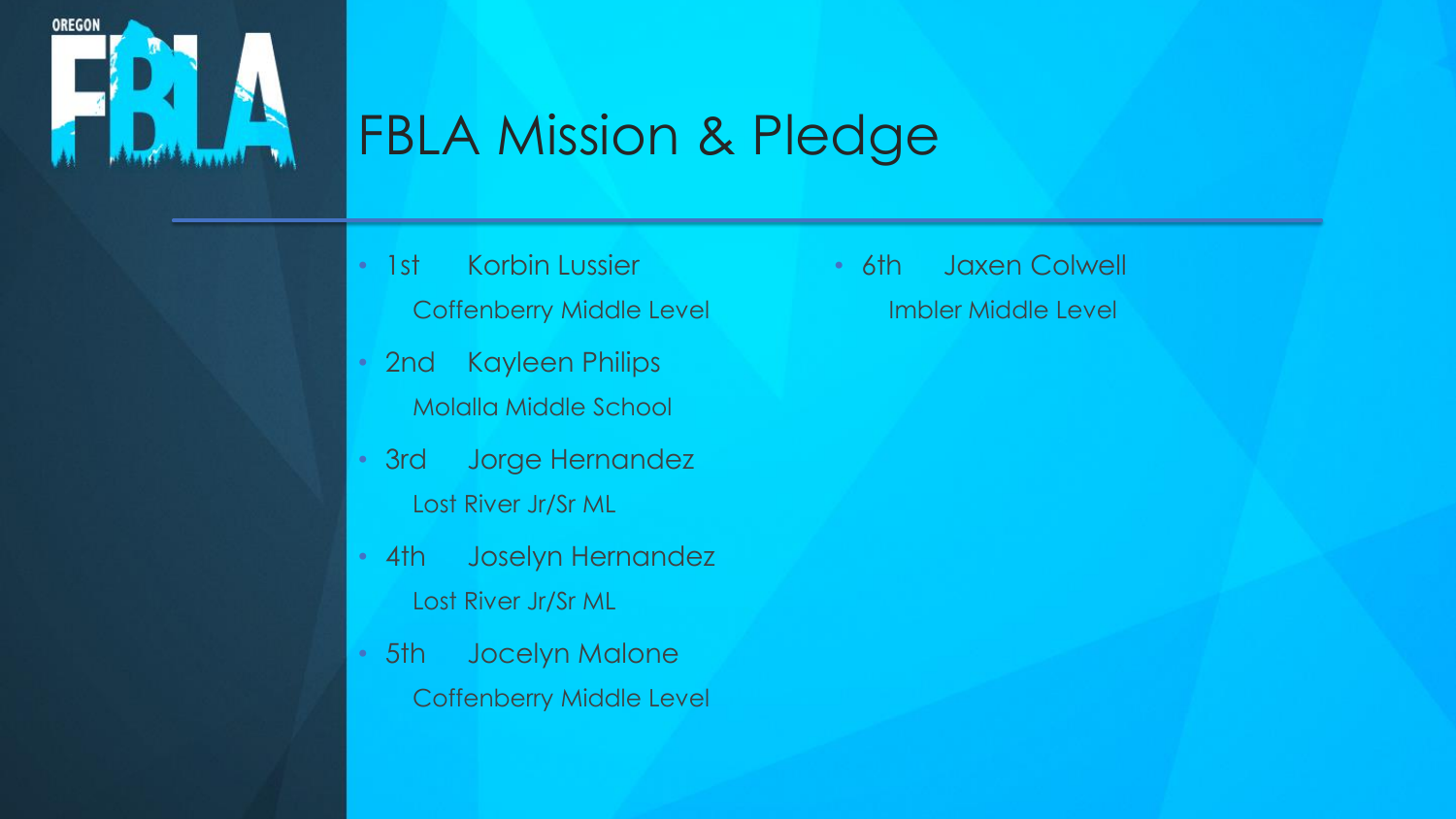

# Career Research

- 1st John Bland
	- Lost River Jr/Sr ML
- 2nd Adelaid Walden Baker Middle School
- 3rd Sid Risley
	- John C. Fremont Middle School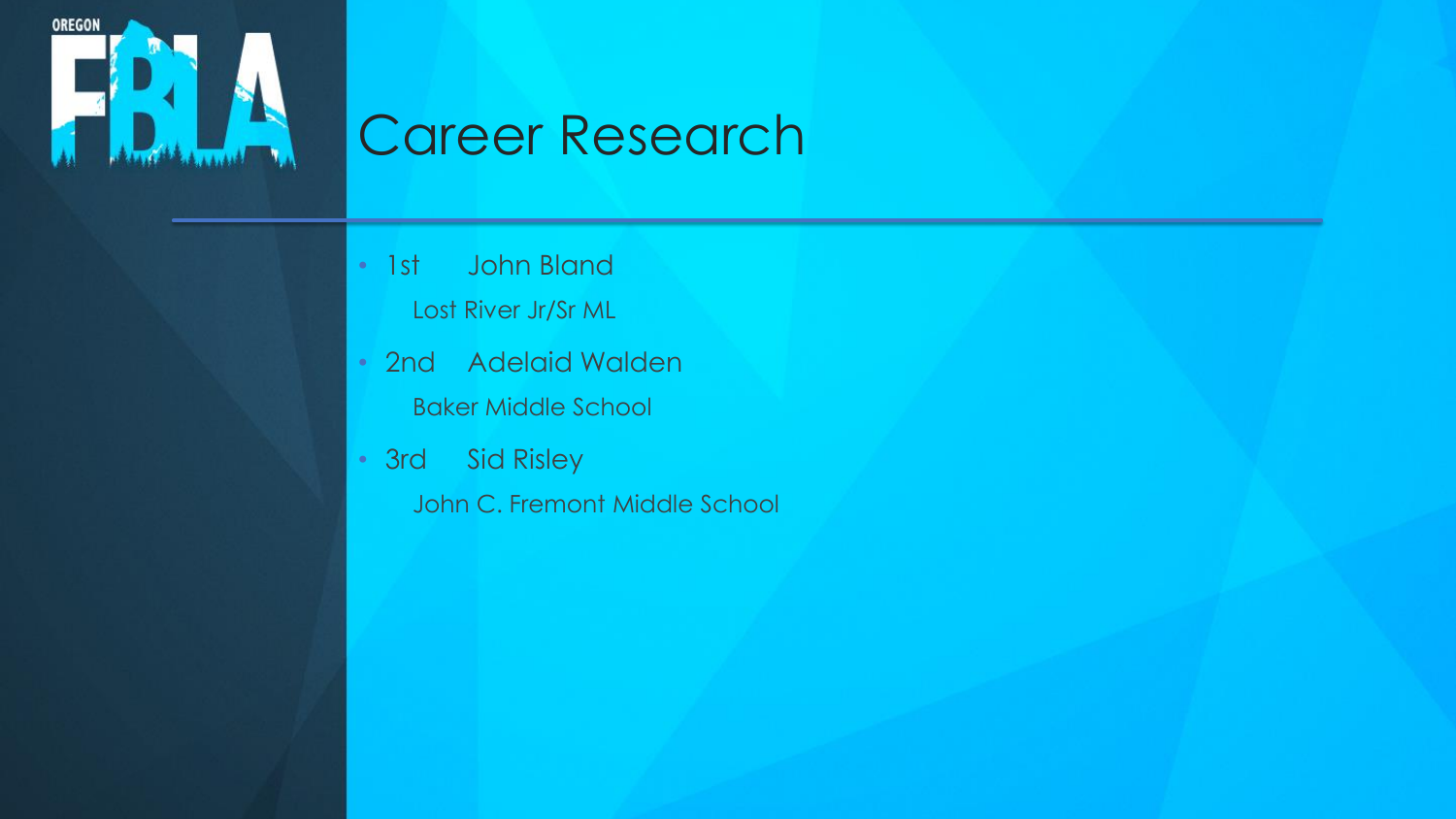

# Critical Thinking

- 1st Chloe Garcia, Skylar Knox, 4th Isaac Adams Fiona Strickland Molalla Middle School
	- John C. Fremont Middle School
- 2nd Sid Risley, Ryne Wilson John C. Fremont Middle School
- 3rd Elizabeth Aguirre, Karla Navarro
	- Lost River Jr/Sr ML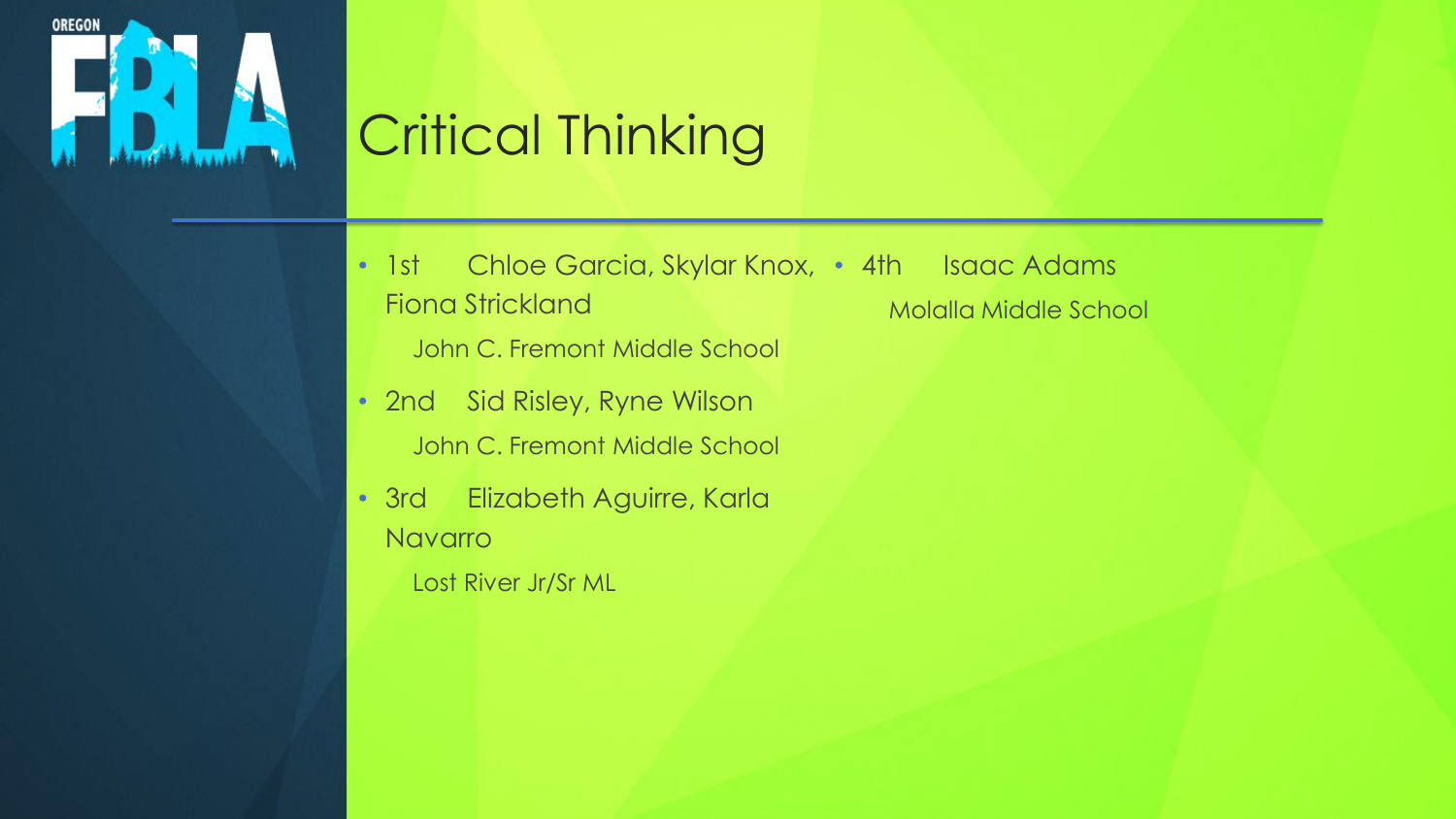

#### Multimedia & Website Development

• 1st Jeremy Raygoza-Cortez Bonanza High School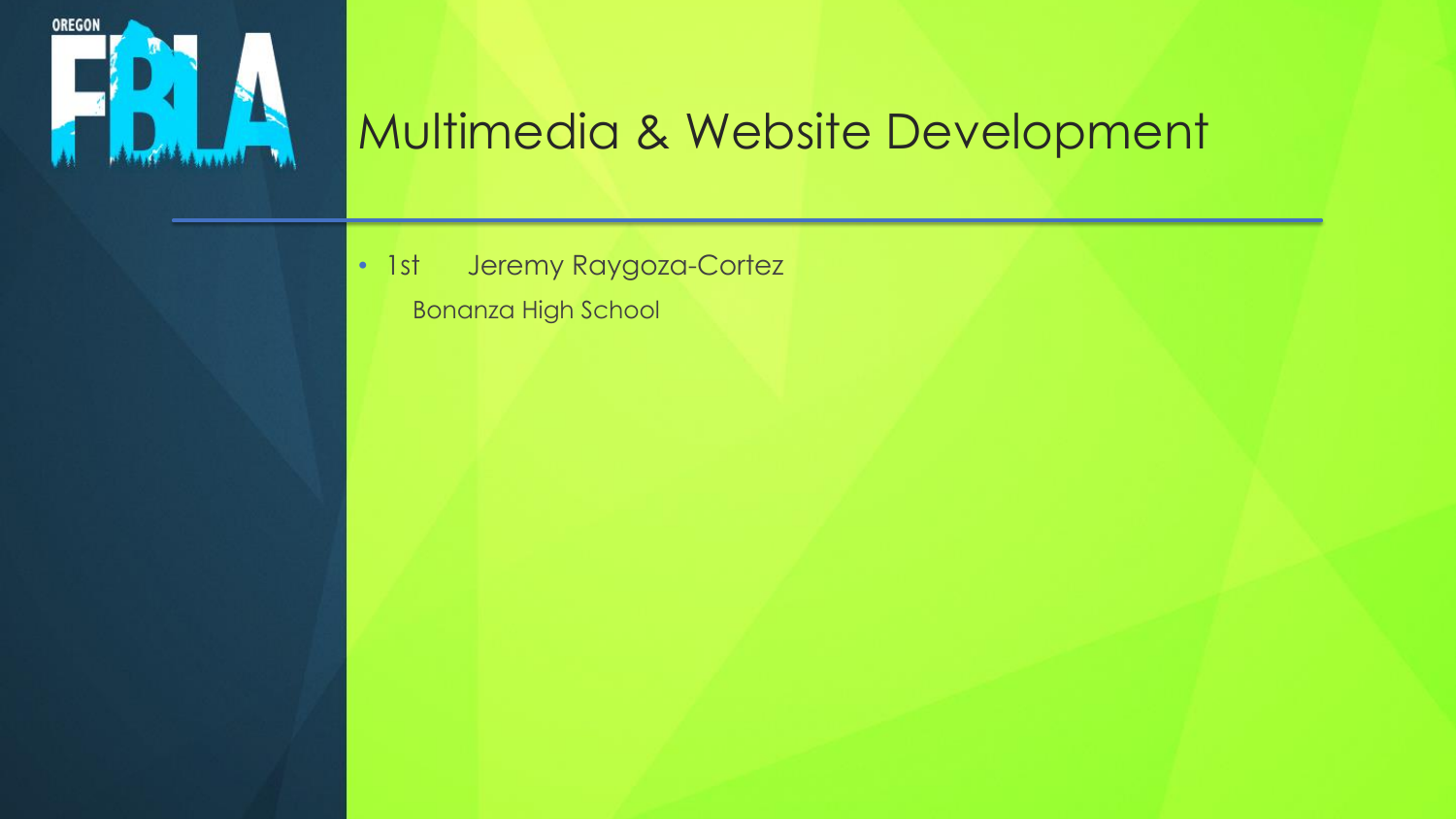

# Elevator Speech

- 1st Ruby Brink
	- Coffenberry Middle Level
- 2nd Isla Howard Imbler Middle Level
- 3rd Kaidyn Kretschmer Imbler Middle Level
- 4th Madillyn Burright Imbler Middle Level
- 5th Chloe Garcia John C. Fremont Middle School
- 6th Jeytt Cant Imbler Middle Level
- 7th Olivia McGarvey Coffenberry Middle Level
- 8th Dylan Lachner Molalla Middle School
- 9th Ayden Lucas Imbler Middle Level
- 10th Bailee Acevedo Coffenberry Middle Level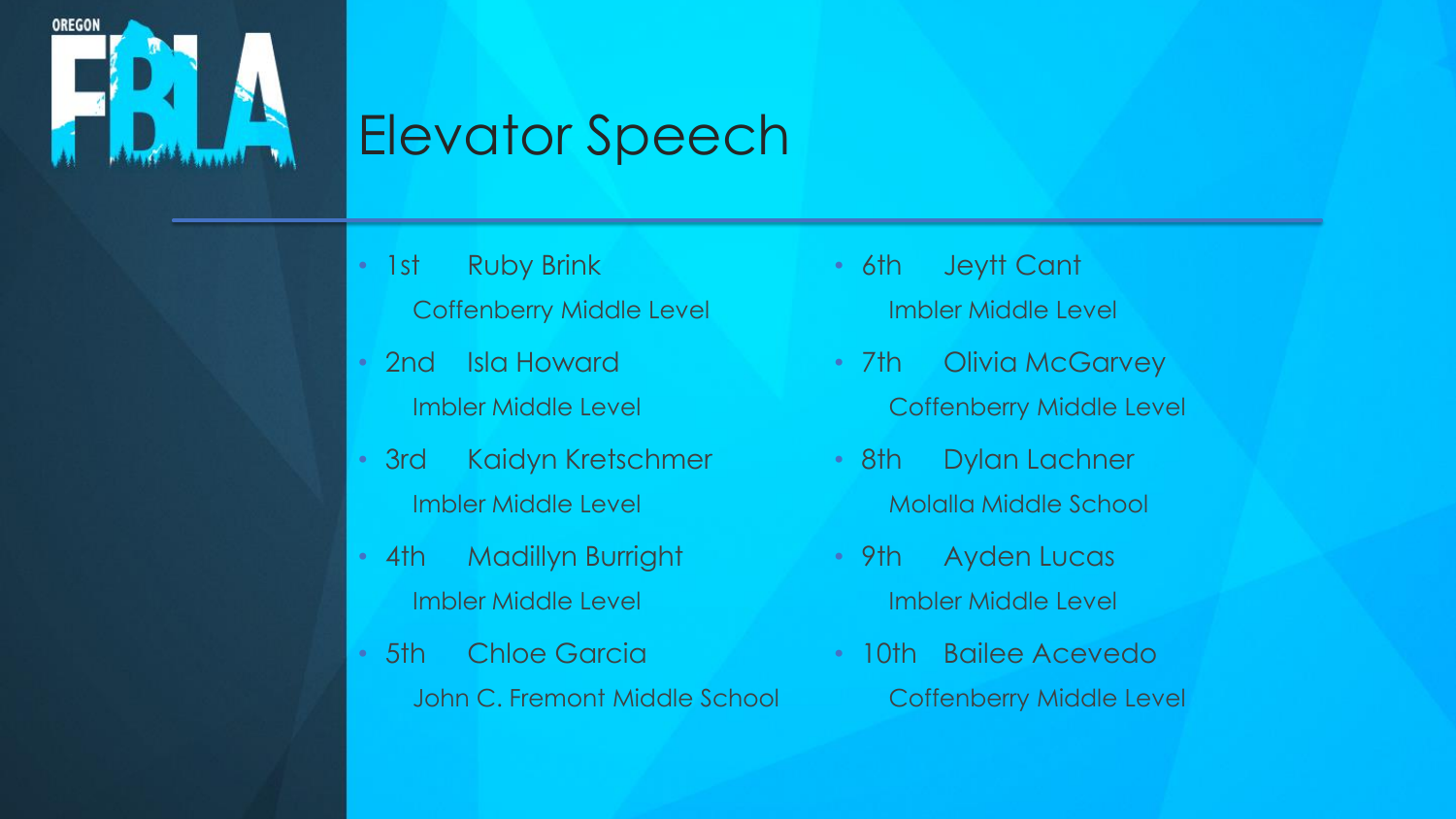

# Help Desk

- 1st Jose Pacheco Pena
	- Mazama High School
- 2nd Faith Fitts Central High School
- 3rd Madison Talarico Molalla High School
- 4th Chris Allen Culver High School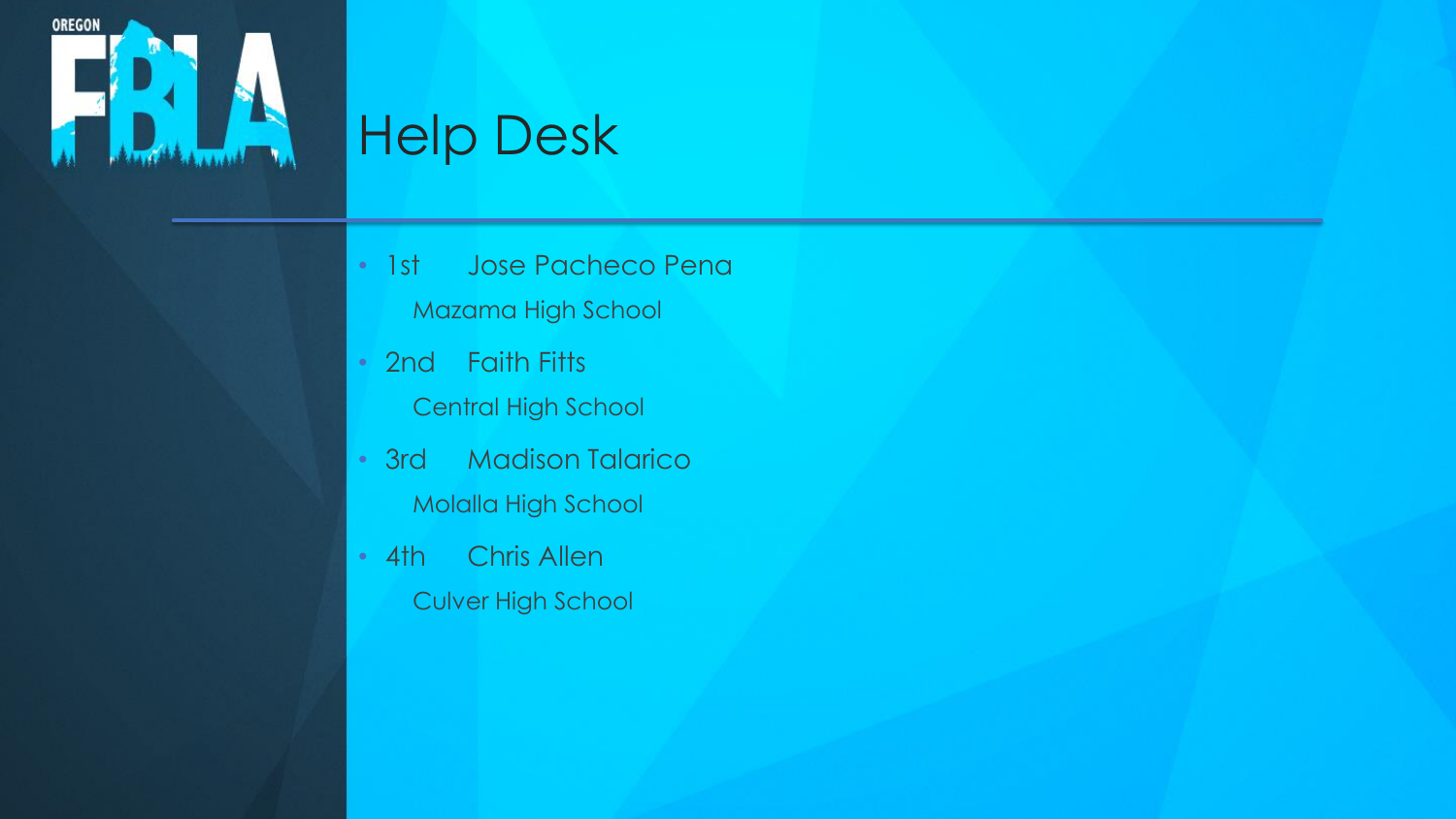

#### Parliamentary Procedure

• 1st Tanner Foss-Howard, Taylor Gates, Mikayla Giard, Asvery Guijosa Gonzalez, Bianca Strange Molalla High School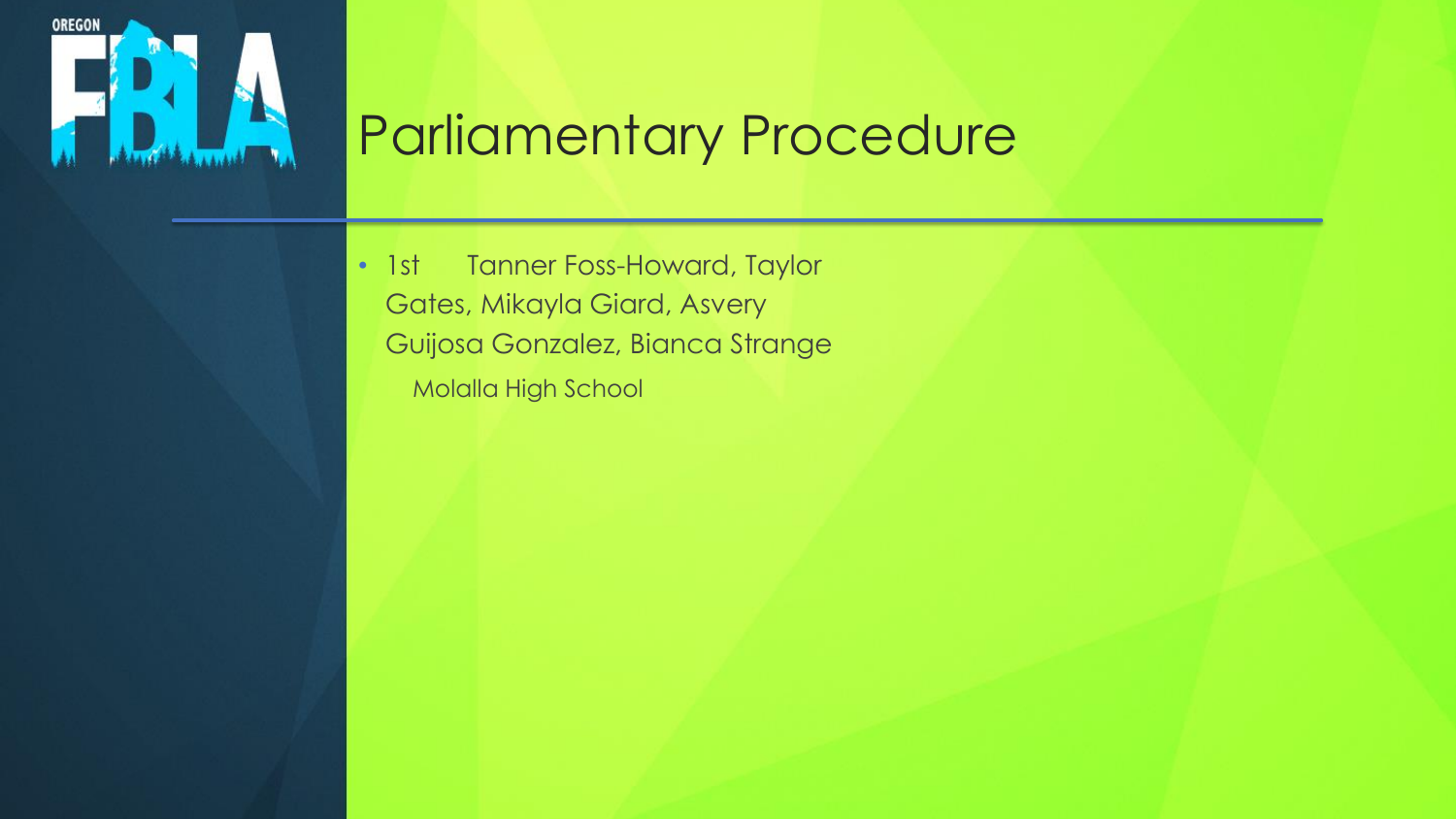

# Business Management

- 1st Abbie Justice Grant Union High School
- 2nd Grace Davenport North Marion High School
- 3rd Eric Alonzo, Celeste Cobian, Jazmin Cobian Lost River High School
- 4th Luke Jackson Grant Union High School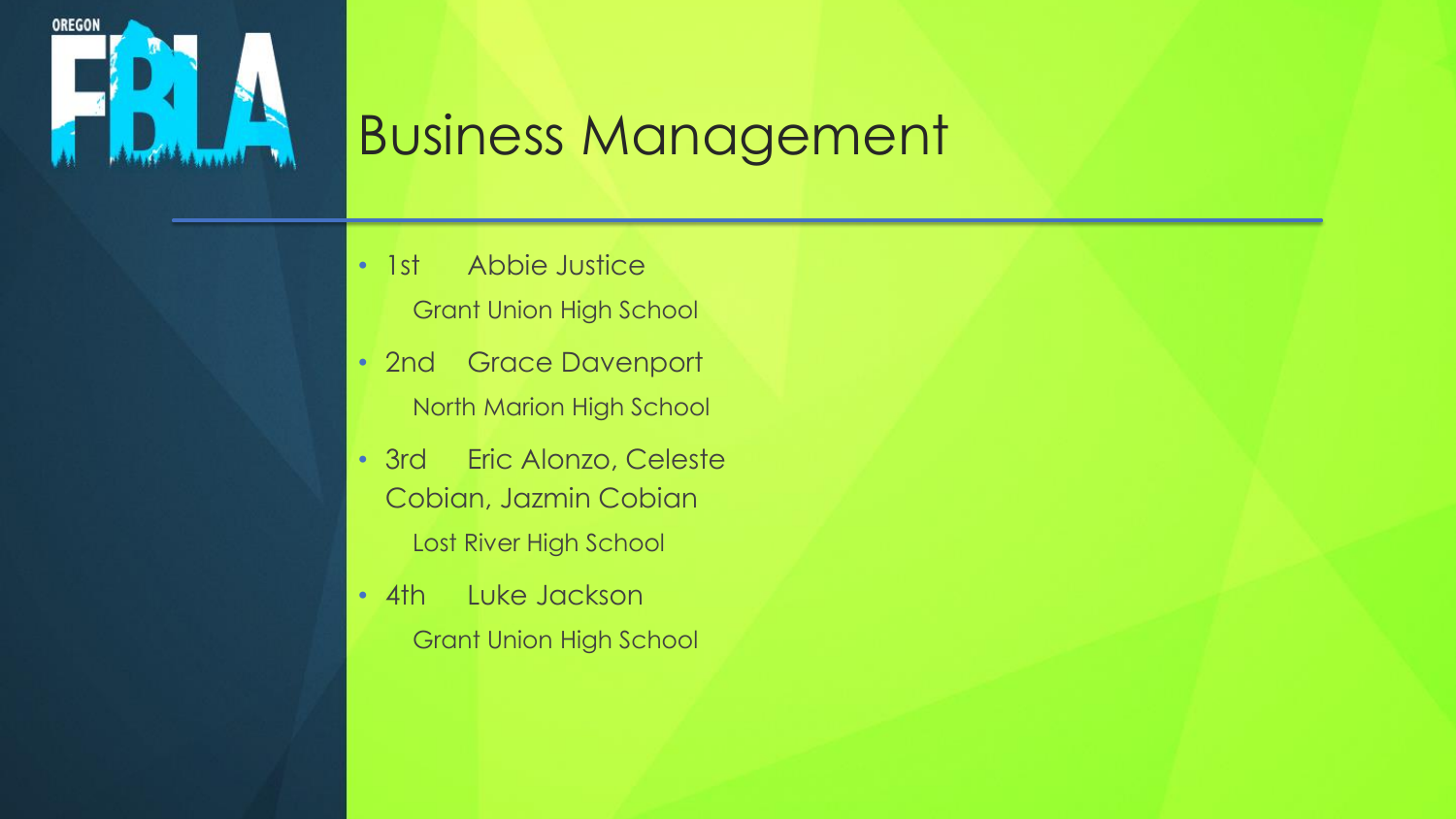

# Entrepreneurship

- 1st Emily Nash
	- Mountain View High School
- 2nd Matthew Myton Scappoose High School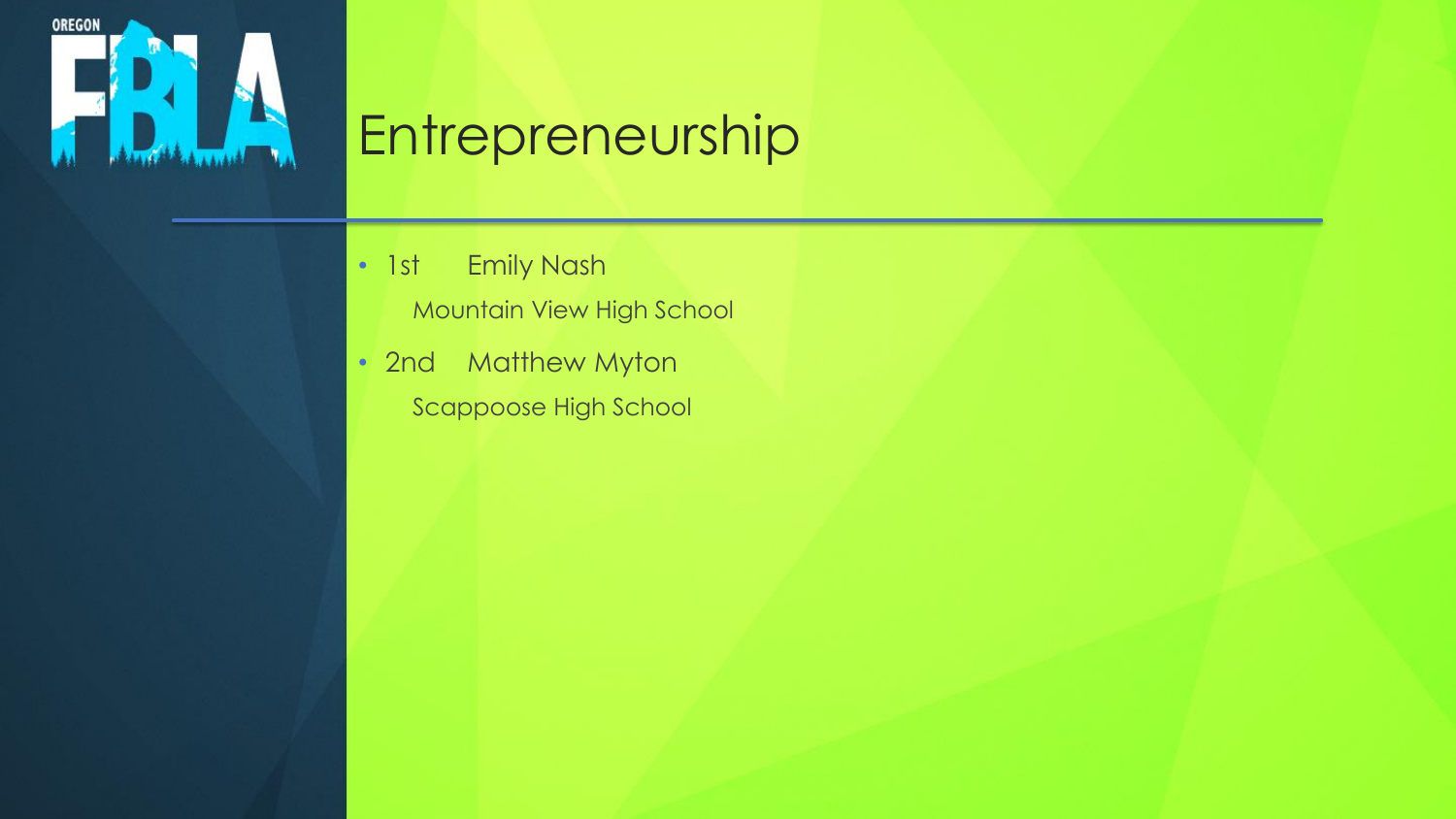

#### Hospitality & Event Management

- 1st Te'ygan Coley, Campbell Vanderwiele • 4th Daniela Valadez
	- Baker Senior High School
- 2nd Gabrielle Schloe Canby High School
- 3rd Carter Crook, Henry Treat, Trevor Treat
	- Imbler High School
- Lost River High School
- 5th Morgan Walker Grant Union High School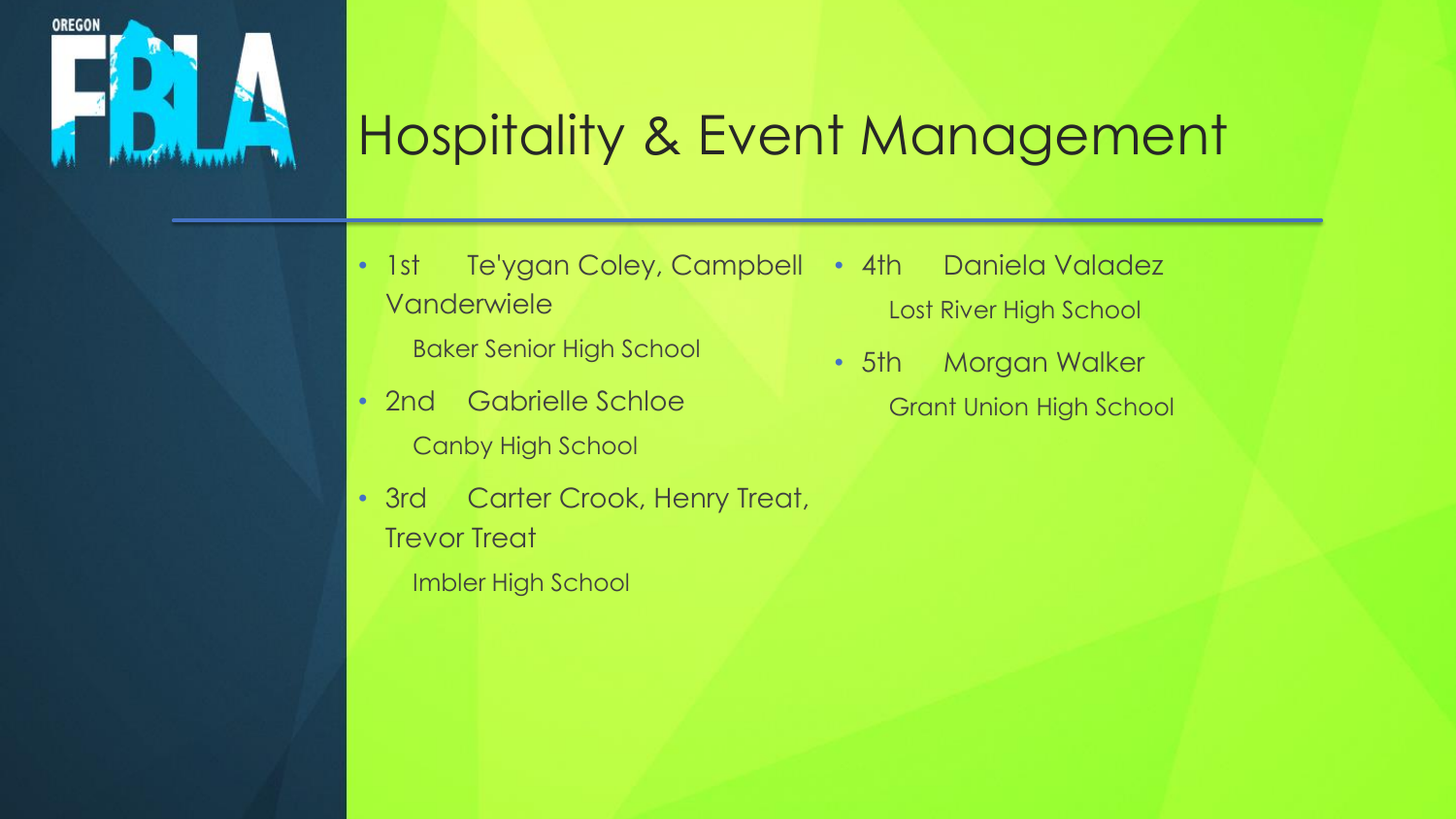

# International Business

- 1st Sadie Bingaman, Madison **Eckhart** 
	- Imbler High School
- 2nd Monse Sandoval Scappoose High School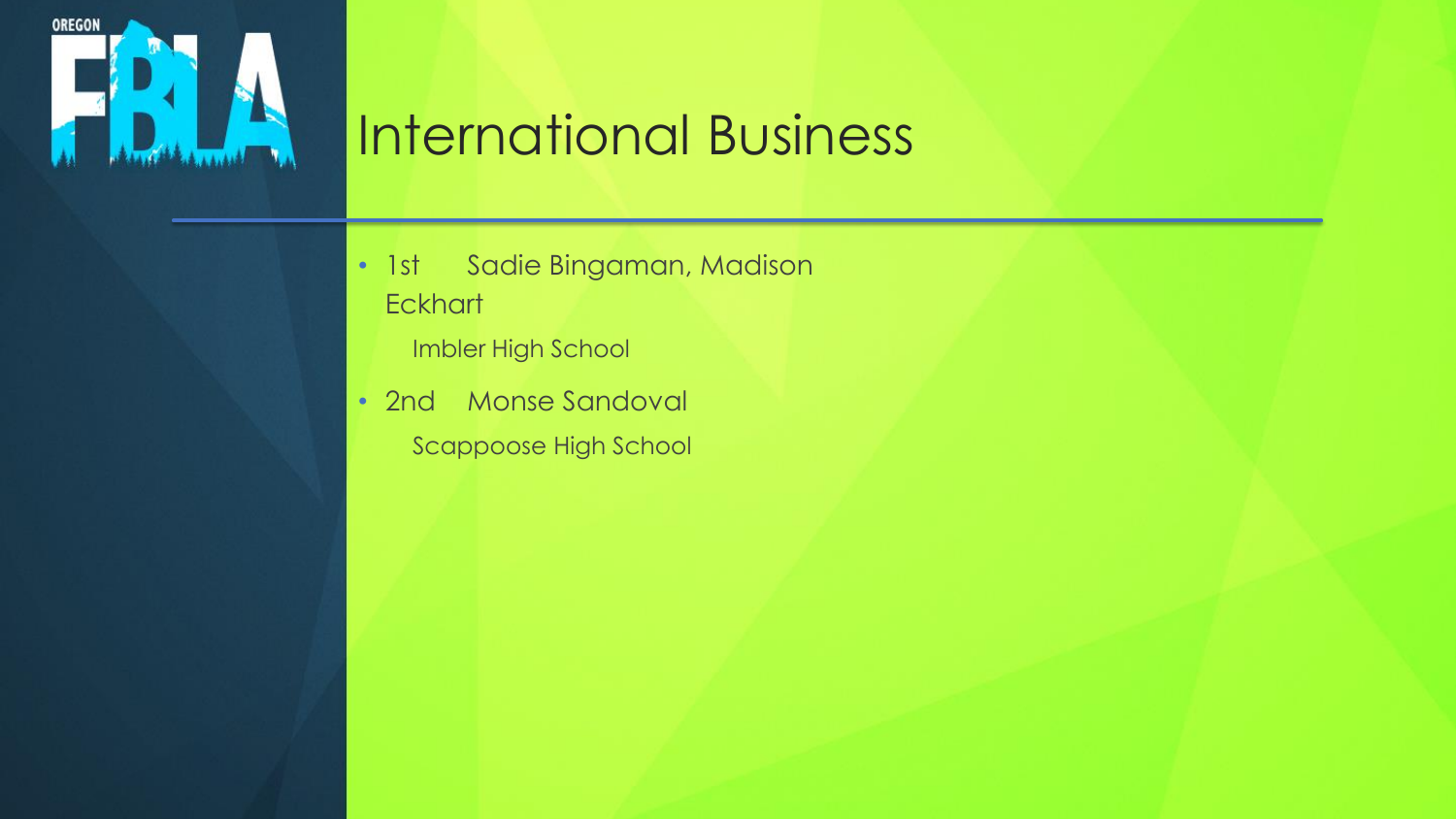

#### Introduction to Event Planning

- 1st Jett Ekstrom Scappoose High School
- 2nd Chloe Halgren Creswell High School
- 3rd Schuyler Cho, Emily Morris Mountain View High School
- 4th Chantelle Reyes, Avery **Turner** 
	- Lost River High School
- 5th Hayden Jeffery, Hunter **Jeffery** 
	- Canby High School
- 6th Kendyl Kruit, Esmeralda Leon, Sydney Mills Mazama High School
- 7th Ethne Davis Molalla High School
- 8th Elizabeth Davies Pacific High School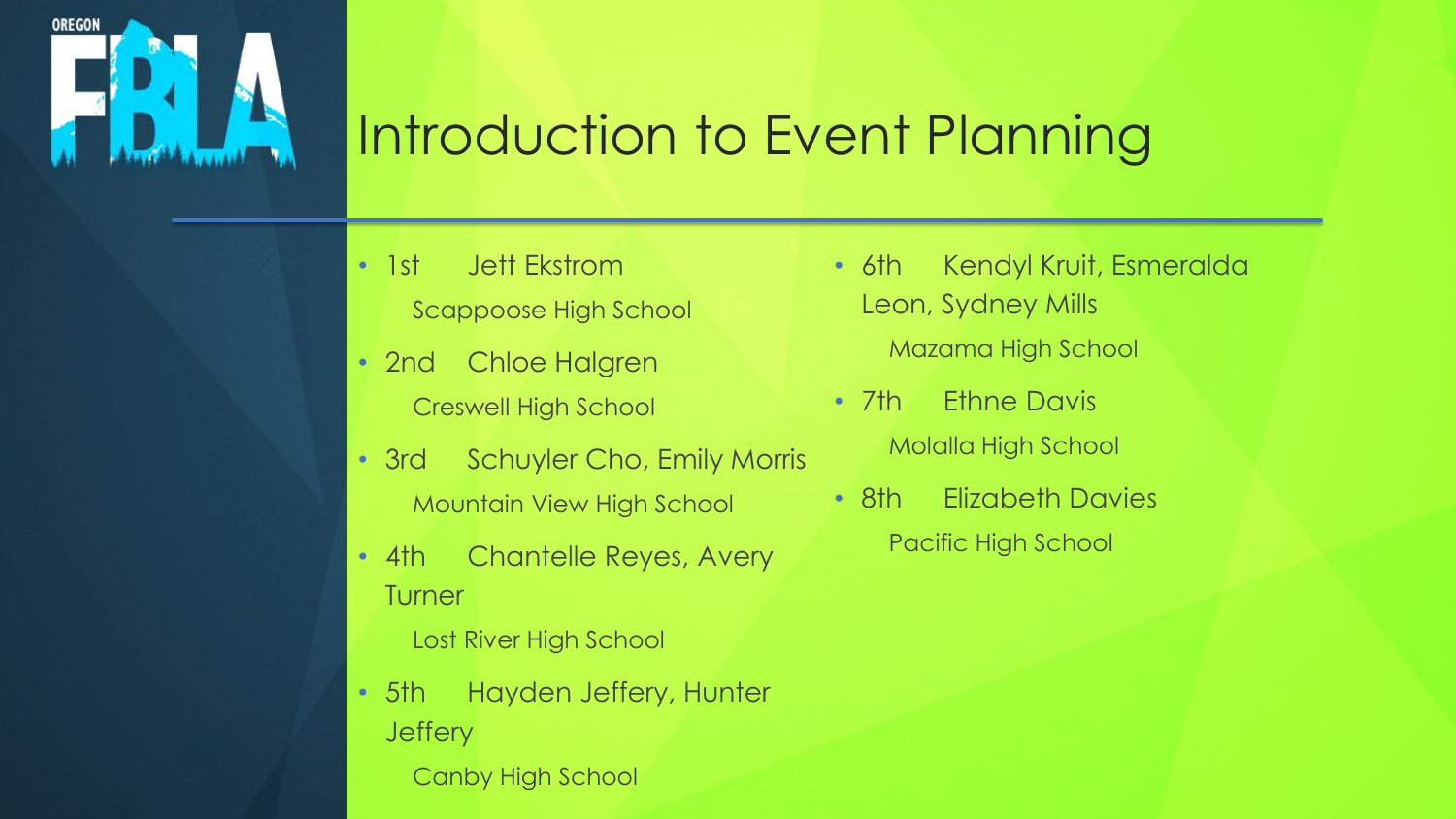

# Management Information Systems

• 1st Diego Diaz

Mazama High School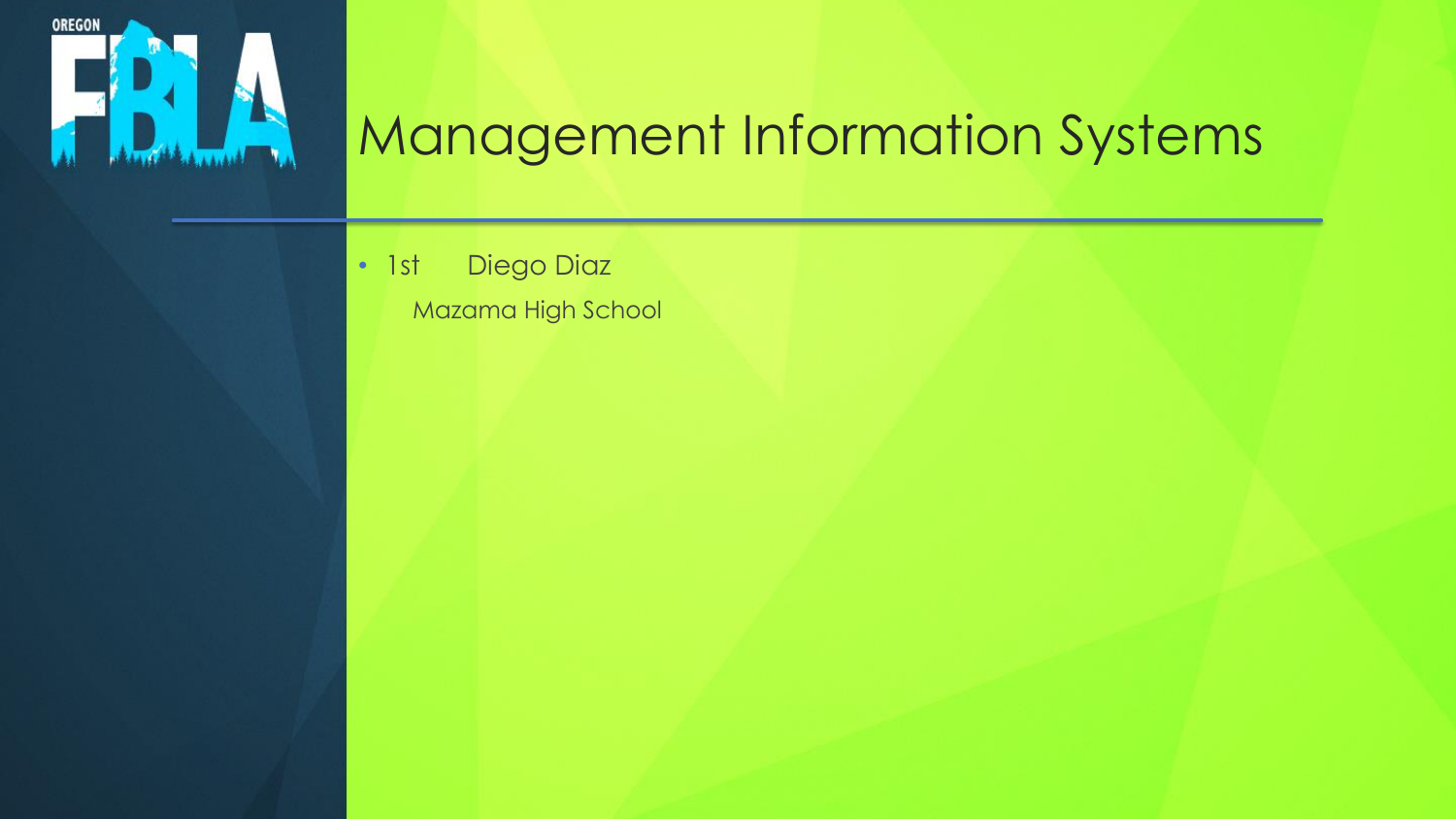

# **Marketing**

- 1st Madalyn Holmes, Elijah Jennings, Jacob Stacey
	- Mazama High School
- 2nd Savannah Brown, Caitlin Lien, Phoebe 7th **Wise**

Baker Senior High School

- 3rd Grace Davenport North Marion High School
- 4th Connor Hergenreder, Talen Wilson, Connor Wyer

Roseburg Senior High School

• 5th Emily Nash Mountain View High School

- 6th Daren Avci, Dori Marchessault, Marcos Torres Mazama High School
	- **Tyler Janzen, Embry Johnson, Ainsley** Lemuz Canby High School
- 8th Haley Butenschoen, Sadie Comstock Stayton High School
- 9th Josh Peck Scappoose High School
- 10th Alicie Archibald Grant Union High School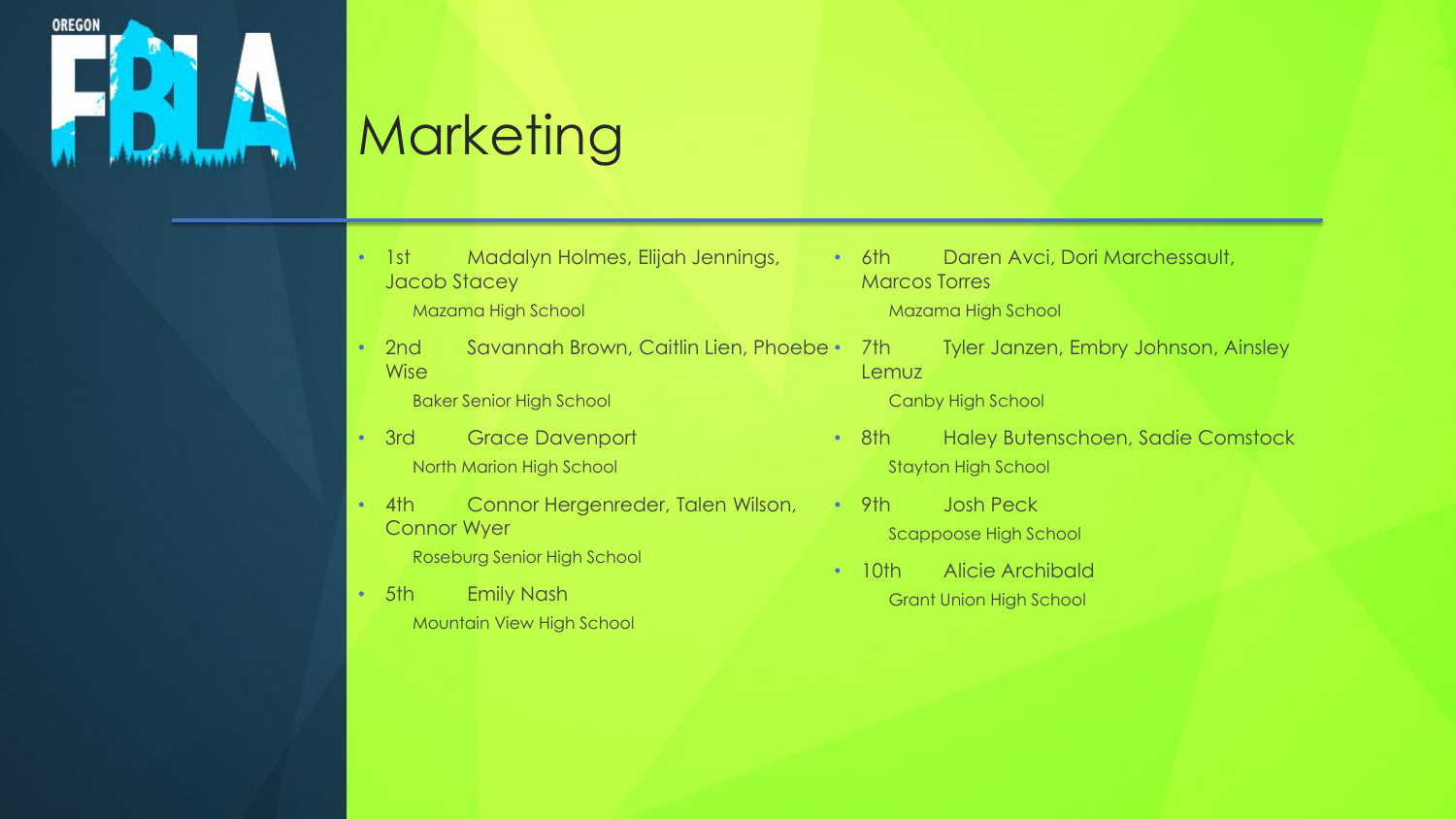

# Network Design

• 1st Max Bailey, Katie Rigby Grant Union High School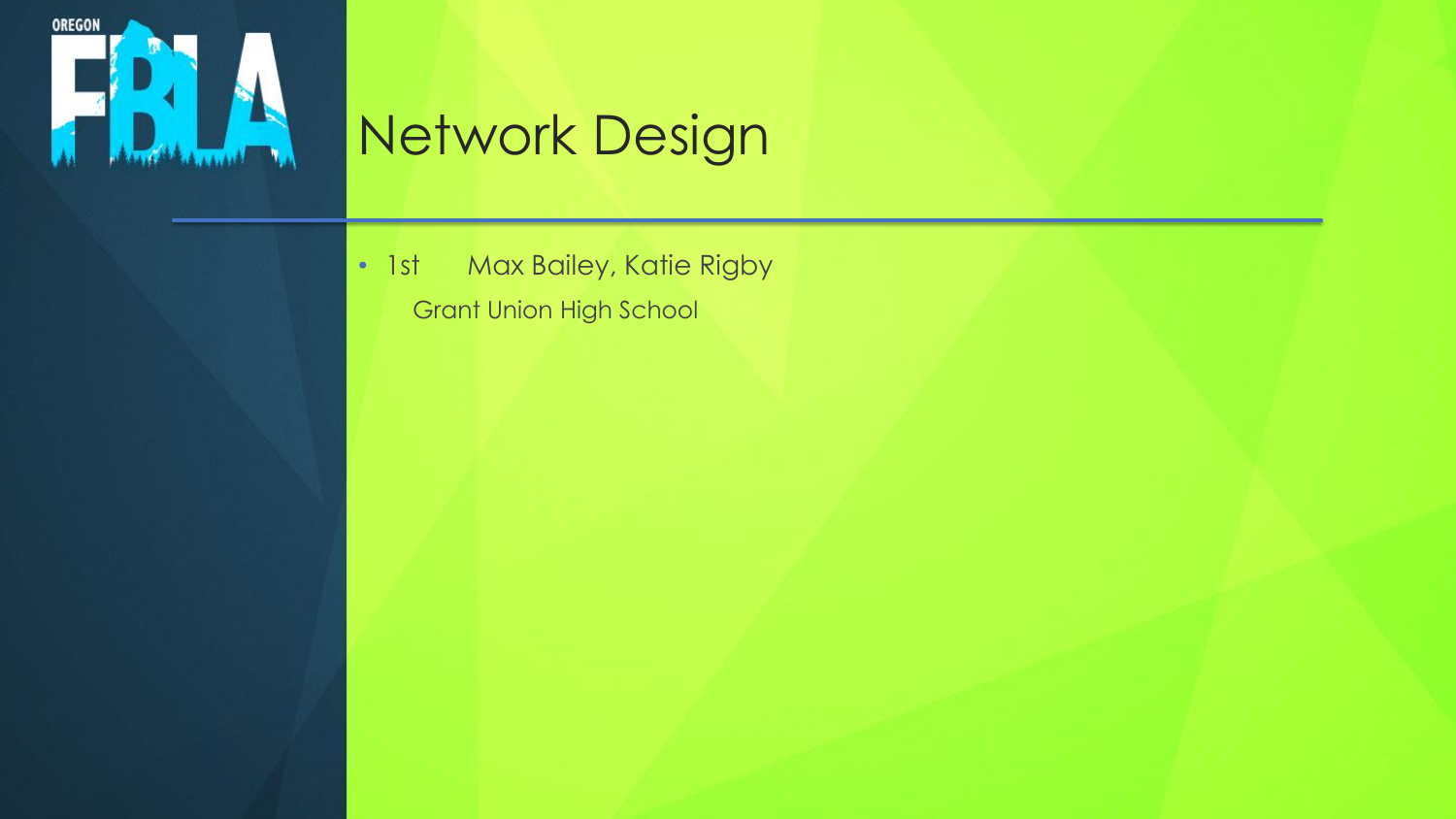

#### Sports & Entertainment Management

- 1st McKenna Kraft, Sydney Matlock Canby High School
- 2nd Lauren Bailey, Dakota Carson, Harmony Goodman Creswell High School
- 3rd Logan Randleas Grant Union High School
- 4th Maddox Oliver, Ryan Petterson, John Vandercoevering Canby High School
- 5th DARIEN DEWEY, Jack Nguyen,
- Samairah Quinones Creswell High School
- 6th Alyssa Jennings, Elidia Rivas Imbler High School
- 7th Morgan Walker Grant Union High School
- 8th Josh Collins, Brysen Penaloza La Grande High School
- 9th Cooper Huxoll, Dallin Perry La Grande High School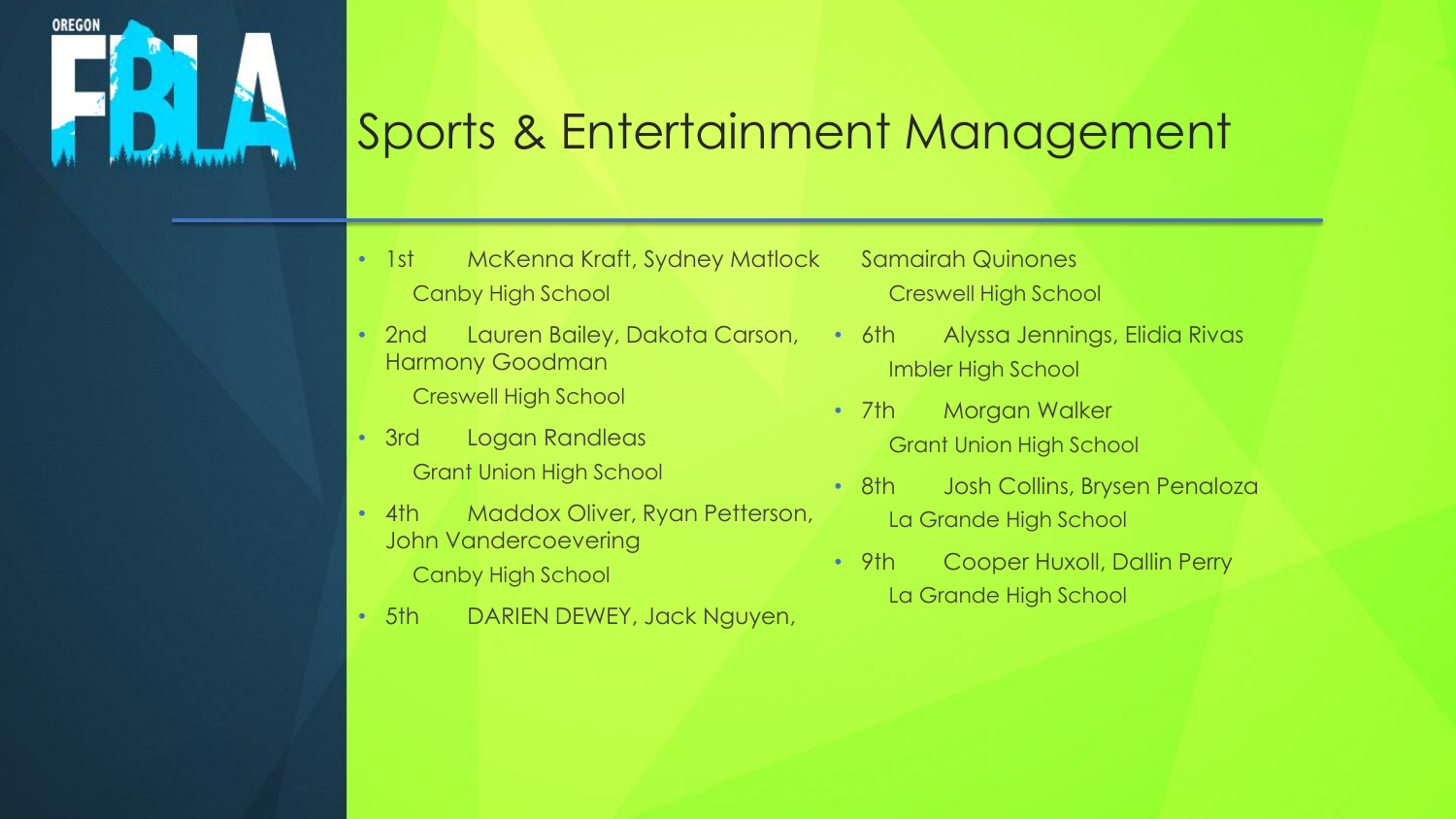

# Accounting I

- 1st Giuseppe Mediati Creswell High School
- 2nd Christina Chi Roseburg Senior High School
- 3rd Ilias Corbin Roseburg Senior High School
- 4th Cassidy King Creswell High School
- 5th Giovanni Mora North Salem High School
- 6th Jessica Florescu Roseburg Senior High School
- 7th Lillie Stepp Creswell High School
- 8th Anna Fuentes North Marion High School
- 9th Allison Woodard Roseburg Senior High School
- 10th Nicole Berkey Culver High School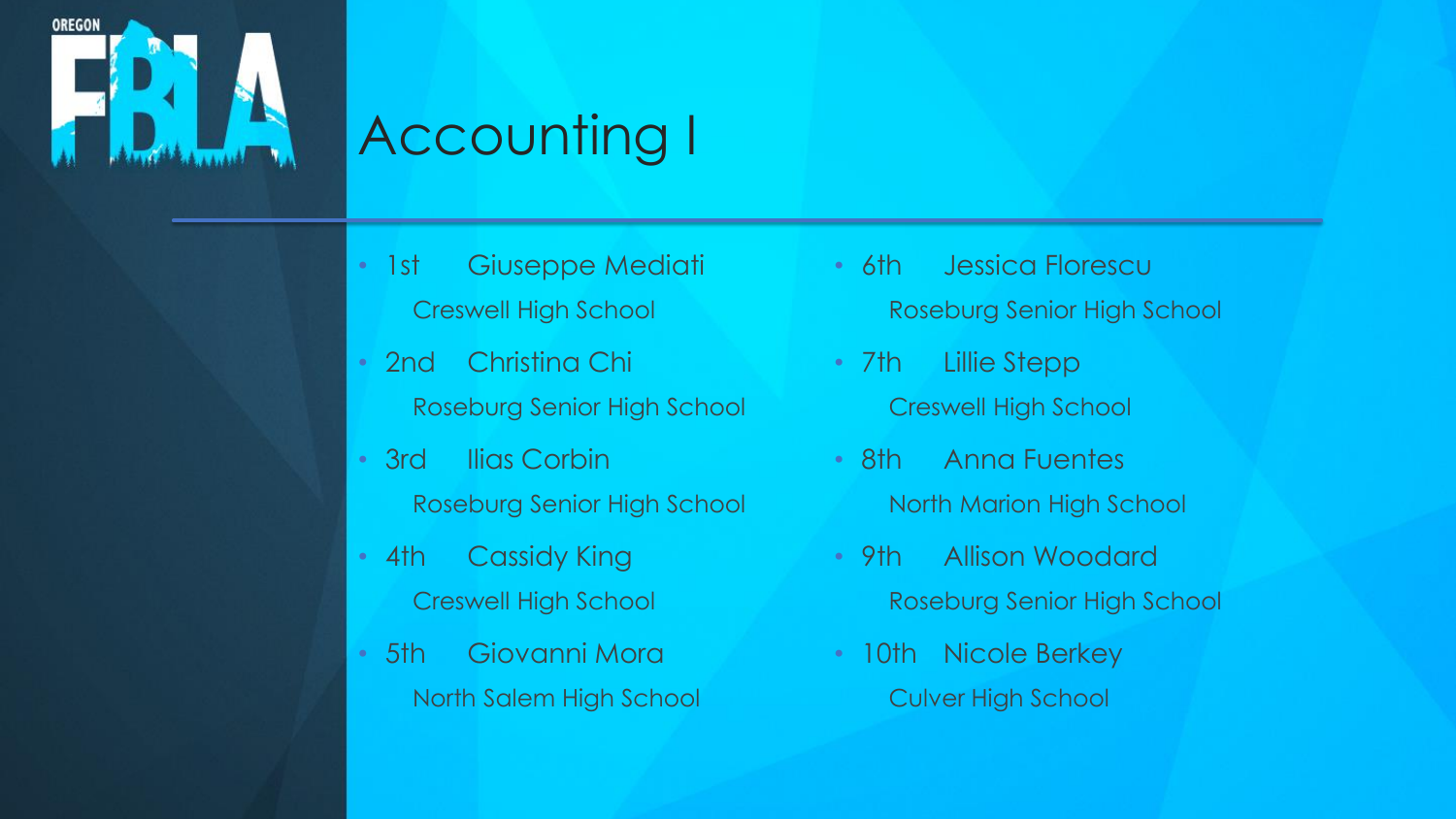

# Accounting II

- 1st Hunter Fullerton
	- Roseburg Senior High School
- 2nd Elliot Molina Roseburg Senior High School
- 3rd Johan Ayala Lost River High School
- 4th Kierra Smith North Marion High School
- 5th Taylor Dalton Baker Senior High School
- 6th Josiah Sage Central High School
- 7th John Remily La Grande High School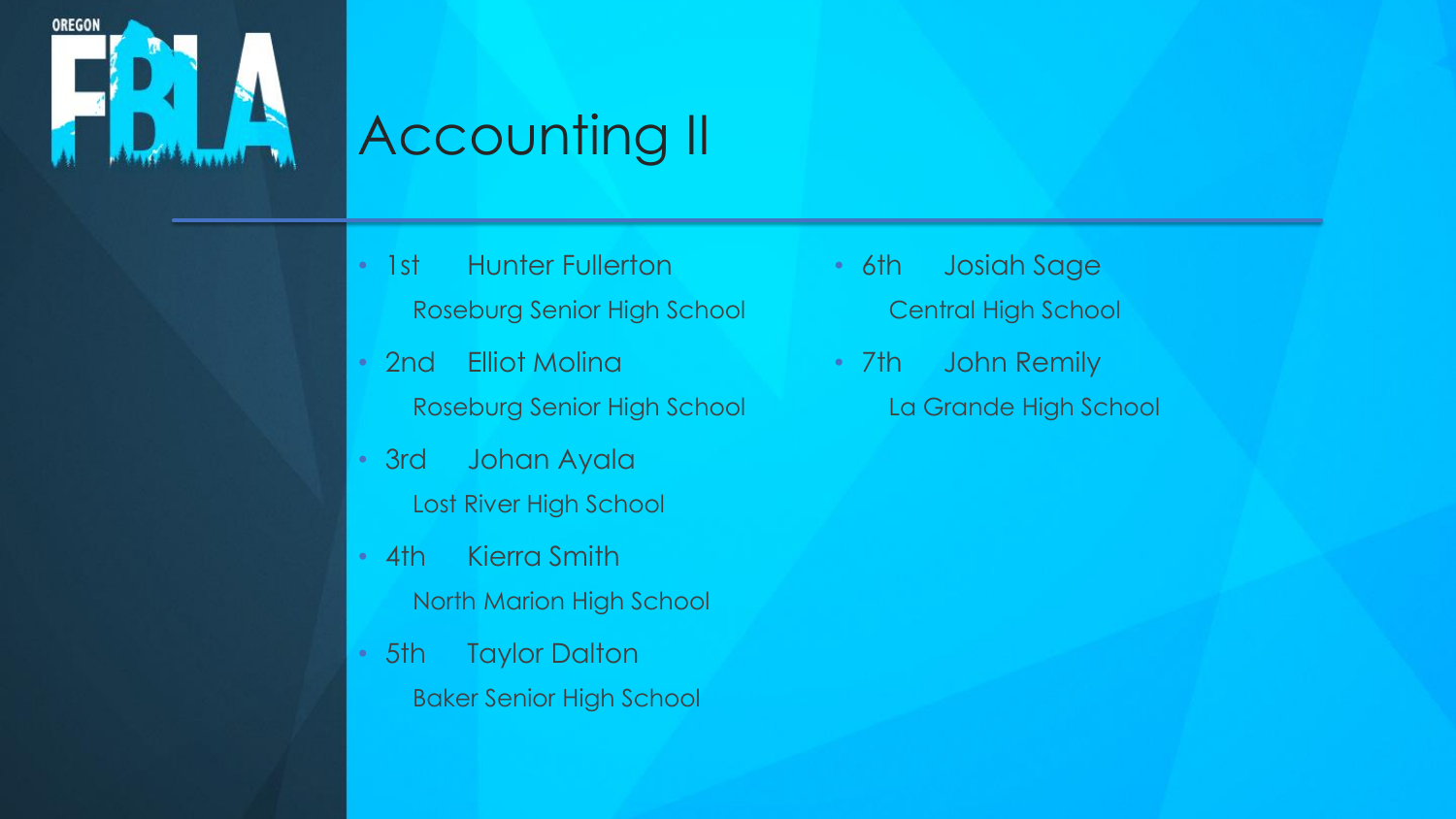

# **Advertising**

- 1st Angel Liu
	- Lincoln High School
- 2nd Harmony Goodman Creswell High School
- 3rd Connor Morton La Grande High School
- 4th Libby Jensen Stayton High School
- 5th Carter Crook Imbler High School
- 6th Savannah Barron Scappoose High School
- 7th Mary Roberto Seaside Union High School
- 8th Daniel Panuco Cibrian Mazama High School
- 9th John Silva Roseburg Senior High School
- 10th Cassidy King Creswell High School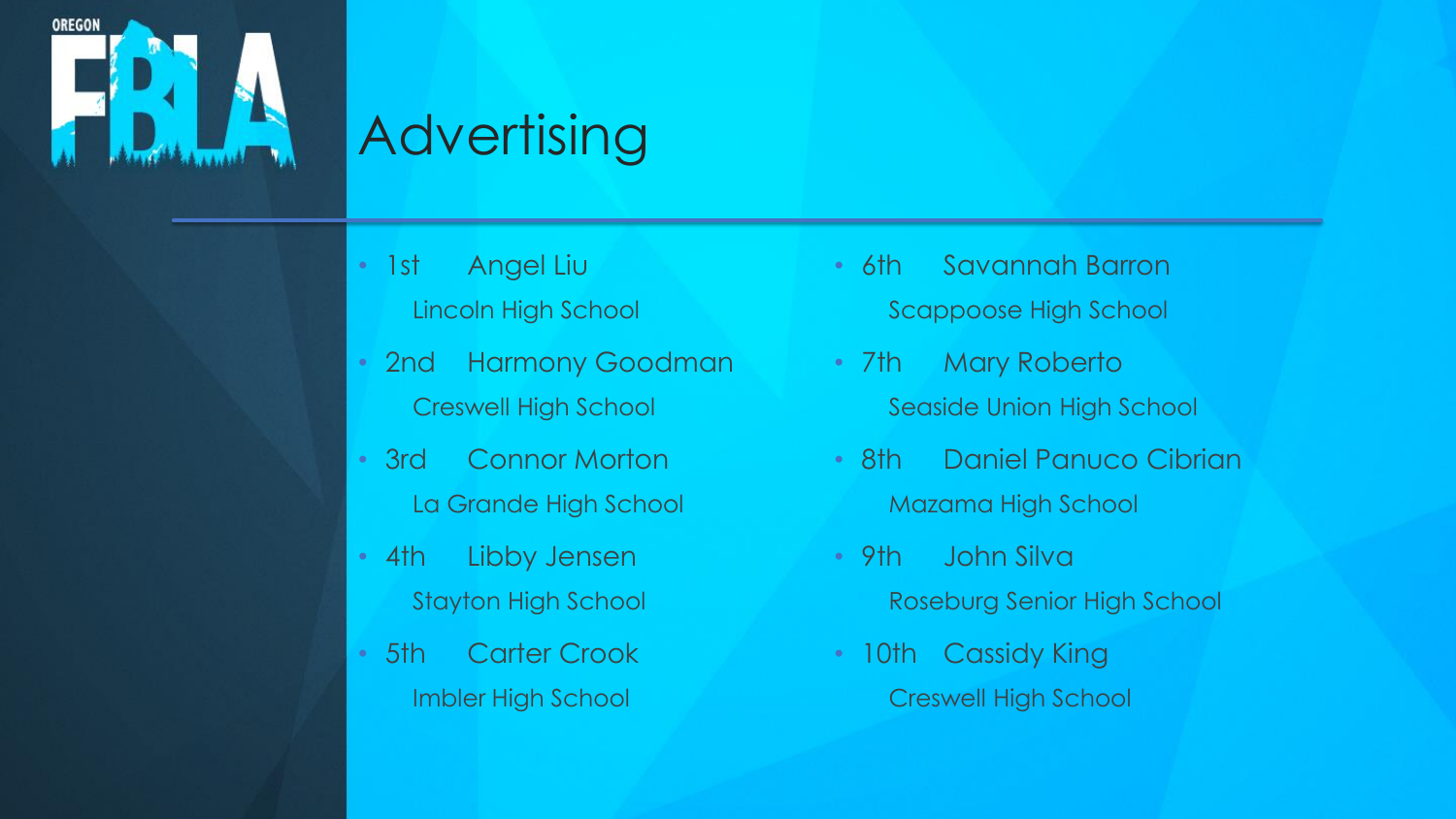

### **Agribusiness**

- 1st Ian Holt
	- Pacific High School
- 2nd Logan Gant North Douglas High School
- 3rd Audrey Griffiths Pacific High School
- 4th Kale Bingaman Imbler High School
- 5th Alex Wise Baker Senior High School
- 6th Wiley Lang Pacific High School
- 7th Daniel Panuco Cibrian Mazama High School
- 8th Ellie Reeder
	- **Helix High School**
- 9th Kolby Ash Helix High School
- 10th Tyler Saechao Pacific High School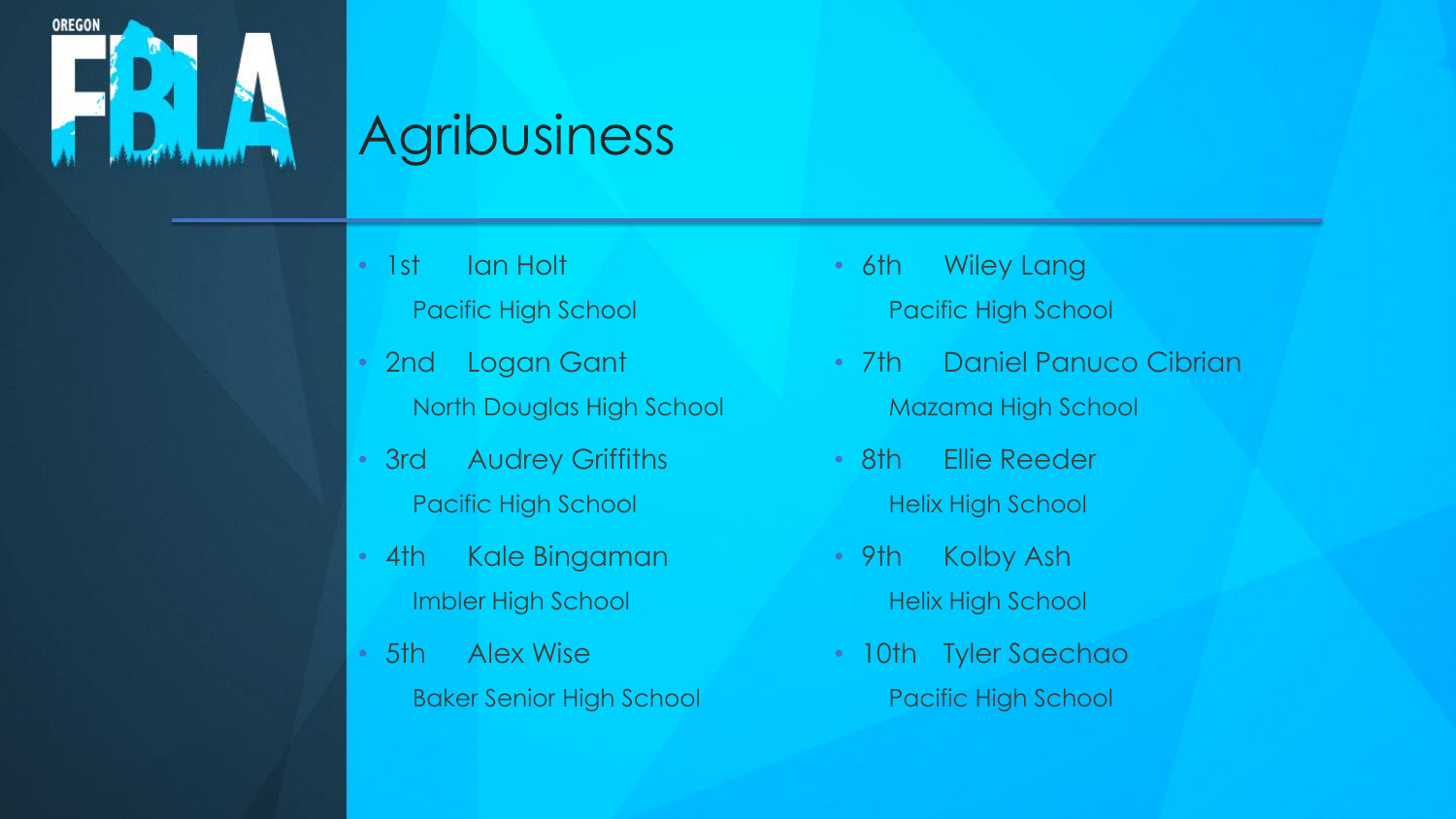

### Business Calculations

- 1st Emanuel Tsegaye Centennial High School
- 2nd Audrey Hill Union High School
- 3rd Sabrina Taylor Lost River High School
- 4th Kajsa Merz Cottage Grove High School
- 5th Tanner Foss-Howard Molalla High School
- 6th Cameron Motz Bonanza High School
- 7th Sydney Moore Helix High School
- 8th Eternity Reimche
	- Cottage Grove High School
- 9th Darla Holden Helix High School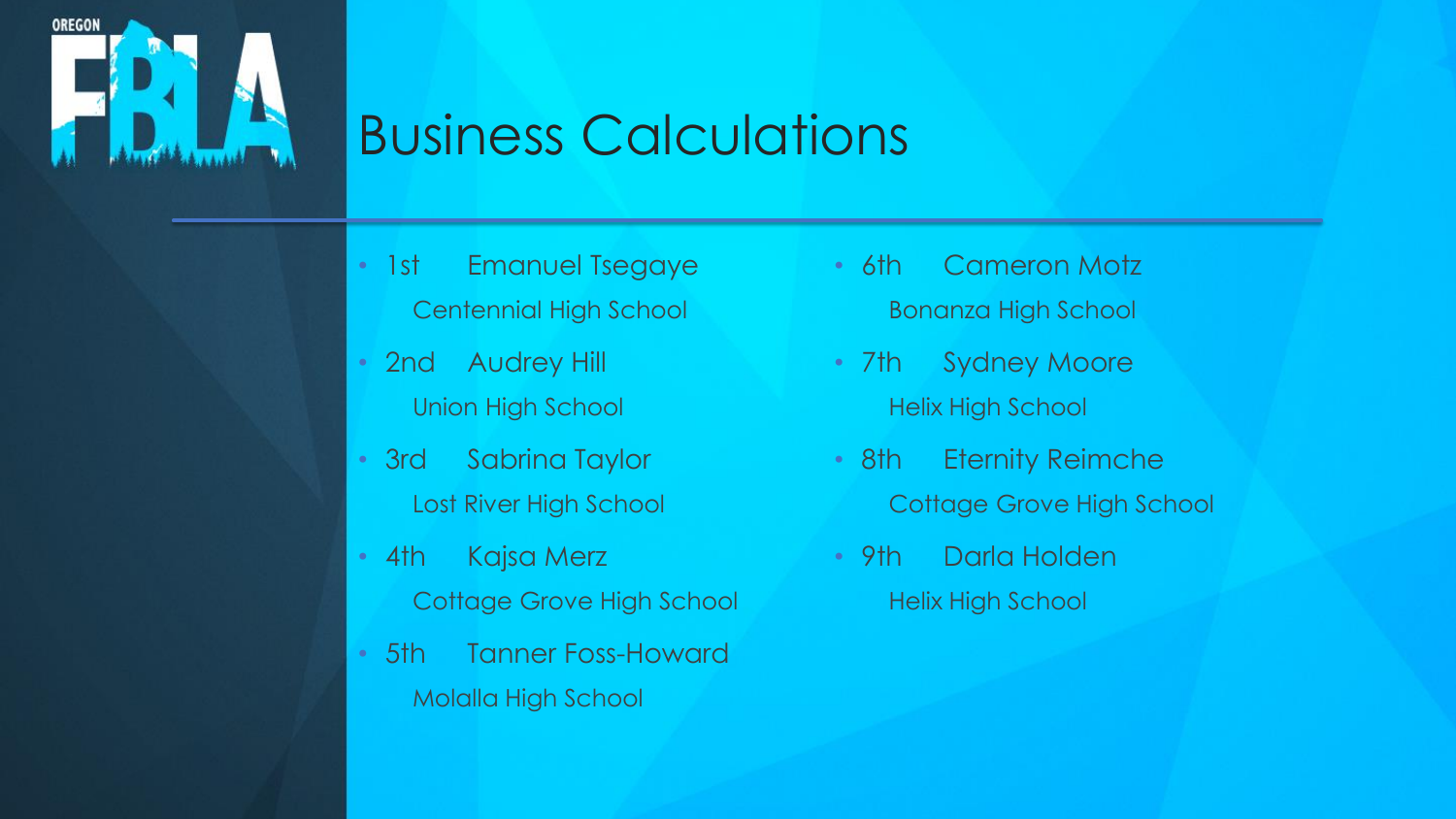

# Business Communication

- 1st Peter Sansone Canby High School
- 2nd Kajsa Merz Cottage Grove High School
- 3rd Savannah Brown Baker Senior High School
- 4th Isabella Snyder Roseburg Senior High School
- 5th Kerry Jensen Helix High School
- 6th Tristan Tritt Baker Senior High School
- 7th Kenna Bernardin Mazama High School
- 8th Emma McDonald
	- Cottage Grove High School
- 9th Cayman Campbell Ontario High School
- 10th Matthew Myton Scappoose High School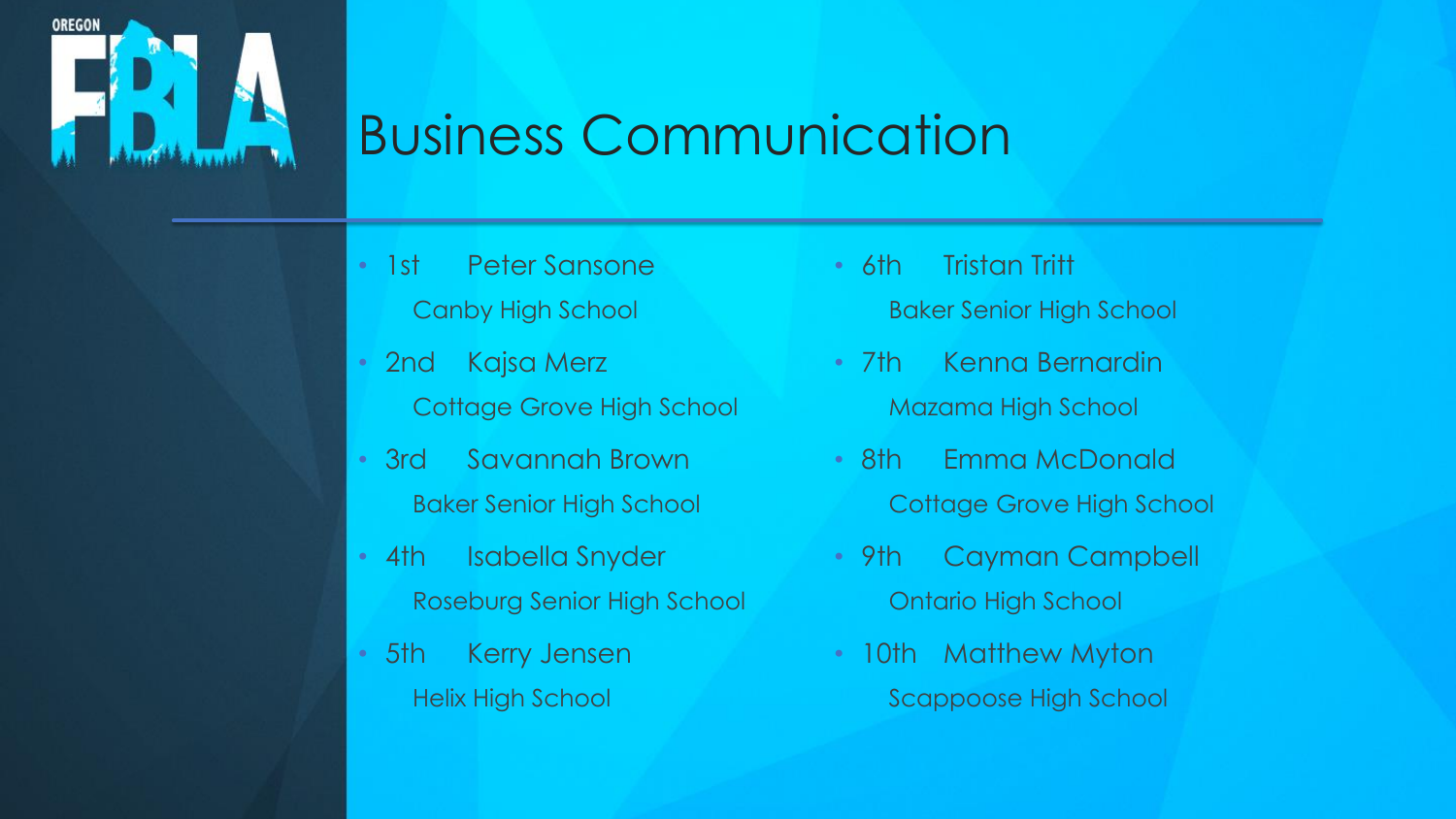

### Business Law

- 1st Jasmin Hernandez Lost River High School
- 2nd Chris Allen Culver High School
- 3rd Karinna Leonard Creswell High School
- 4th Riley Yoo Lincoln High School
- 5th Chance Leach Creswell High School
- 6th Abby Nofield

#### Seaside Union High School

- 7th Lowe Colvin Gilchrist High School
- 8th Zackary Whitworth-Painter-Swayze
	- Scappoose High School
- 9th Madalyn Holmes Mazama High School
- 10th Brendon Solus Mazama High School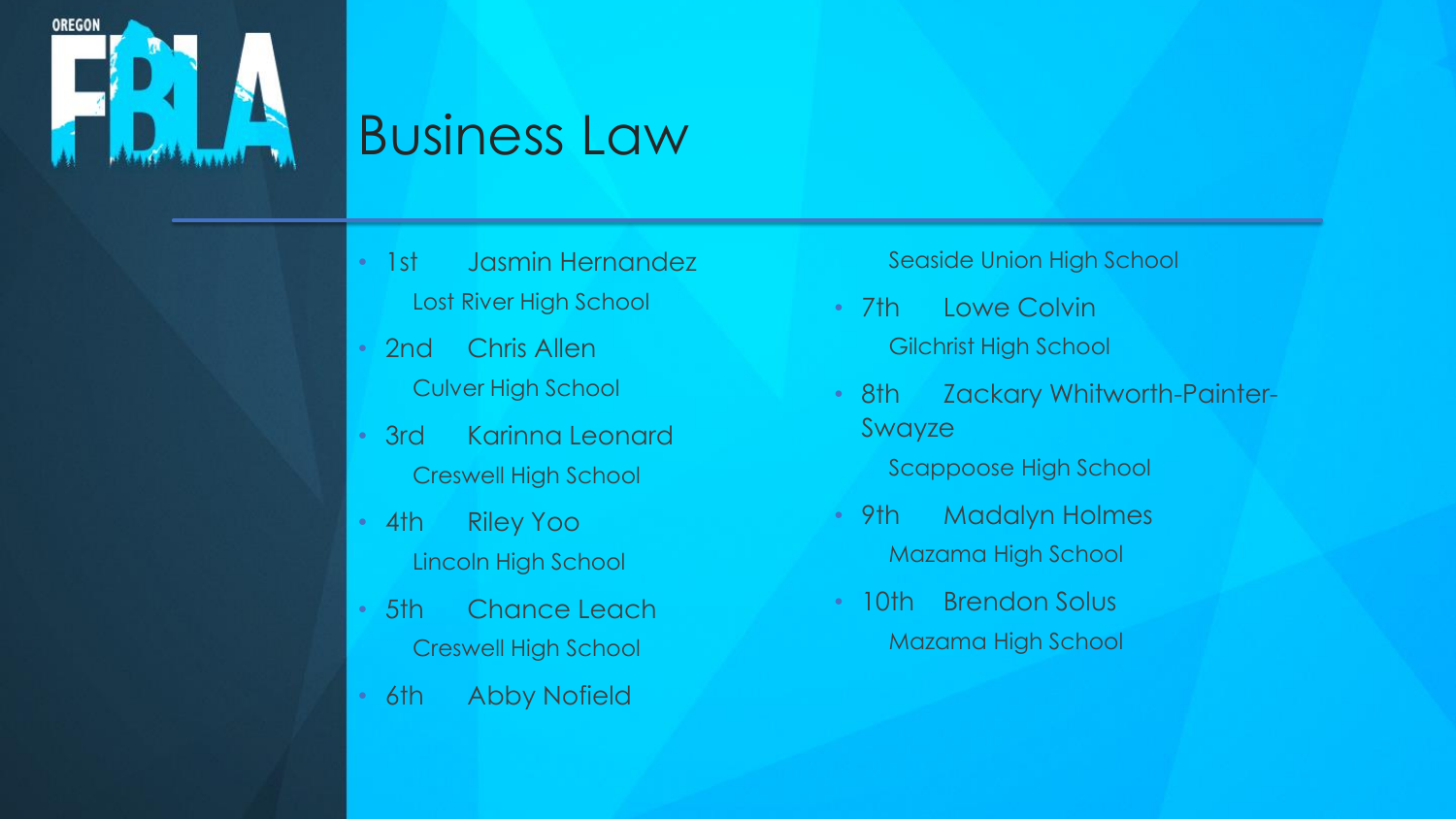

### Computer Problem Solving

- 1st Zach Fukuda Seaside Union High School
- 2nd Jack Kiesel North Marion High School
- 3rd Yahir Raygoza-Cortez Bonanza High School
- 4th Dean Boland Helix High School
- 5th Isaac Freeman Culver High School
- 6th Christian Arguello Culver High School
- 7th Sander Allison Mazama High School
- 8th Sean Kerwin Seaside Union High School
- 9th Laura Gomez McLoughlin High School
- 10th Marissa Lane La Grande High School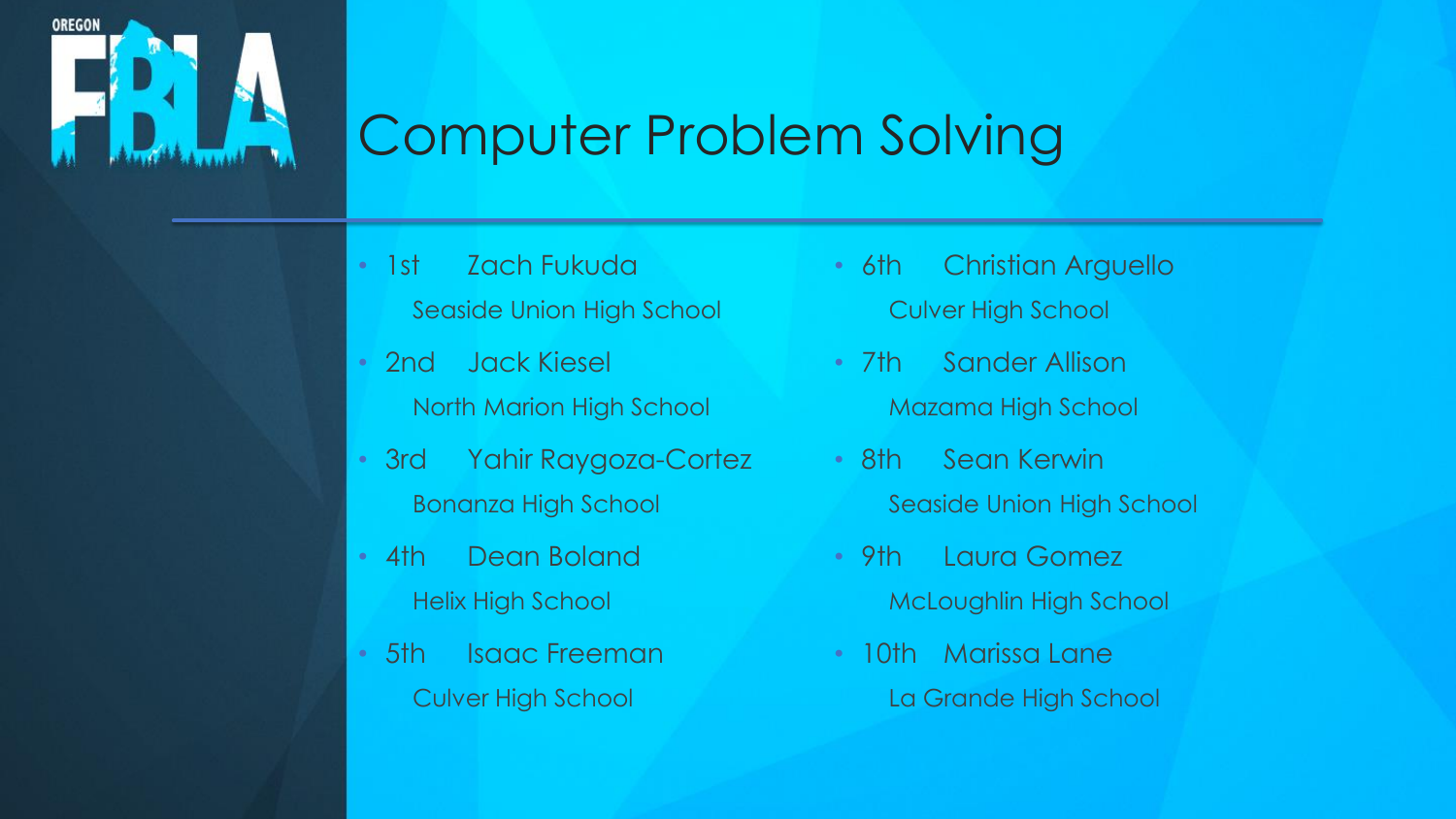

# Cyber Security

- 1st Natalie Hescock
	- North Douglas High School
- 2nd Isaac Freeman Culver High School
- 3rd Luciana Andalon Pena Mazama High School
- 4th Maria Guadalupe Rodriguez Sanchez Baker Senior High School
- 5th Ivan Silva-Villa

Seaside Union High School

- 6th Laura Gomez McLoughlin High School
- 7th Jazzmen Cline Gilchrist High School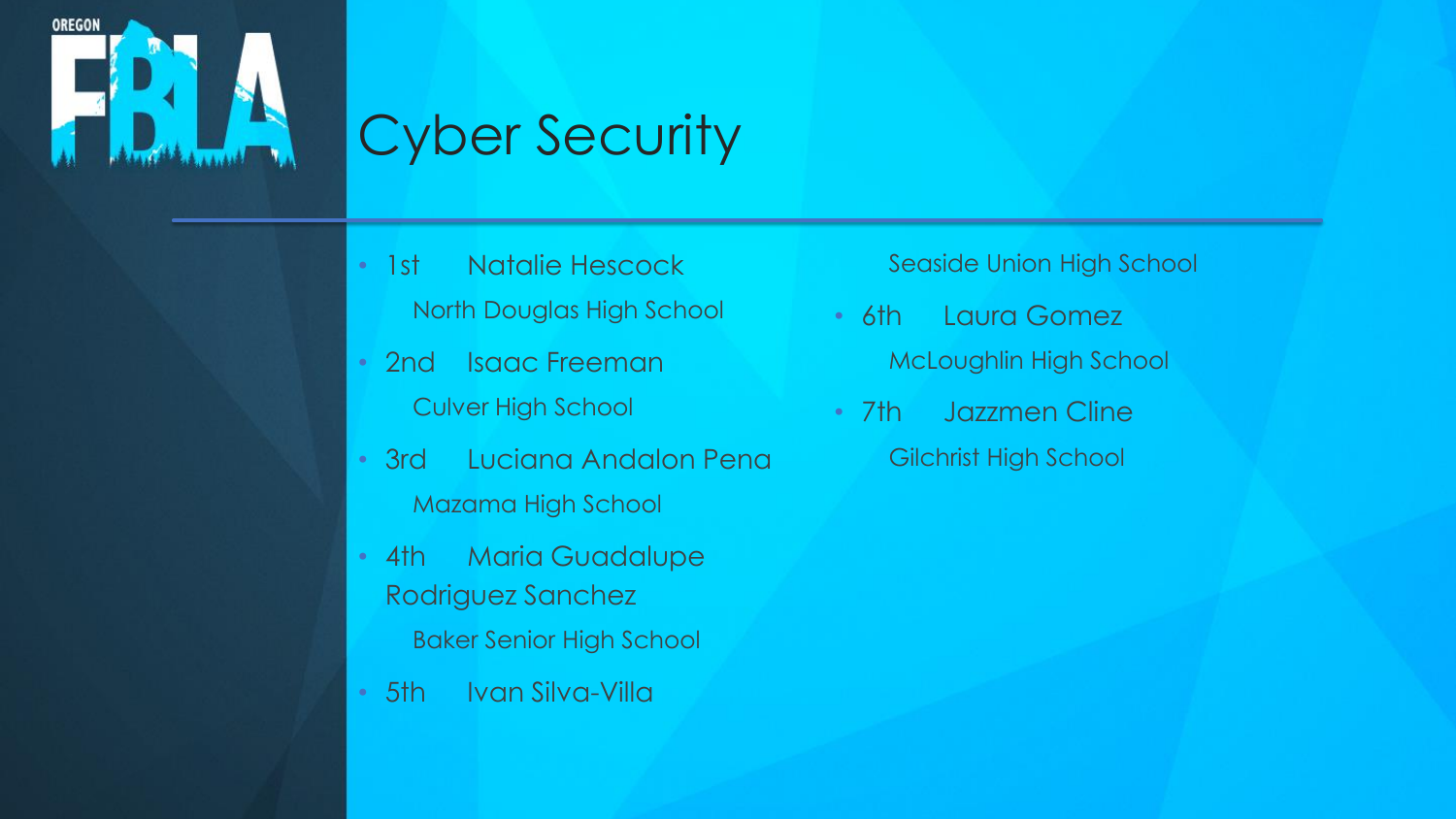

### **Economics**

- 1st Rodney Gray Molalla High School
- 2nd Diego Diaz Mazama High School
- 3rd Karinna Leonard Creswell High School
- 4th Jack Nguyen Creswell High School
- 5th Marcos Torres Mazama High School
- 6th Madison Eckhart Imbler High School
- 7th Lars Langens La Grande High School
- 8th Josh Peck
	- Scappoose High School
- 9th Addison Marshall Scappoose High School
- 10th Julie Mayfield Ridgeview High School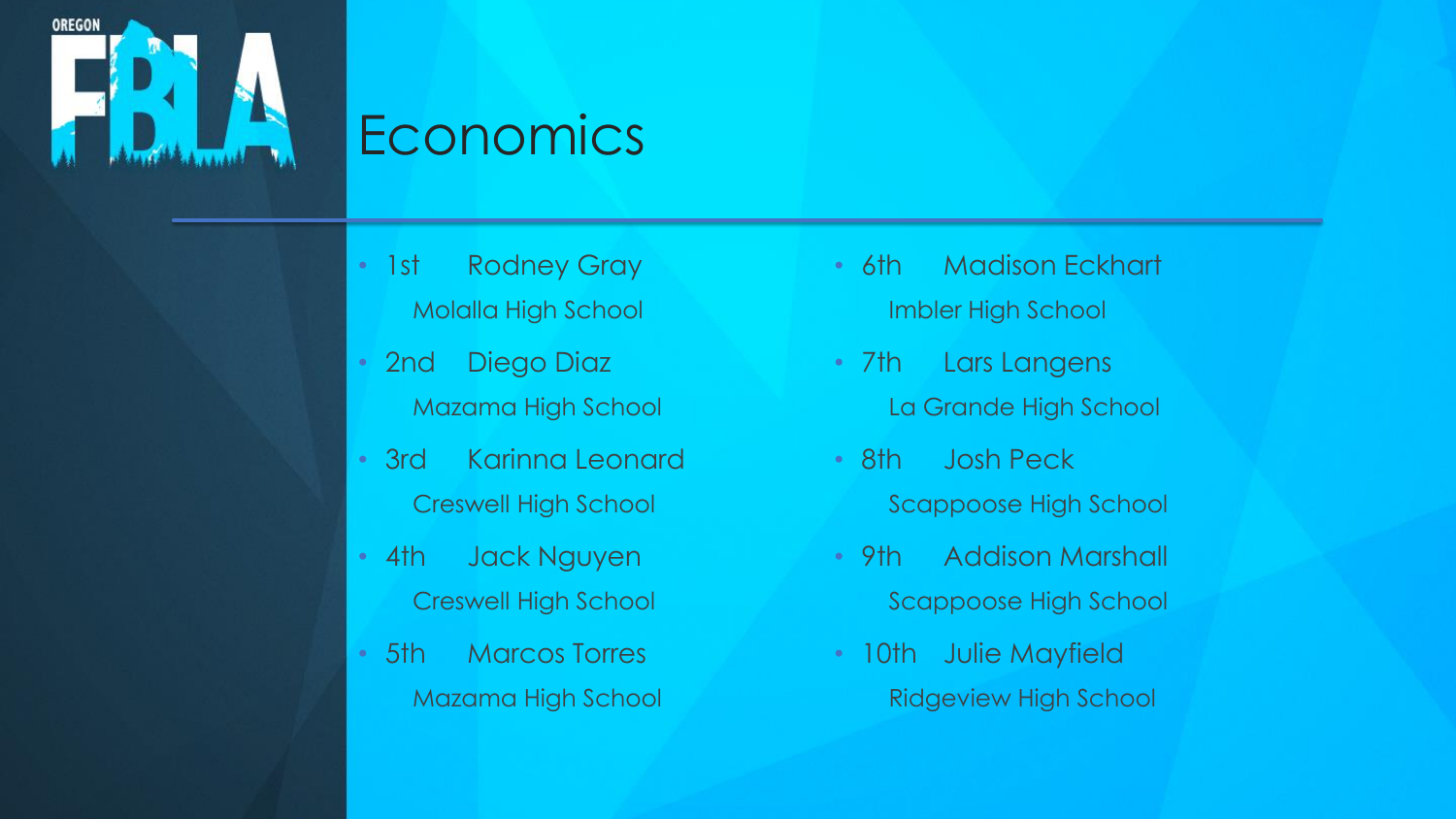

### Health Care Administration

- 1st Audrey Griffiths Pacific High School
- 2nd Gabby Halgren Creswell High School
- 3rd Ellie Reeder Helix High School
- 4th Carter Kruger Creswell High School
- 5th Ainsley Lemuz Canby High School
- 6th Melanie Richardson McLoughlin High School
- 7th Briana Archila McLoughlin High School
- 8th Lilly Hall
	- Scappoose High School
- 9th Melanie Martinez Lost River High School
- 10th Anahi Pindeo Mazama High School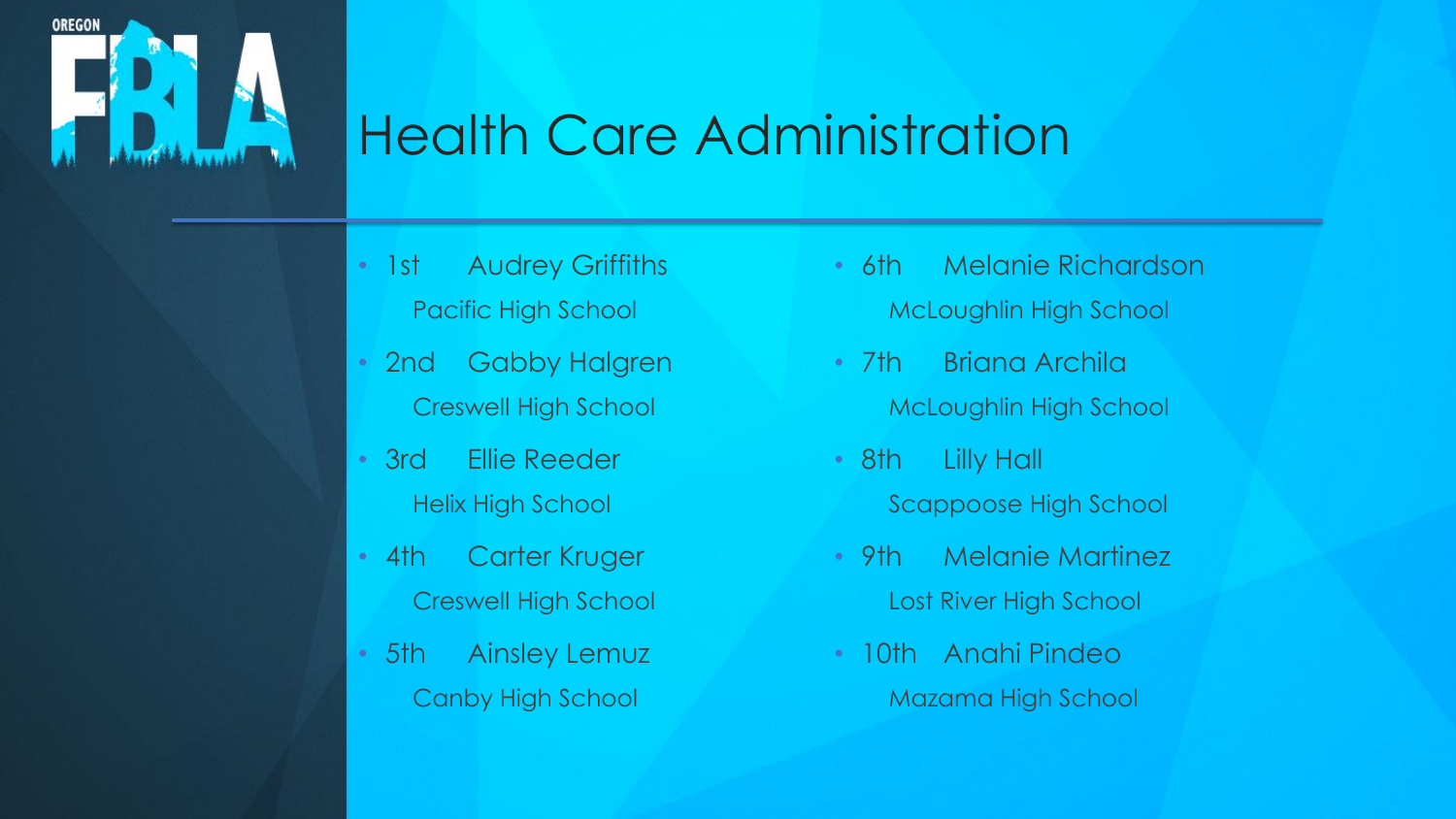

### Human Resource Management

- 1st Jett Ekstrom
	- Scappoose High School
- 2nd Isaac Veale Roseburg Senior High School
- 3rd Cynthia Byrd Roseburg Senior High School
- 4th Gabby Halgren Creswell High School
- 5th Jocelyn Alcazar North Salem High School
- 6th Jade Esper Roseburg Senior High School
- 7th Taylor Gates Molalla High School
- 8th Meadoh Waldrop Baker Senior High School
- 9th Yuliana Cruz Ruiz Mazama High School
- 10th Kaylin Nowak Union High School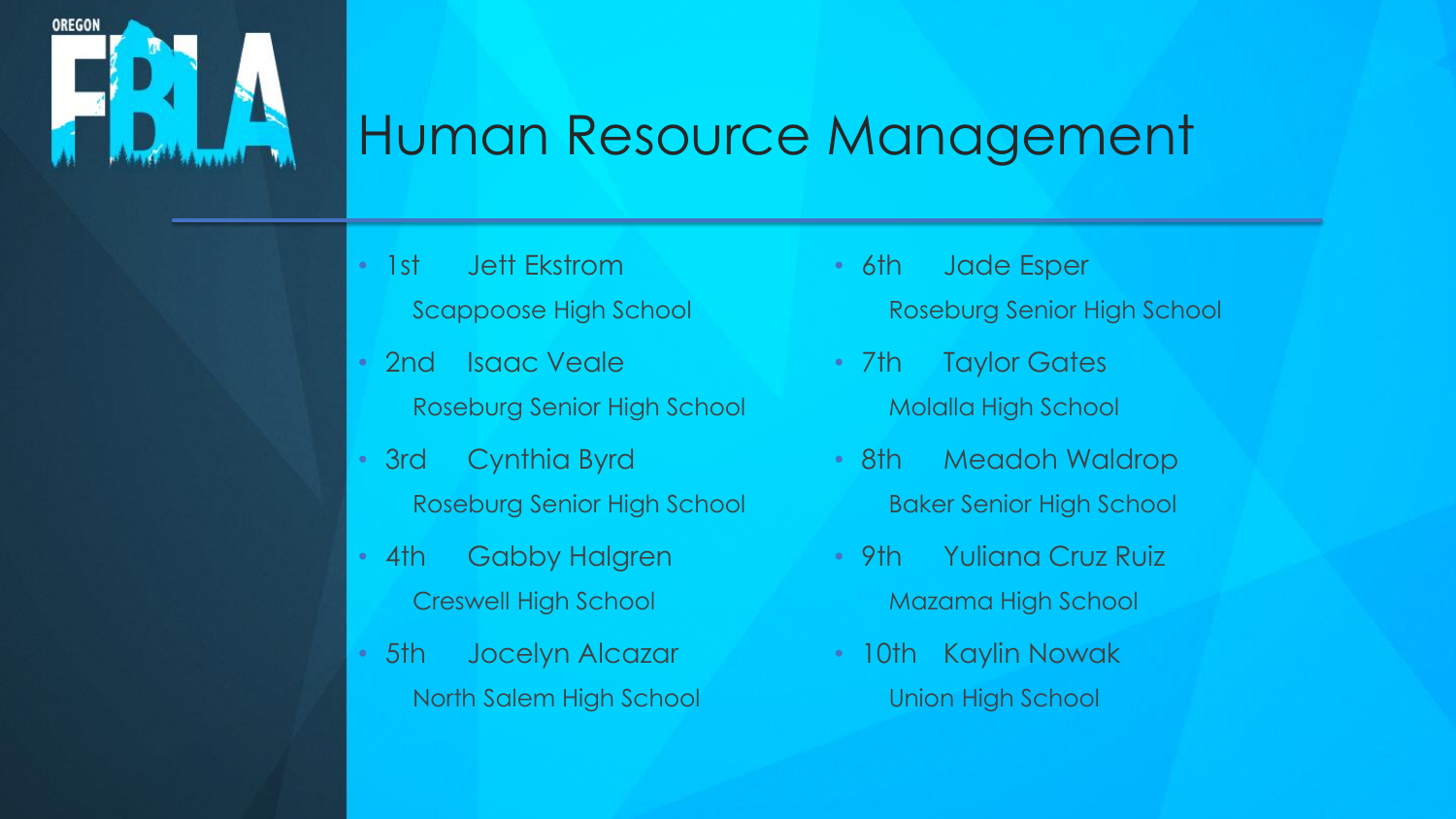

# Insurance & Risk Management

- 1st Jose Pacheco Pena Mazama High School
- 2nd Owen Higdon Baker Senior High School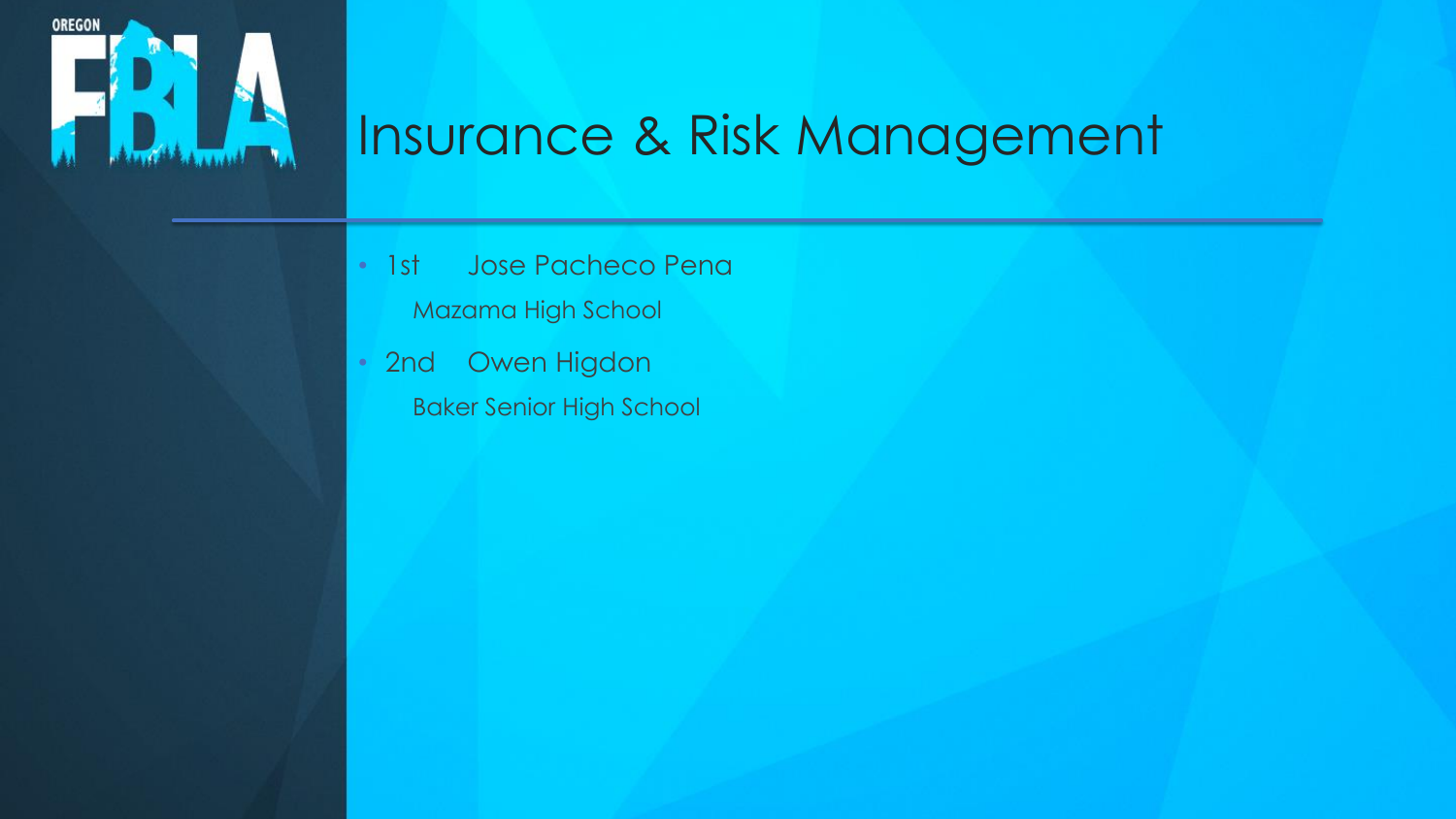

#### Introduction to Business Communication

- 1st Dilan Fein
	- Lincoln High School
- 2nd Jazmin Cobian Lost River High School
- 3rd Emma Walsh Molalla High School
- 4th Susanna Kramer Lincoln High School
- 5th Meadoh Waldrop Baker Senior High School
- 6th Tailey Carson Creswell High School
- 7th Sydney Mills Mazama High School
- 8th Ella Ward
	- Molalla High School
- 9th Ellery Flerchinger Helix High School
- 10th Jordyn Adams Molalla High School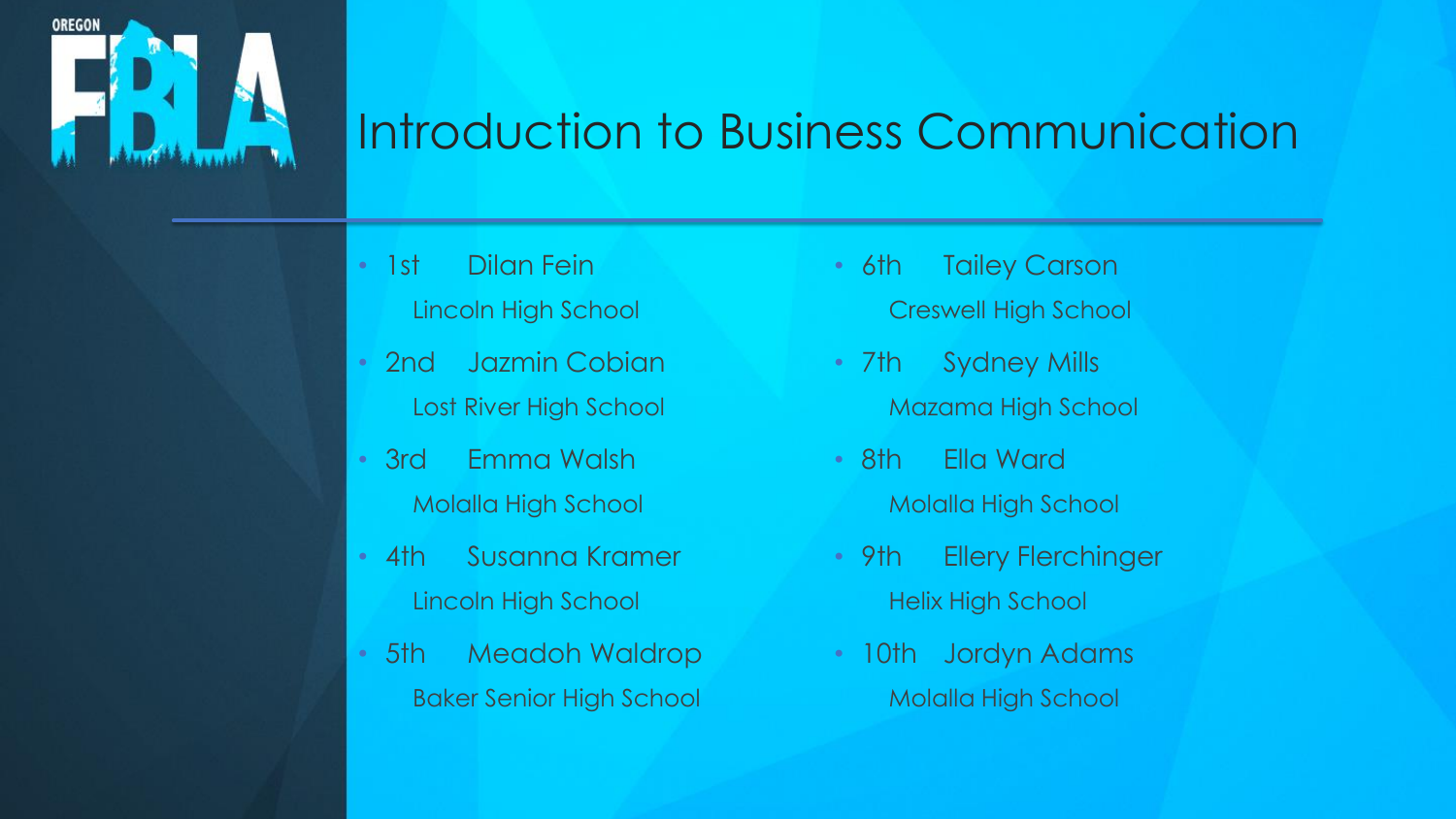

### Introduction to Business Concepts

- 1st Sabrina Taylor Lost River High School
- 2nd Della Gratsinger Central High School
- 3rd Gavin Criswell Stayton High School
- 4th Giuseppe Mediati Creswell High School
- 5th Natalia Godwin Silverton High School
- 6th Matthew Cox Redmond High School
- 7th Katelyn Landers Creswell High School
- 8th Kendyl Kruit
	- Mazama High School
- 9th Kolby Ash Helix High School
- 10th Ethan Reeder Helix High School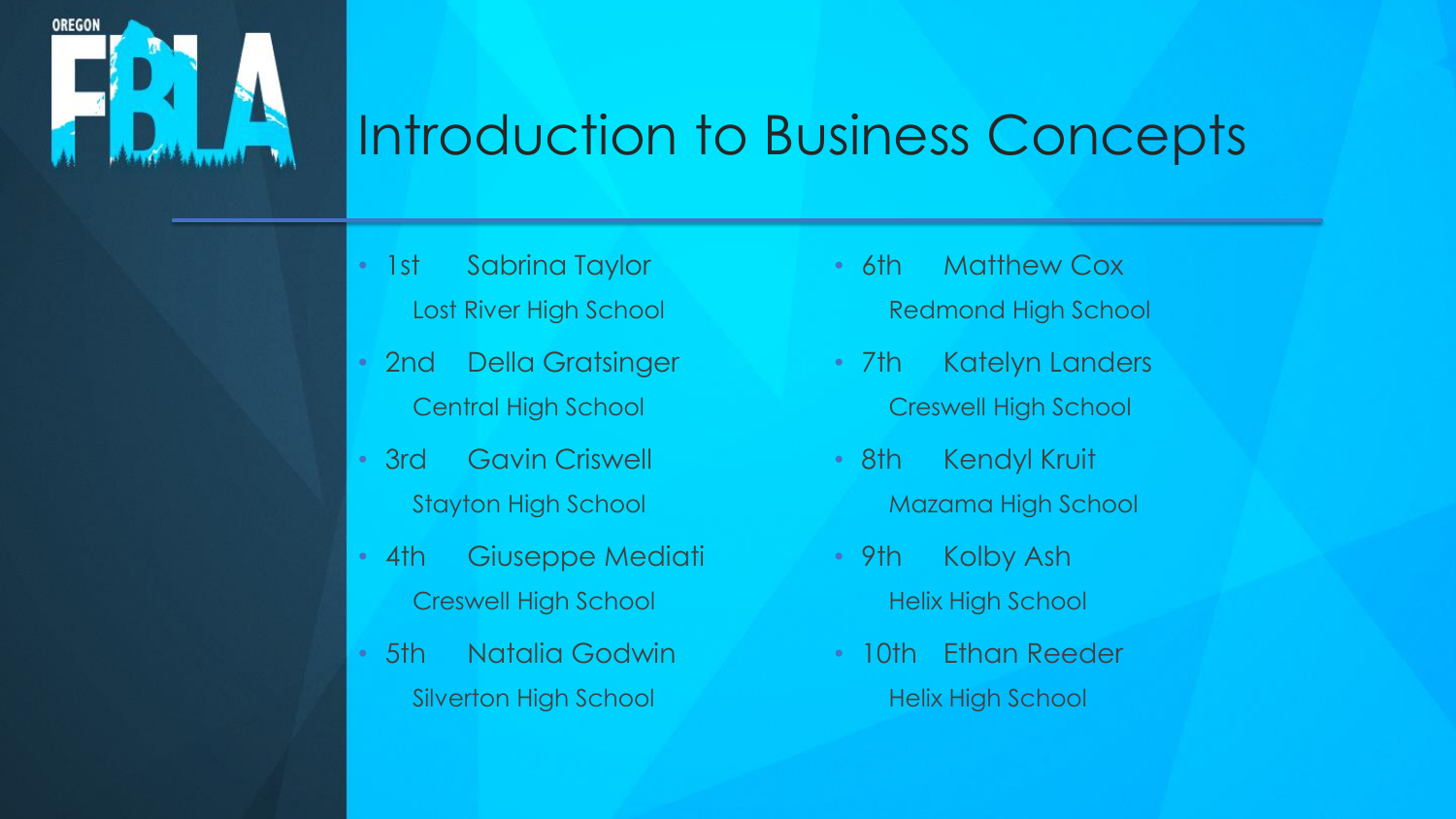

### Introduction to Business Procedures

- 1st June Smith
	- Cottage Grove High School
- 2nd Heidi Jackson Grant Union High School
- 3rd Kacey Janzen Canby High School
- 4th Katelyn Landers Creswell High School
- 5th Isabel Arredondo Canby High School
- 6th Dakota Carson Creswell High School
- 7th Hunter Jeffery Canby High School
- 8th Hayden Jeffery
	- Canby High School
- 9th Jose Garcia Lost River High School
- 10th Abel Huizar Culver High School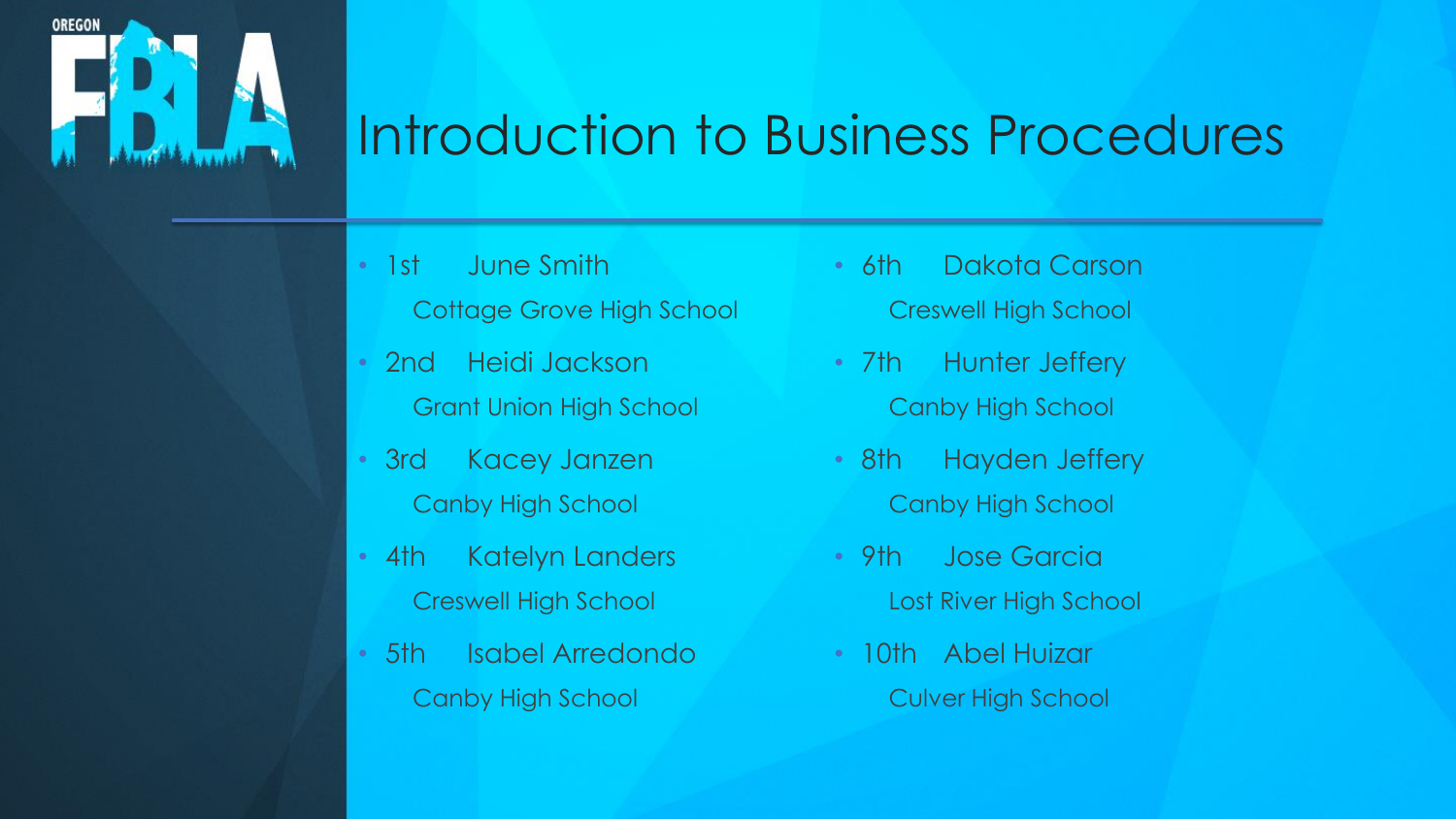

### Introduction to FBLA

- 1st Celeste Cobian Lost River High School
- 2nd Devyn Lobdell Mazama High School
- 3rd Avonlea Crook Imbler High School
- 4th Avery Turner Lost River High School
- 5th Charlotte Triulzi Ridgeview High School
- 6th Yazmin Barrios-Flores Roseburg Senior High School
- 7th Hanh Do Centennial High School
- 8th Mikayla Giard Molalla High School
- 9th Ryan Murdock Mazama High School
- 10th Connor Bennett Centennial High School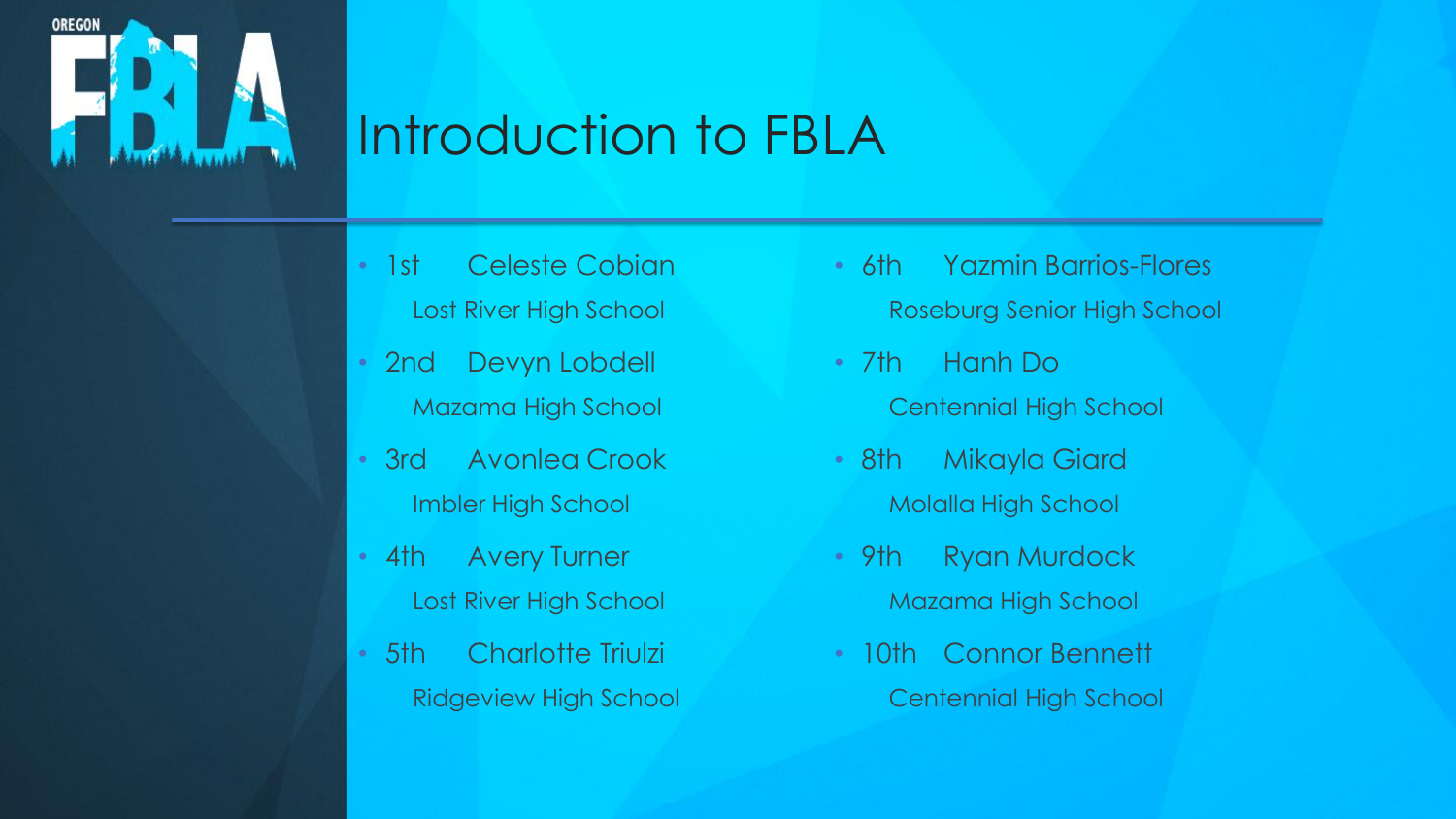

### Introduction to Financial Math

- 1st Emanuel Tsegaye Centennial High School
- 2nd Cathy Chen Ridgeview High School
- 3rd Matthew Cox Redmond High School
- 4th Ashlyn Dalton Baker Senior High School
- 5th Tailey Carson Creswell High School
- 6th Victoria Morris Helix High School
- 7th Ethan Reeder Helix High School
- 8th Hanh Do
	- Centennial High School
- 9th DARIEN DEWEY Creswell High School
- 10th Giovanni Lopez Lost River High School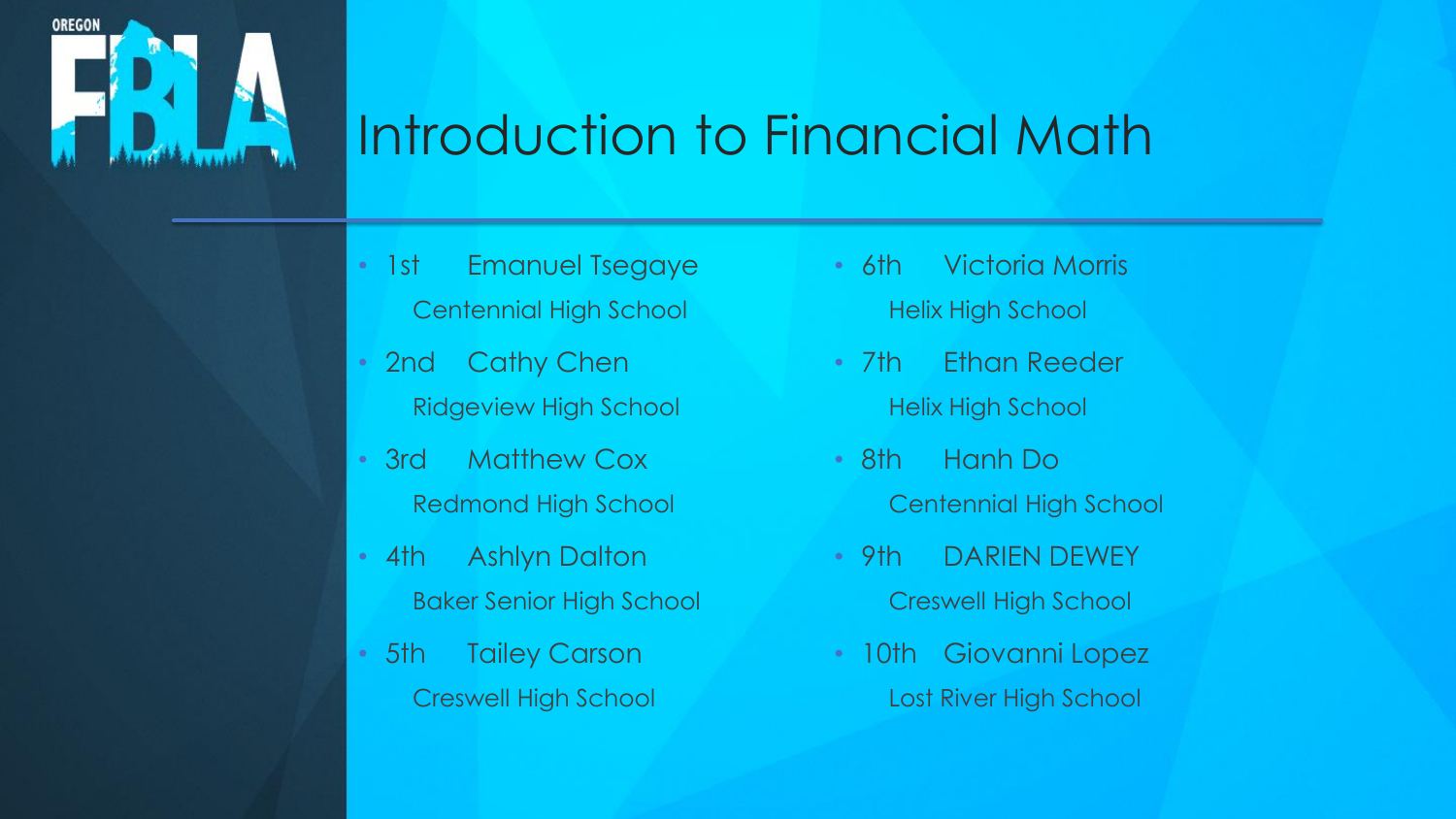

### Introduction to Information Technology

- 1st Connor Bennett Centennial High School
- 2nd Carson Bates Seaside Union High School
- 3rd June Smith Cottage Grove High School
- 4th Jackson Harty Gilchrist High School
- 5th Giselle Valadez Lost River High School
- 6th Conner Dunlea Lost River High School
- 7th Duelle Glenn Imbler High School
- 8th Aabel Quinones Creswell High School
- 9th Eric Valadez Lost River High School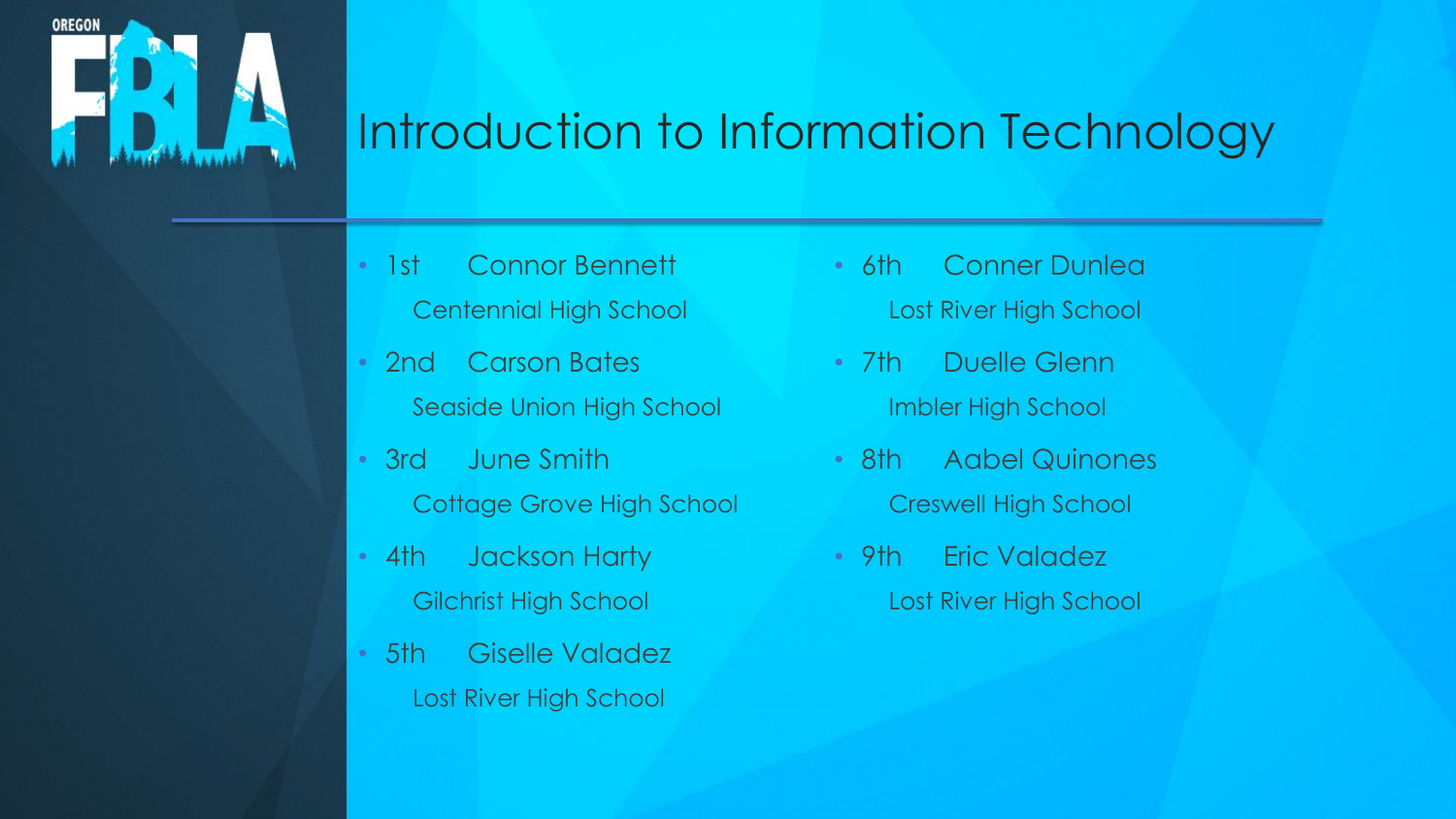

### Introduction to Parliamentary Procedure

- 1st Haley Butenschoen Stayton High School
- 2nd Cooper Huxoll La Grande High School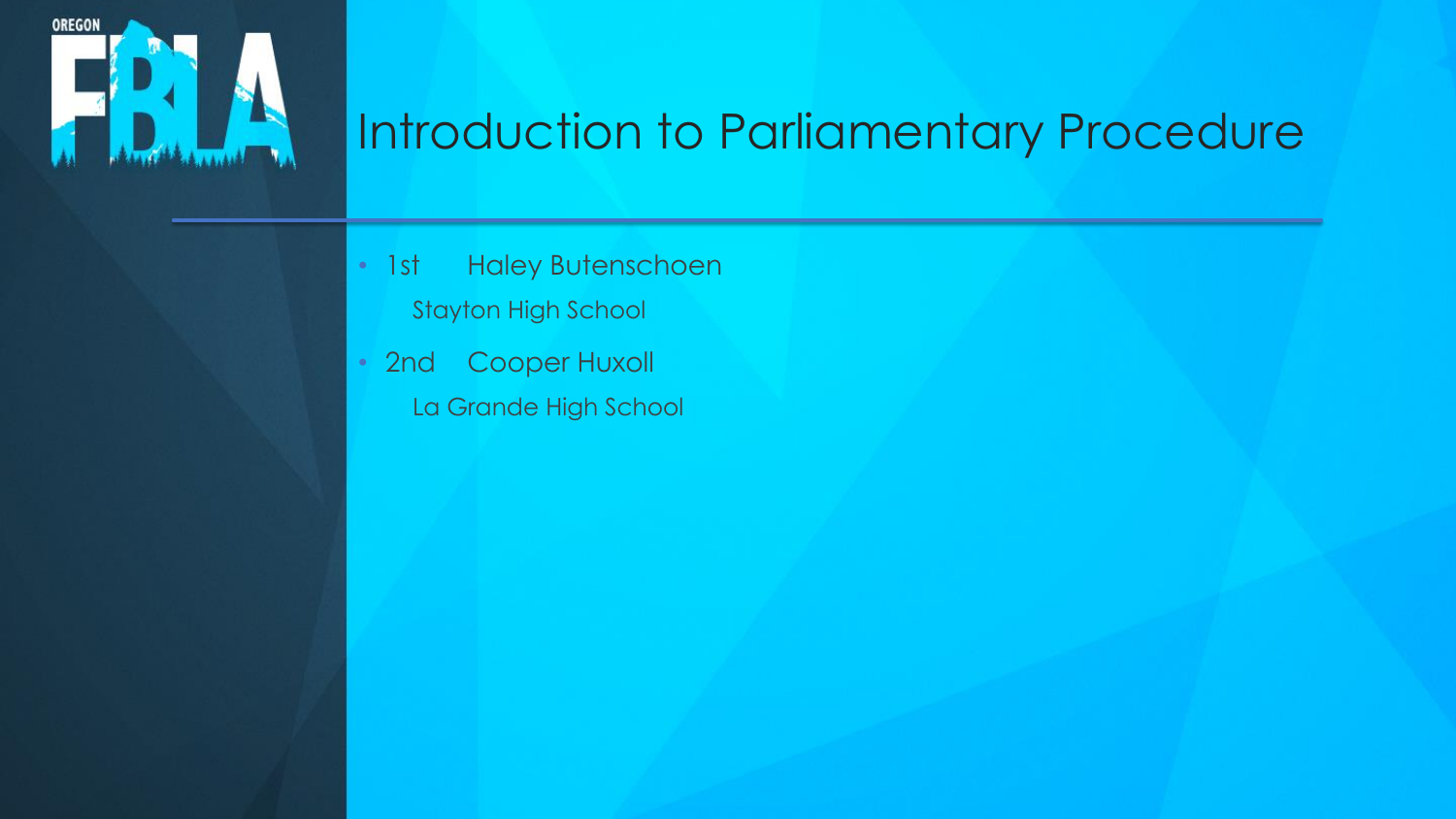

### Journalism

- 1st Morgan Shaw Ridgeview High School
- 2nd Jordan Niang Molalla High School
- 3rd Aiden Ousley Seaside Union High School
- 4th Abbe Grubbs Creswell High School
- 5th Audrey Hill Union High School
- 6th Emma Maness Creswell High School
- 7th Libby Jensen Stayton High School
- 8th Kailyn Barnes
	- Cottage Grove High School
- 9th Lillie Stepp Creswell High School
- 10th Mary Baxter Union High School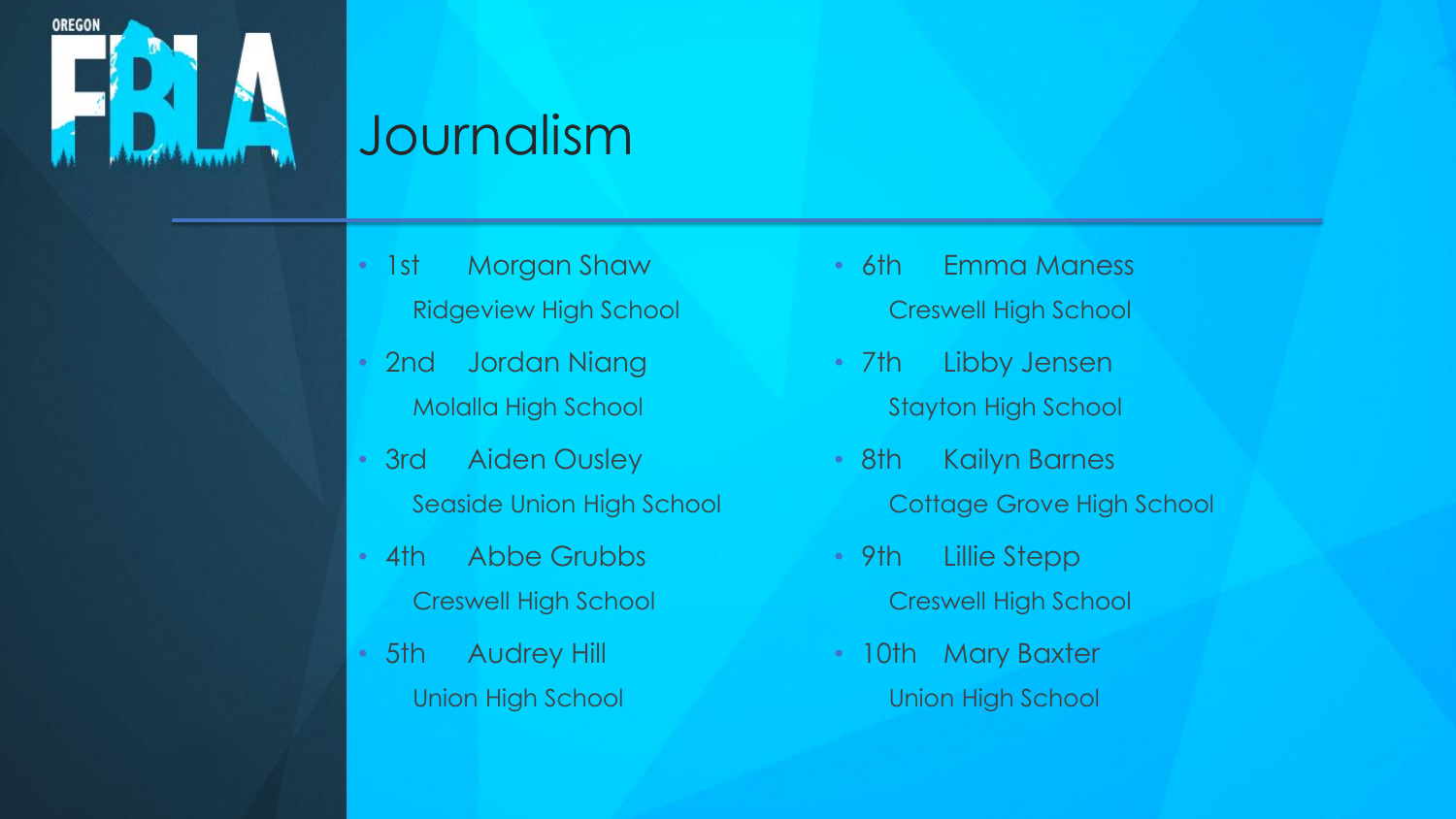

# Networking Infrastructures

- 1st Josiah Sage
	- Central High School
- 2nd Deshaun Mendes Gilchrist High School
- 3rd Hector Briseno Lost River High School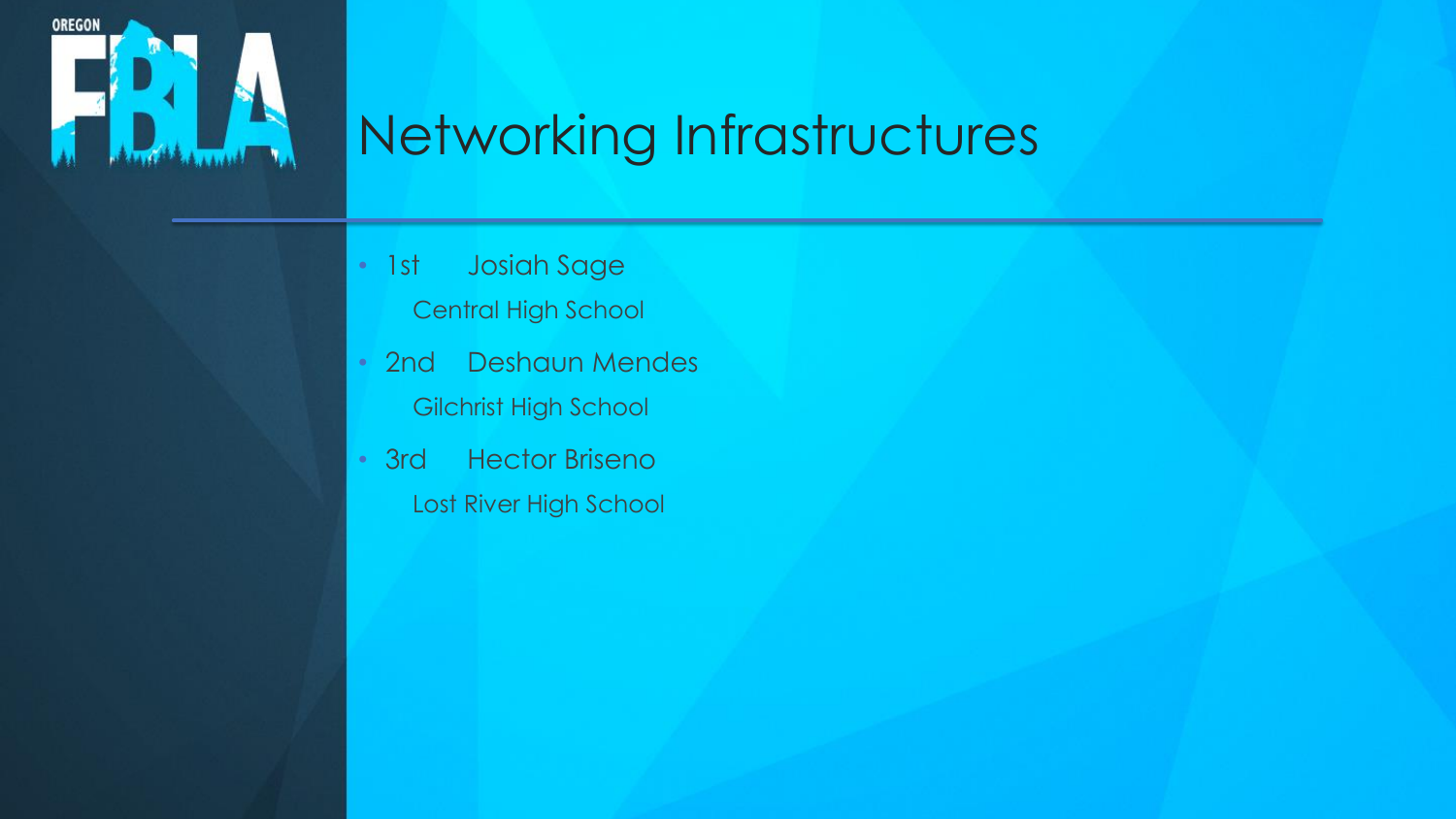

### Organizational Leadership

- 1st Trevor Knox
	- Roseburg Senior High School
- 2nd Noah Herman Seaside Union High School
- 3rd Aileen Parra McLoughlin High School
- 4th Sy Williams Cottage Grove High School
- 5th Jozie Ramos Baker Senior High School
- 6th Braden Henry La Grande High School
- 7th Cassey Scott Union High School
- 8th Leah Boles
	- Seaside Union High School
- 9th Isaac Veale Roseburg Senior High School
- 10th Sam Spurlock Gilchrist High School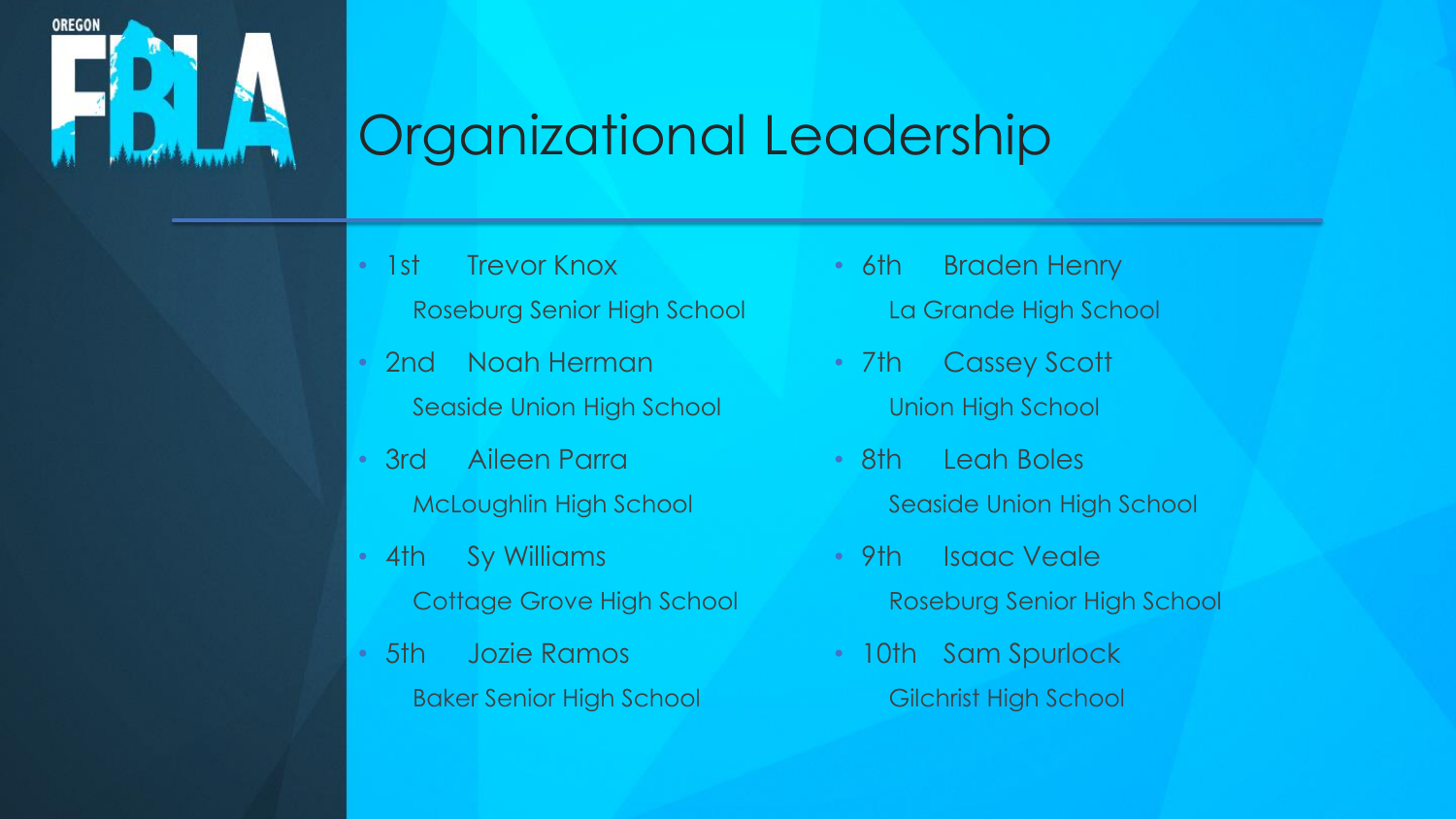

### Personal Finance

- 1st Noah Fukuda
	- Seaside Union High School
- 2nd Adel Bordas Ridgeview High School
- 3rd Edgar Eufragio Morales Molalla High School
- 4th Nicole Berkey Culver High School
- 5th Asia Scott Mazama High School
- 6th Antonio Rodriguez Ridgeview High School
- 7th Blake Harper Helix High School
- 8th Dori Marchessault Mazama High School
- 9th Dominique Matveev Silverton High School
- 10th Jacob Stacey Mazama High School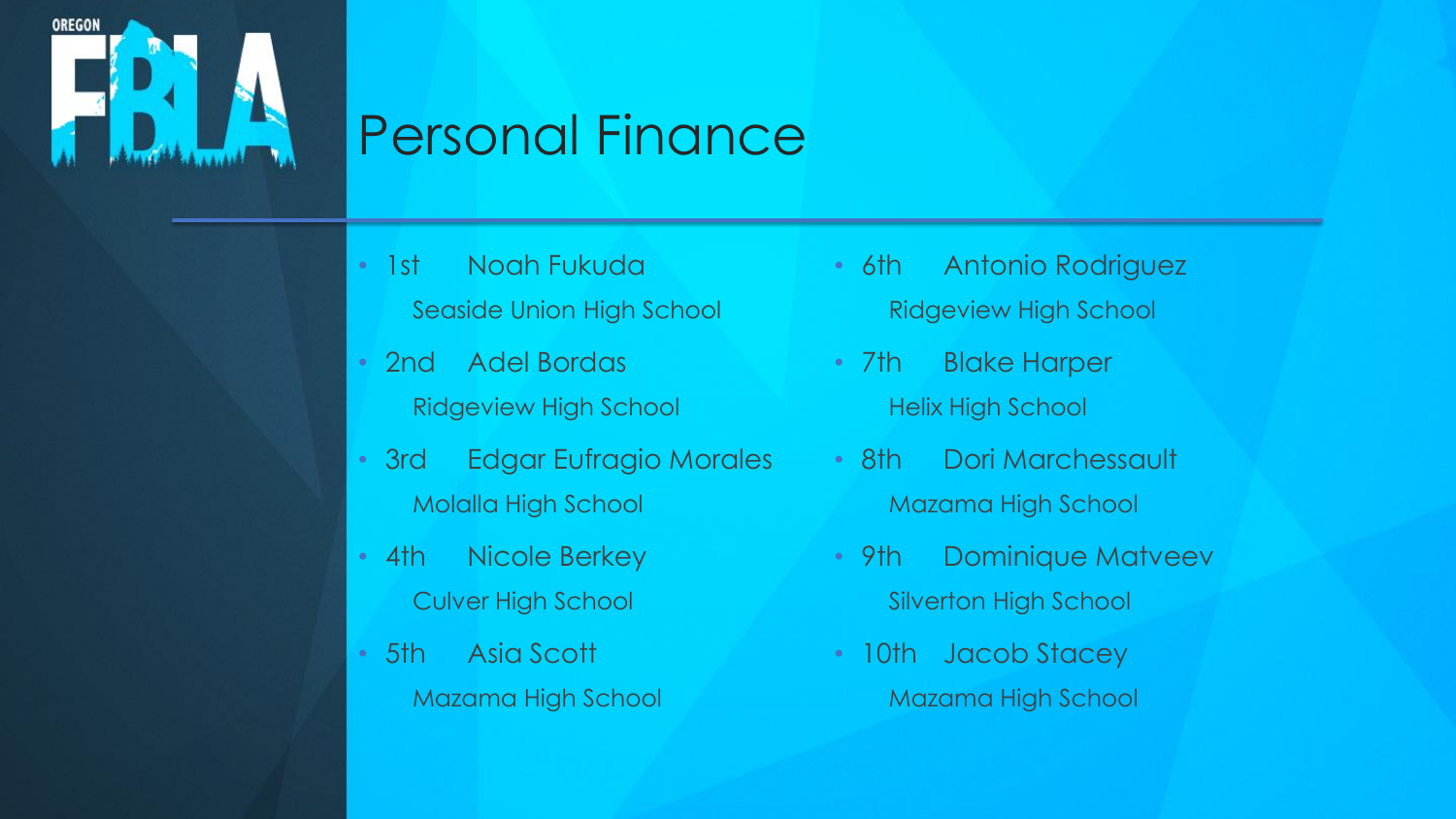

# Political Science

- 1st Sean Olea
	- Seaside Union High School
- 2nd Xabier Jimenez Aguirre Union High School
- 3rd Emma Maness Creswell High School
- 4th Abbe Grubbs Creswell High School
- 5th Helen Connell Scappoose High School
- 6th Phoebe Wise Baker Senior High School
- 7th Neesa Nelson Pacific High School
- 8th Damian Amerman-Smith
	- Pacific High School
- 9th Logan Gant North Douglas High School
- 10th Kya Smith Canby High School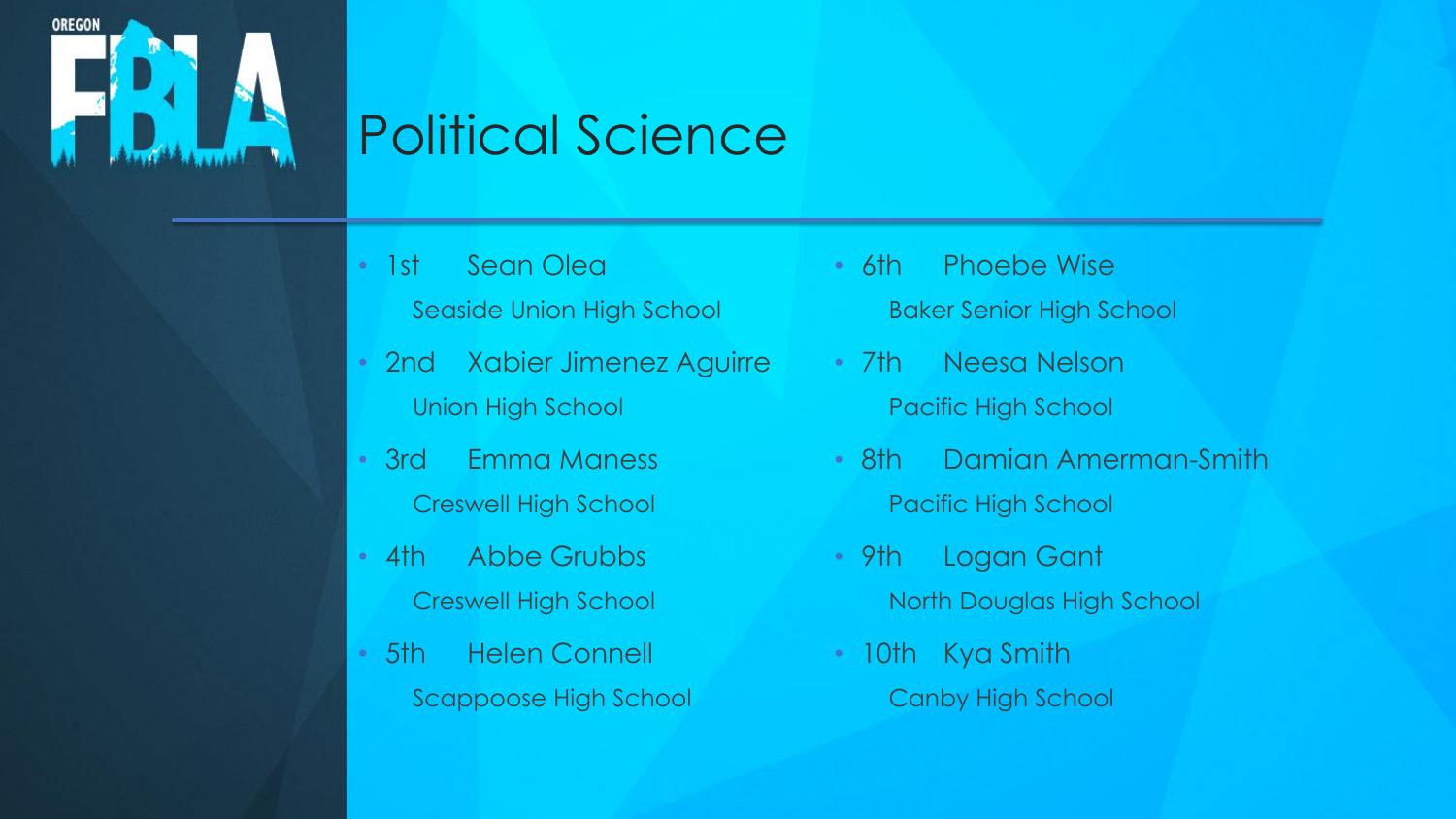

### Securities & Investments

- 1st Matthew Vu
	- Centennial High School
- 2nd Chance Leach Creswell High School
- 3rd Blake Harper Helix High School
- 4th Caitlin Lien Baker Senior High School
- 5th Dilan Fein Lincoln High School
- 6th Hayden Duren Lost River High School
- 7th James Anderson Union High School
- 8th Nehemiah Hernandez Lost River High School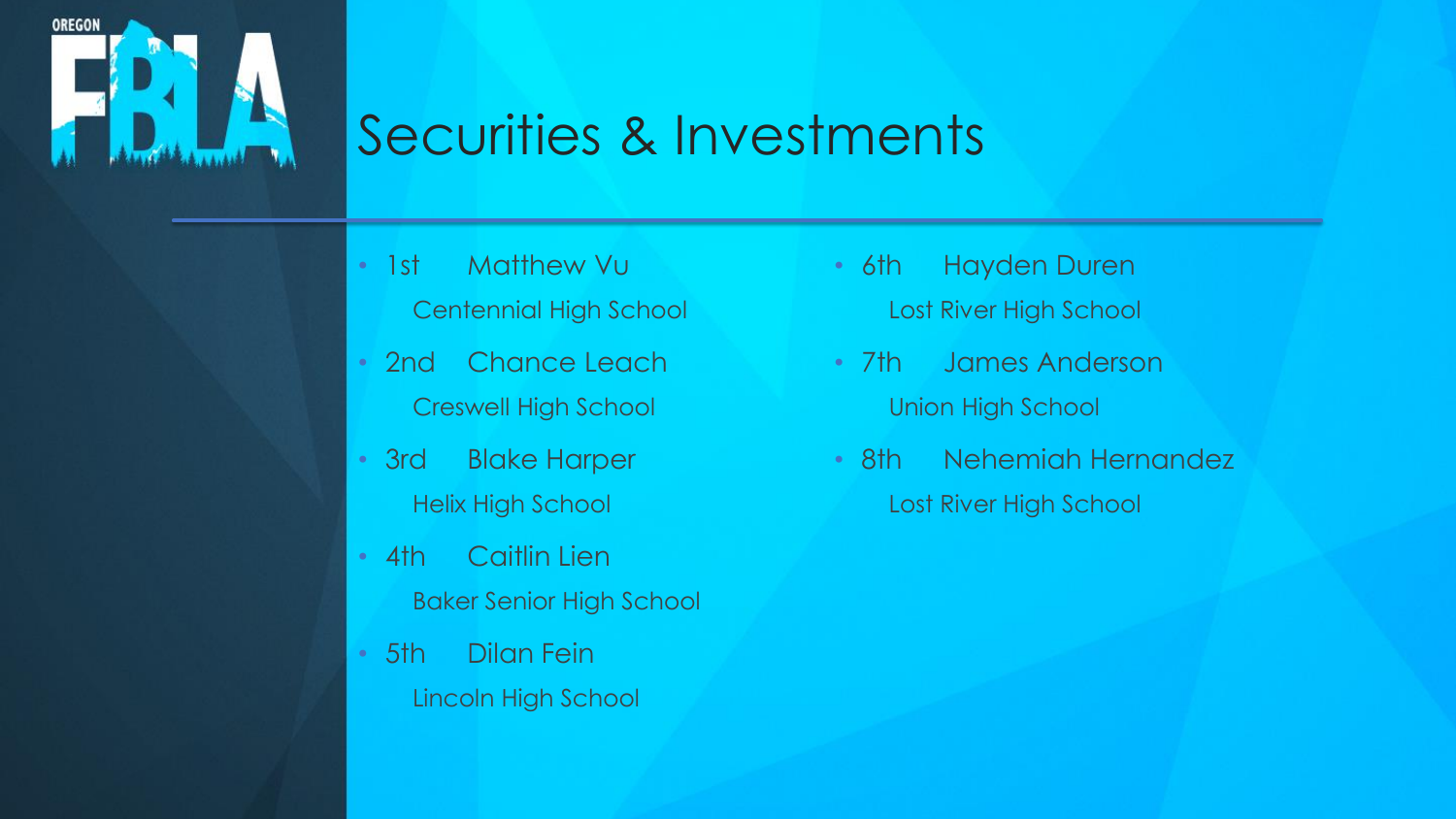

### Supply Chain Management

- 1st Dhruv Patel
	- Ridgeview High School
- 2nd Embry Johnson Canby High School
- 3rd TJ Jeffery Canby High School
- 4th Monse Sandoval Scappoose High School
- 5th Dominique Huapeo North Marion High School
- 6th Romelia Garcia Lost River High School
- 7th Deshaun Mendes Gilchrist High School
- 8th Kaidn Neeley Molalla High School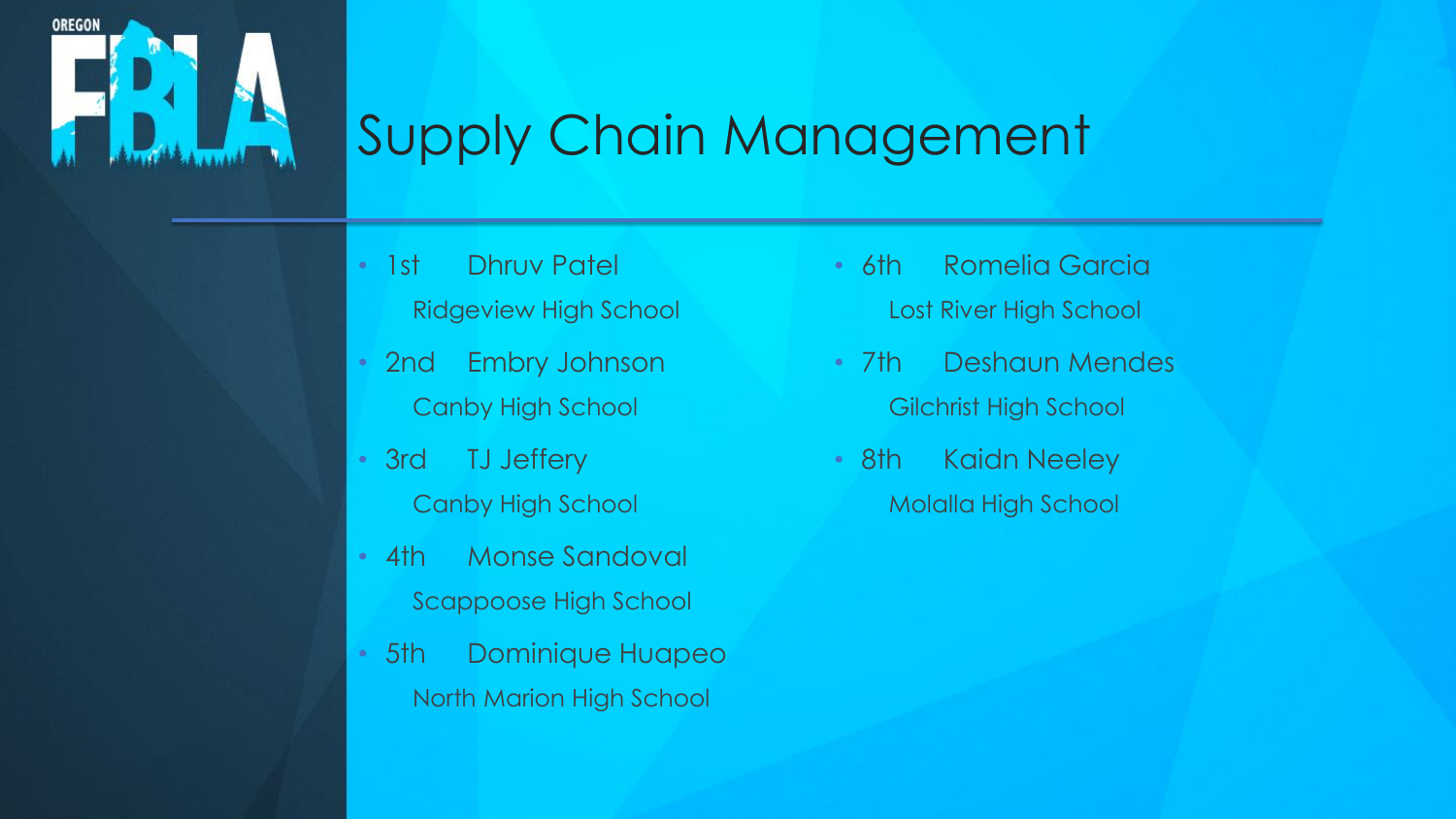

# UX Design

- 1st Angel Liu
	- Lincoln High School
- 2nd Jadzia Beard North Salem High School
- 3rd Cobe Patrick Gilchrist High School
- 4th Jimena Villagrana Romero Ridgeview High School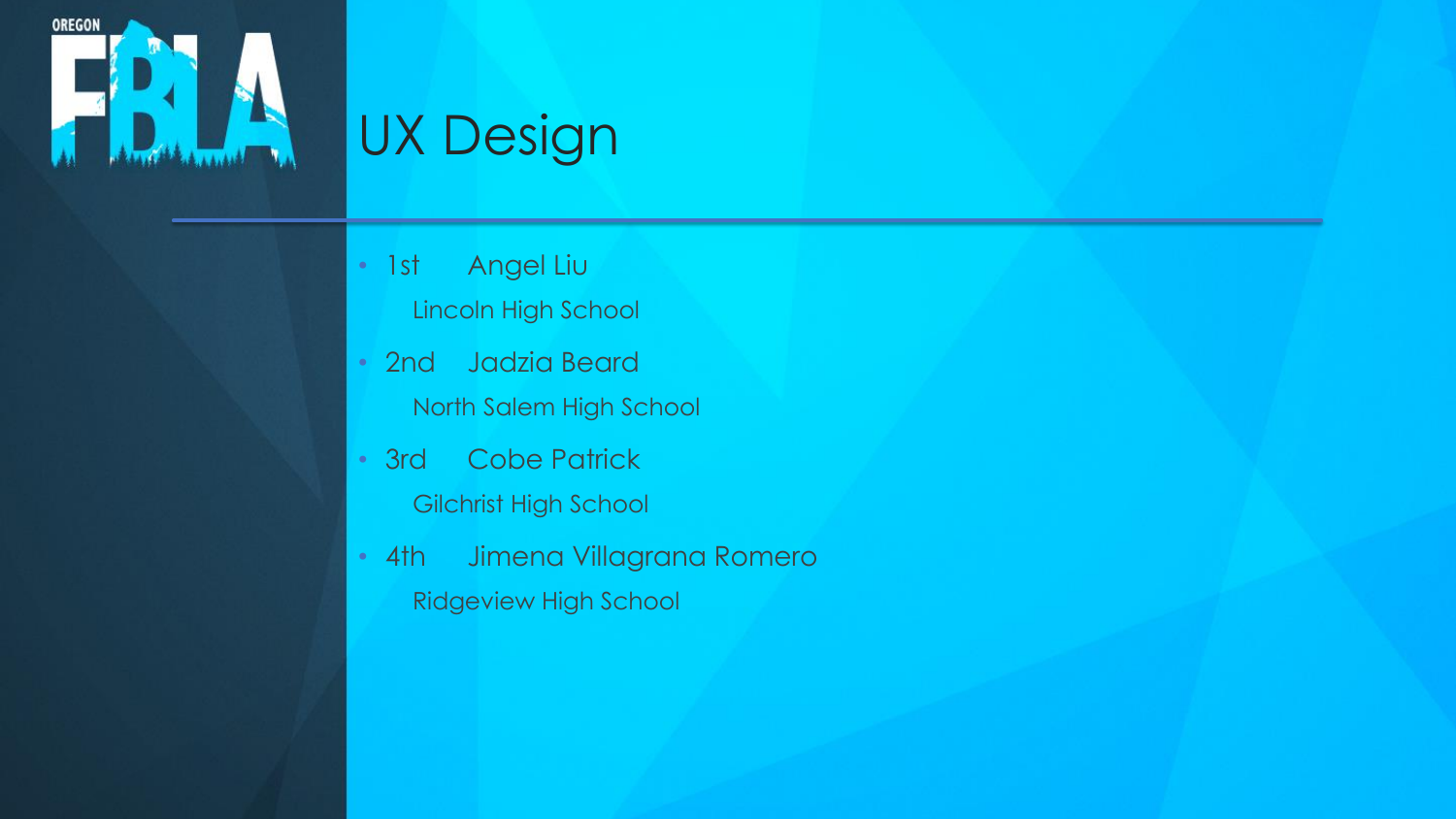

# Data Analysis

- 1st Luciana Andalon Pena, Asia Scott
	- Mazama High School
- 2nd Aaron Renie Mazama High School
- 3rd Christina Chi Roseburg Senior High School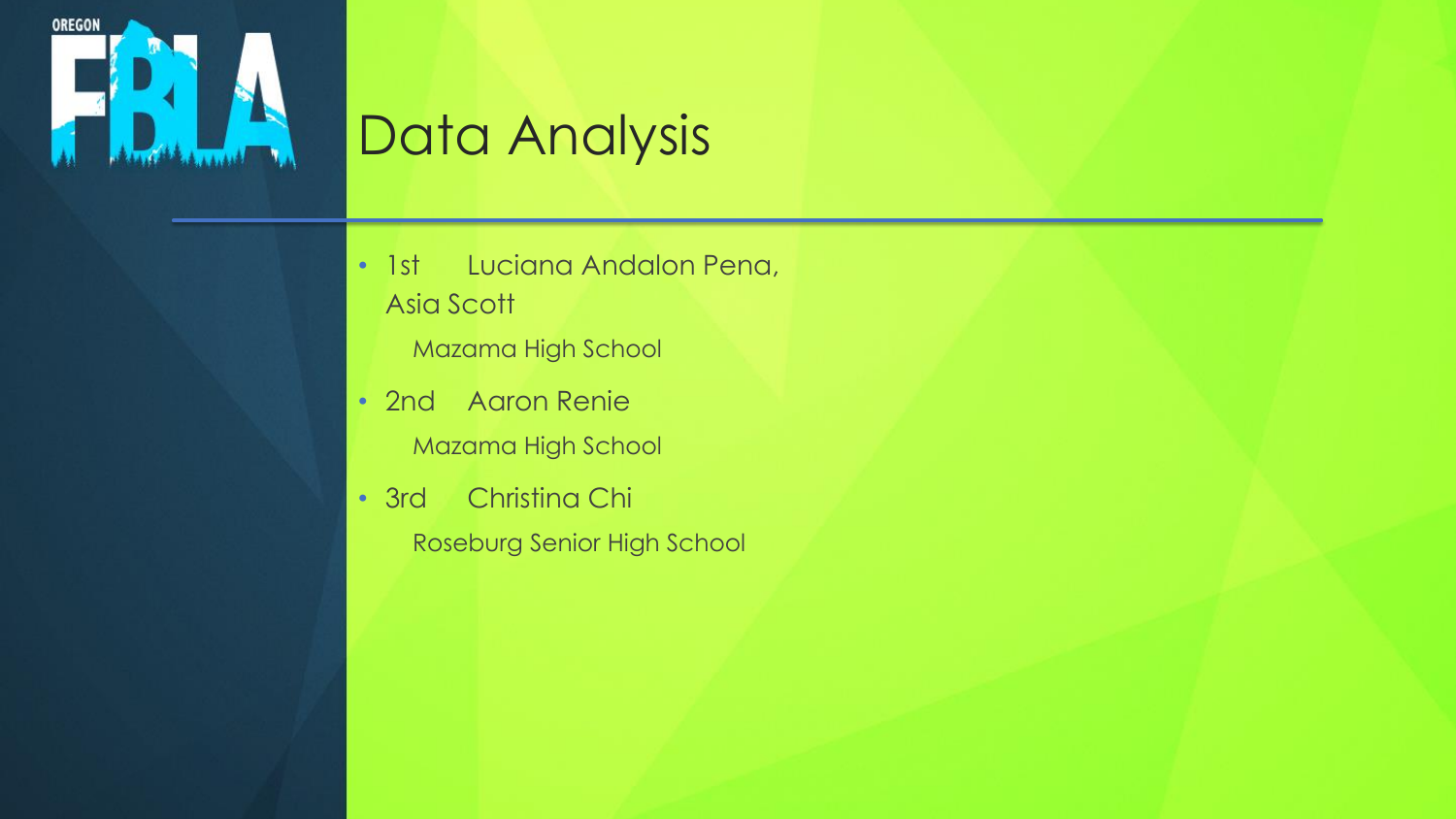

## Broadcast Journalism

- 1st Monica Luengas, Susana Velazquez
	- Seaside Union High School
- 2nd Allison Roy Hidden Valley High School
- 3rd Dhruv Patel, Soren Stancliff Ridgeview High School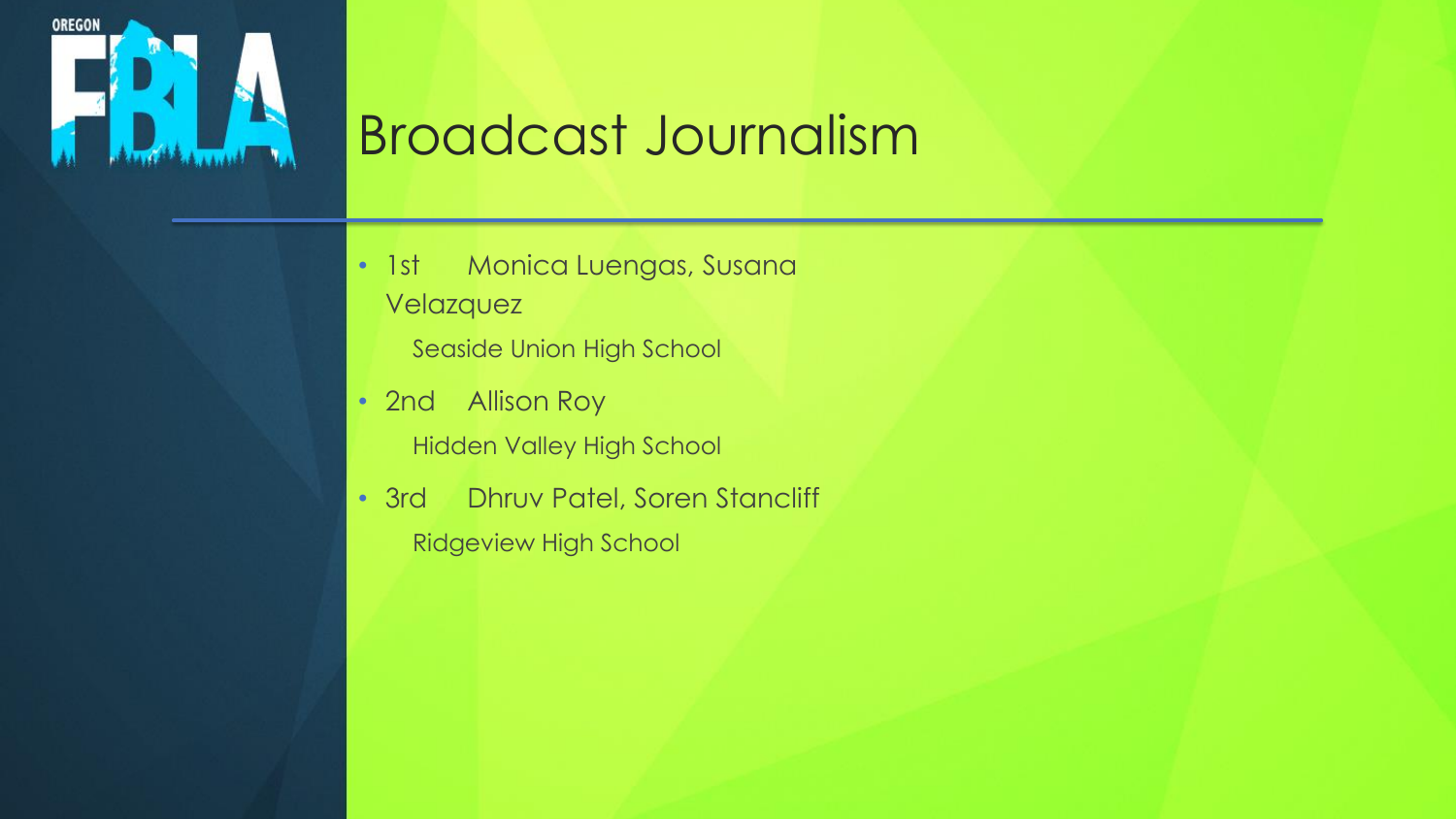

### Business Ethics

- 1st Kenna Bernardin Mazama High School
- 2nd Susanna Kramer Lincoln High School
- 3rd Nimsi Gomez, Kya Smith Canby High School
- 4th TJ Jeffery, Bree Marino, Peter Sansone
	- Canby High School
- 5th Lilly Hall Scappoose High School
- 6th Alexa Lee Bonanza High School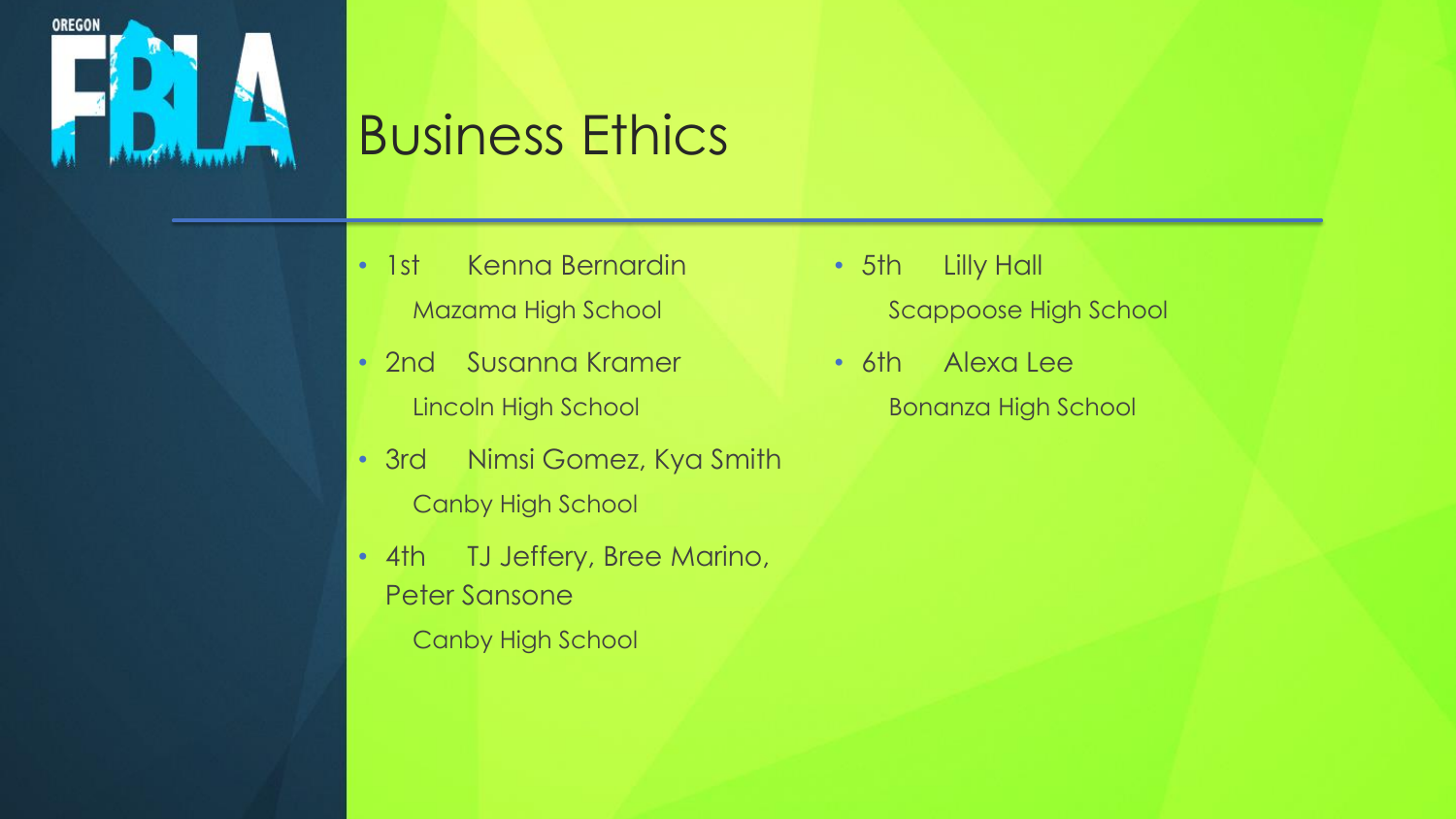

# Business Ethics (ML)

- 1st Cadell Mills, Lilly Wilson Baker Middle School
- 2nd Chris Whittington Coffenberry Middle Level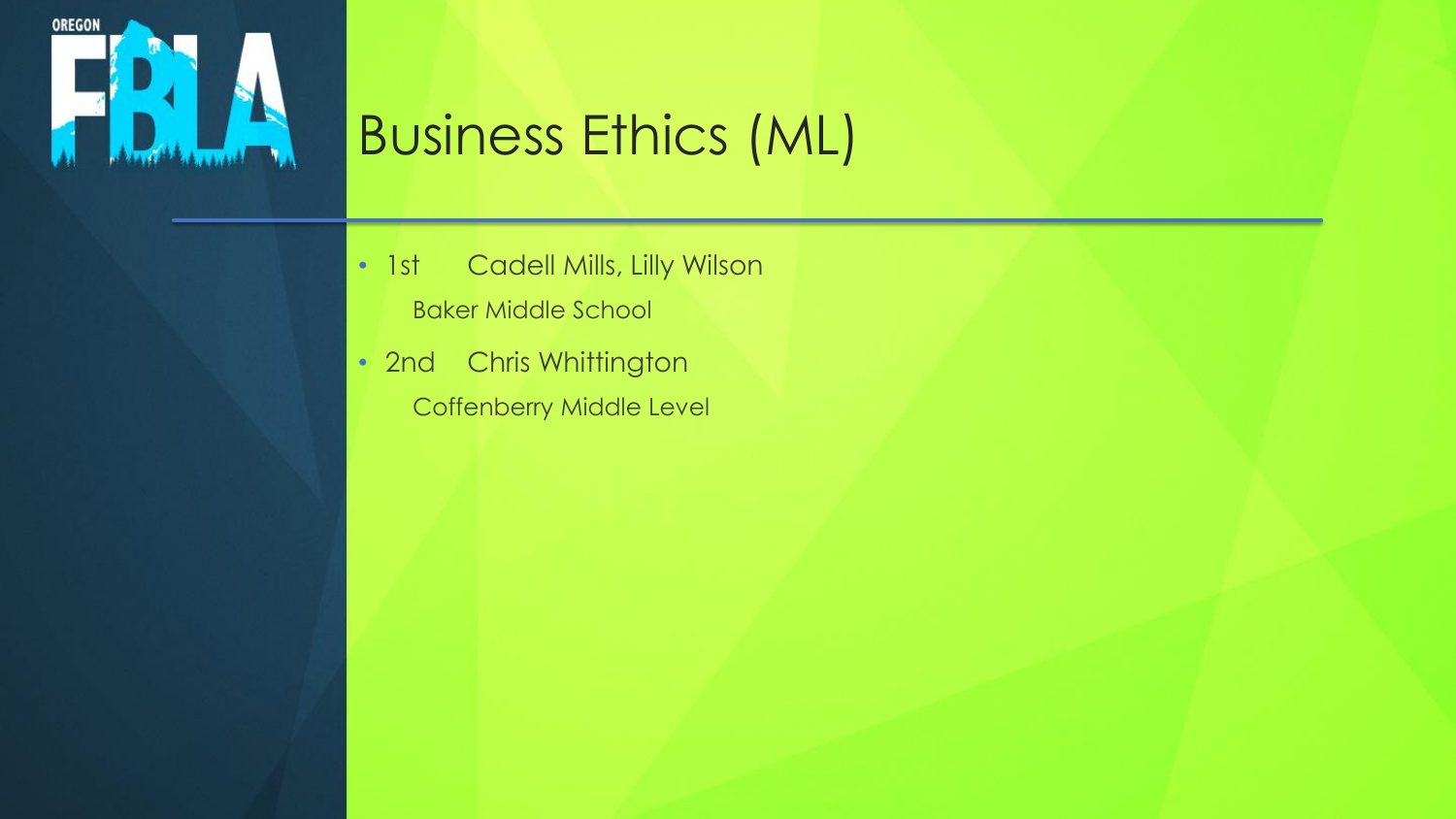

### Electronic Career Portfolio

- 1st Ellie Reeder Helix High School
- 2nd Tayler Westfall Silverton High School
- 3rd Stella Harrison Silverton High School
- 4th Marissa Johnston Silverton High School
- 5th MayaBella Texidor Helix High School
- 6th Edgar Eufragio Morales Molalla High School
- 7th Sam Kubishta Helix High School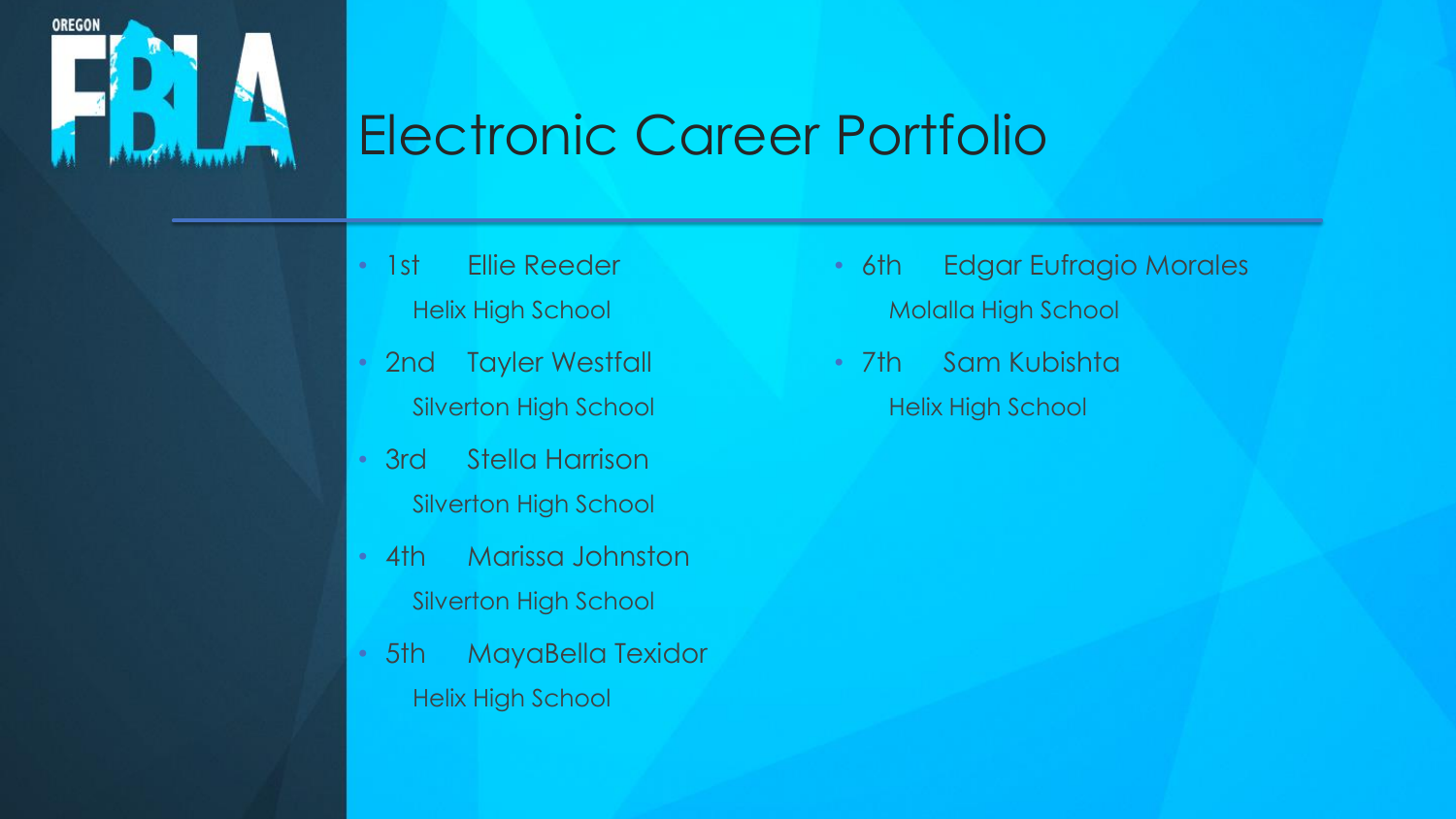

# Graphic Design

- 1st Paris Johnson, Kaylee Snyder Seaside Union High School
- 2nd Deklyn Eng, Ryel Eng, Amelia Jueschke

Mountain View High School

• 3rd Johana Hernandez, Michelle Ruedas, Yoselin Salazar

Lost River High School

- 4th Feanix Hightower Bonanza High School
- 5th Ronan Duke-Martin Lincoln High School
- 6th Schuyler Cho, Emily Morris Mountain View High School
- 7th Tristan Tritt Baker Senior High School
- 8th Sparky Sparkman Scappoose High School
- 9th Hilary Ventura Bonanza High School
- 10th Honey Banegas-pacheco Bonanza High School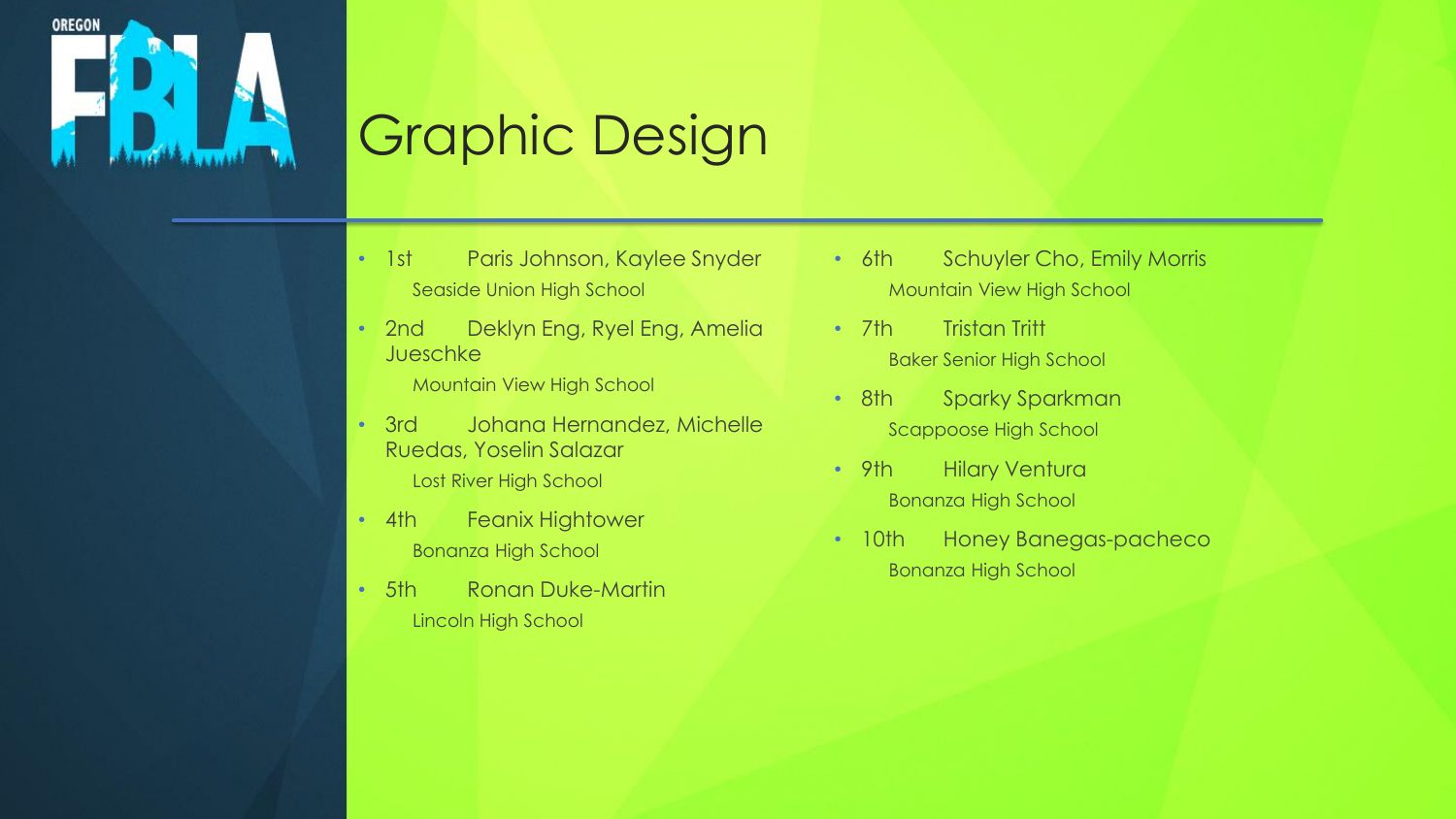

#### Introduction to Business Presentation

- 1st Isabel Arredondo, Kacey 4th Amadeus Hernandez Janzen Lost River High School
	- Canby High School
- 2nd Kai Hunt, Devyn Lobdell Mazama High School
- 3rd Megan Fischer, Greyson **Glivinski** 
	- Silverton High School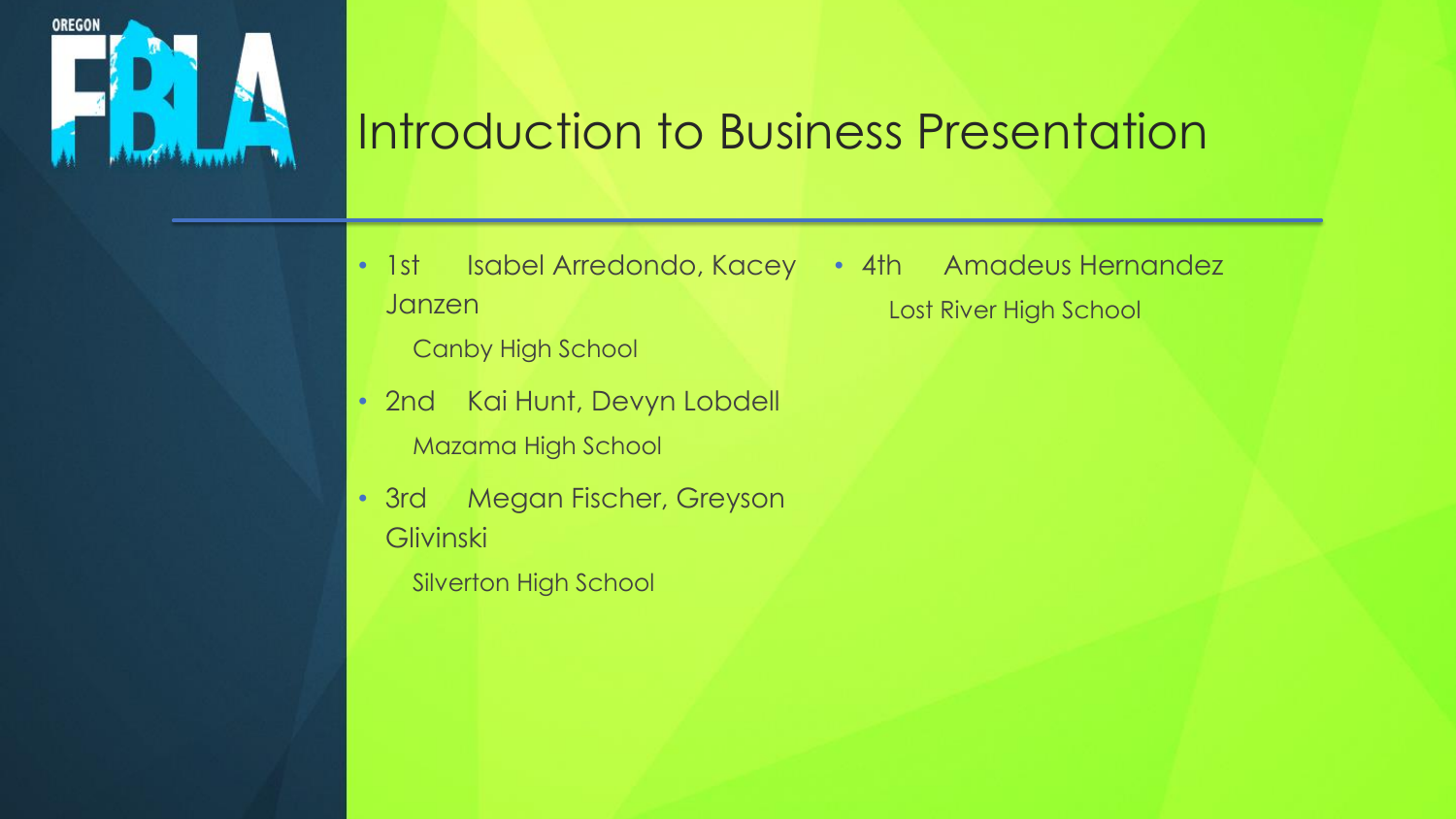

#### Introduction to Social Media Strategy

• 1st Amelia Broyhill Silverton High School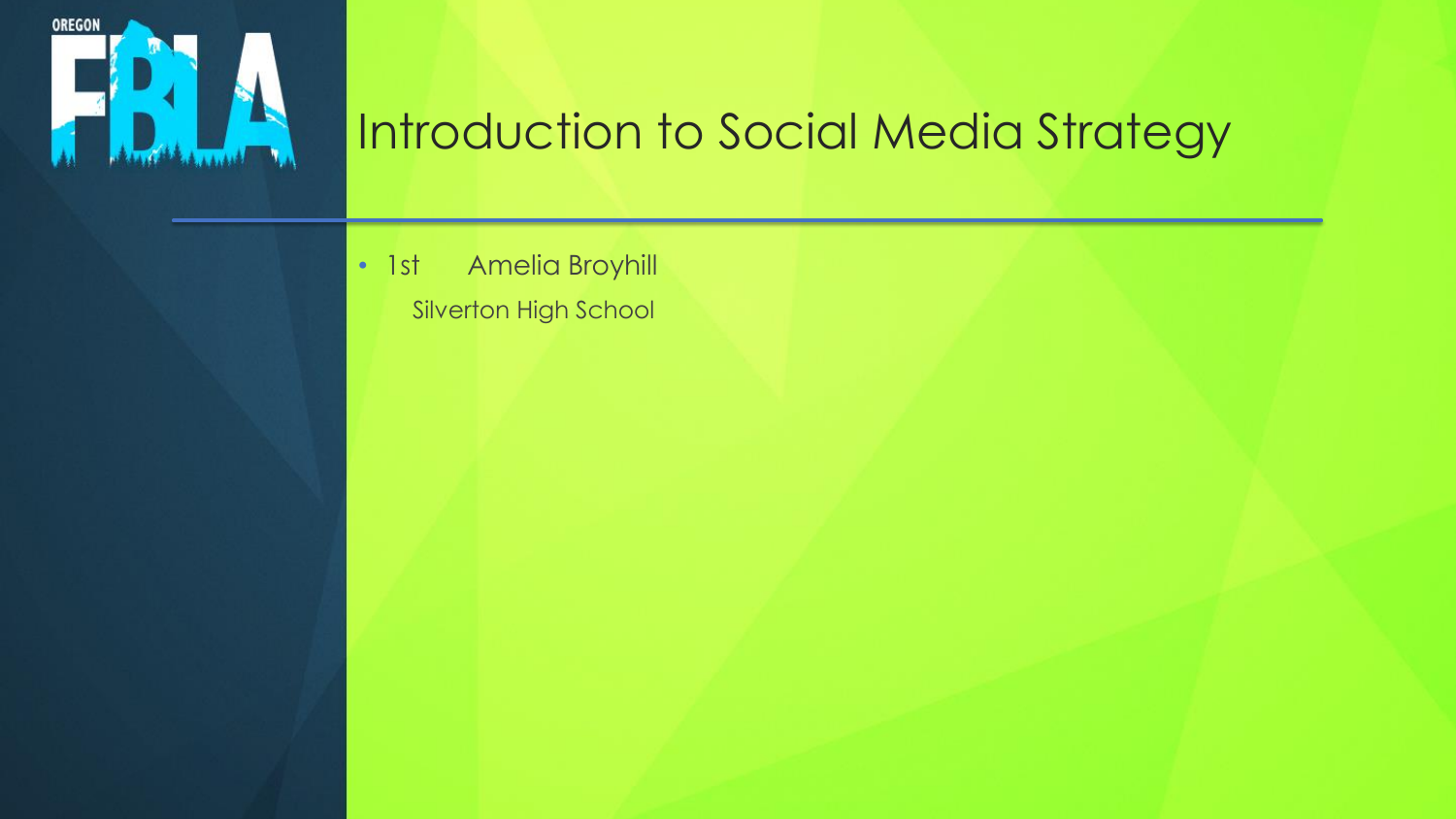

# Public Service Announcement

- 1st Abby Nofield, Lillian Taylor 5th Jessica Florescu Seaside Union High School **Seaside Union High School** Roseburg Senior High School
- 2nd Charlize Dela Cruz Roseburg Senior High School
- 3rd Ava Delaney Lincoln High School
- 4th Belen Marin Bonanza High School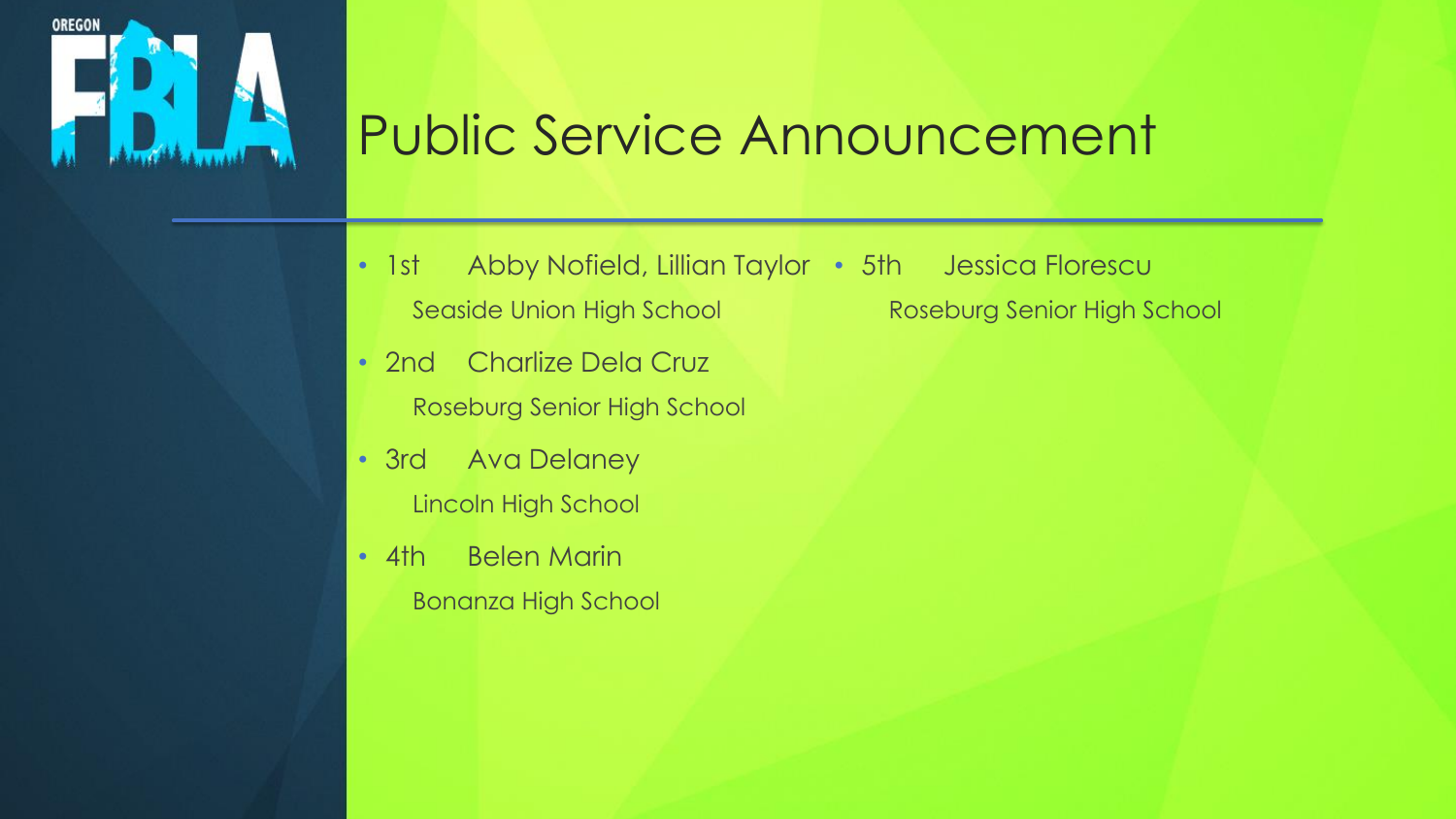

# Publication Design

- 1st Milly Mendoza
	- Culver High School
- 2nd Ashley Millian-Pamate, Mackenzie Philbrick, Taylor Poole Seaside Union High School
- 3rd Elle Fischer Silverton High School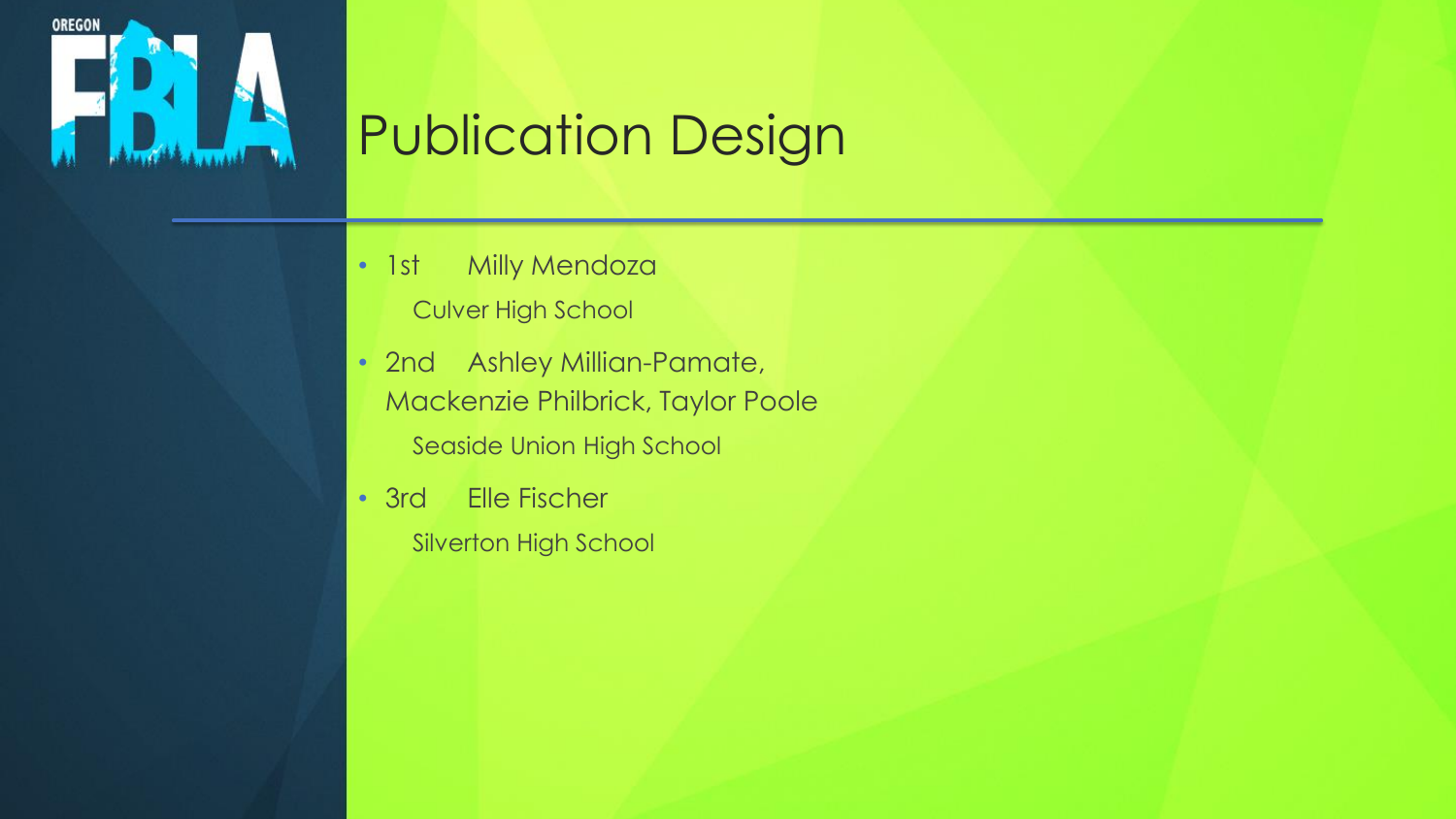

### Sales Presentation

- 1st Alyssia Menezes Lincoln High School
- 2nd Bryan Mendoza Culver High School
- 3rd Makayla Quirk Mazama High School
- 4th Kayden Eberle, Chandler Kuenzi, Sophia McElroy

Silverton High School

• 5th Brandon Metzger, Clayton Schneider, Barrett Teeney

Silverton High School

- 6th Giovanni Lopez, Alicia Venegas, Hailey Villegas Lost River High School
- 7th Austin Hightower Bonanza High School
- 8th Abigail Benson, Owen Higdon Baker Senior High School
- 9th Romelia Garcia, Christian Sikes Lost River High School
- 10th James Anderson Union High School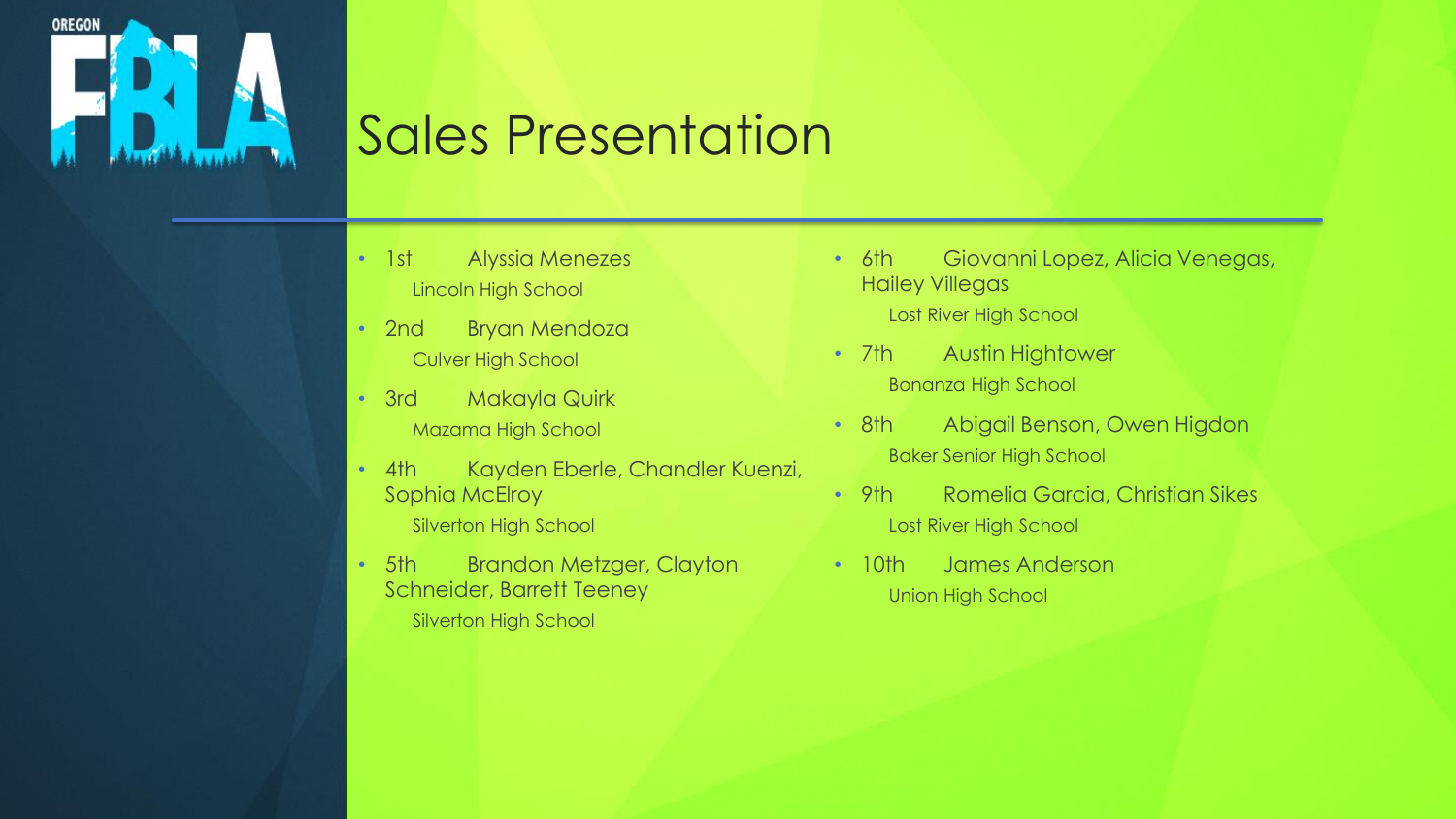

# Social Media Strategies

- 1st Collin Shields
	- Seaside Union High School
- 2nd Betty Fazzolan, Adabell Martinez-Ordonez, Alivia Siscaretti Centennial High School
- 3rd Tanner Foss-Howard Molalla High School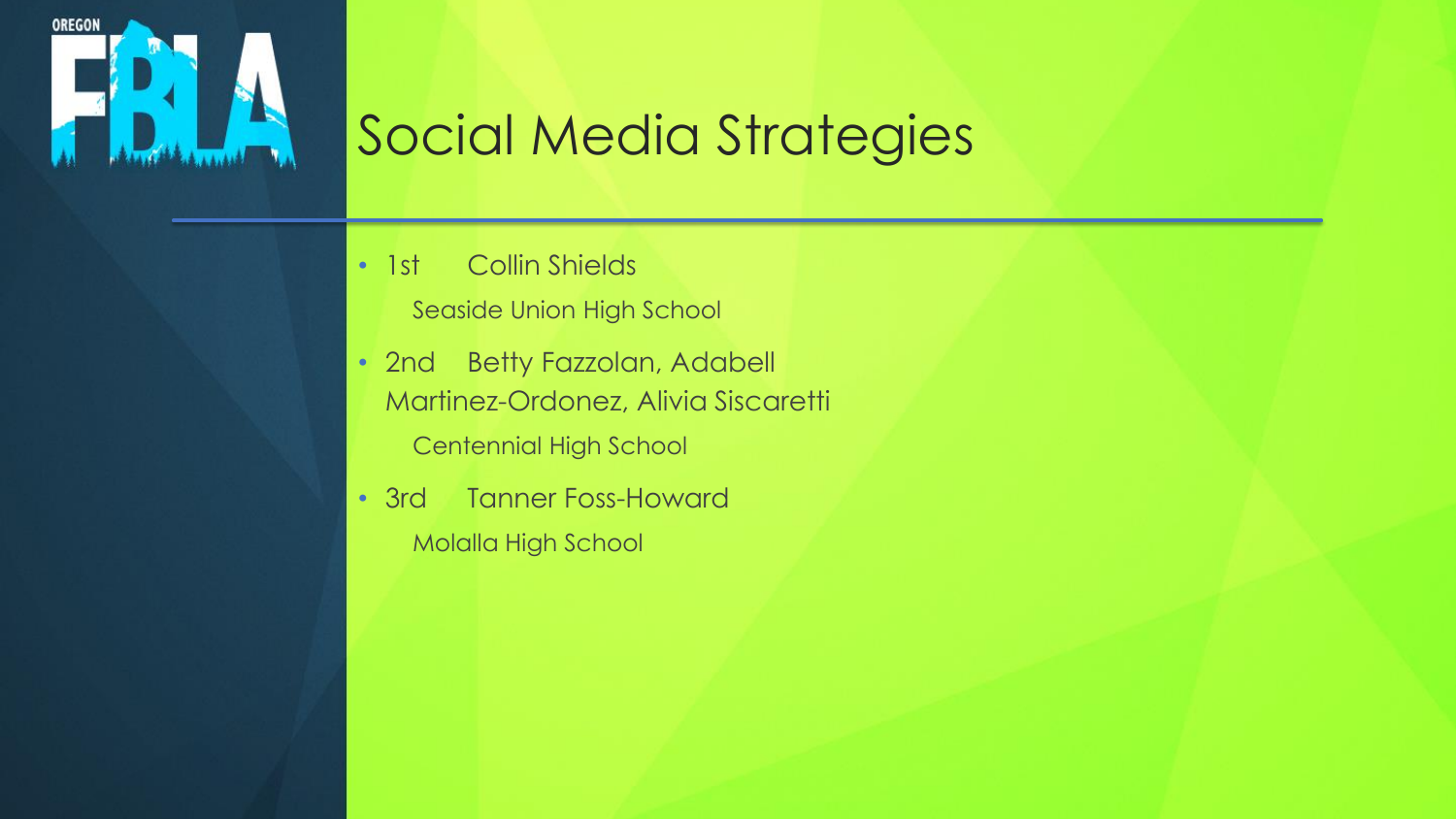

# Client Service

- 1st Seth Clark Roseburg Senior High School
- 2nd Gabrielle Schloe Canby High School
- 3rd Allison Woodard Roseburg Senior High School
- 4th Emily Zieres Scappoose High School
- 5th Anahi Pindeo Mazama High School
- 6th Makenna Garcia Mazama High School
- 7th Lucy Camacho Imbler High School
- 8th Bryce Worrell Mazama High School
- 9th Maria Guadalupe Rodriguez Sanchez
	- Baker Senior High School
- 10th Emily Carriedo Roseburg Senior High School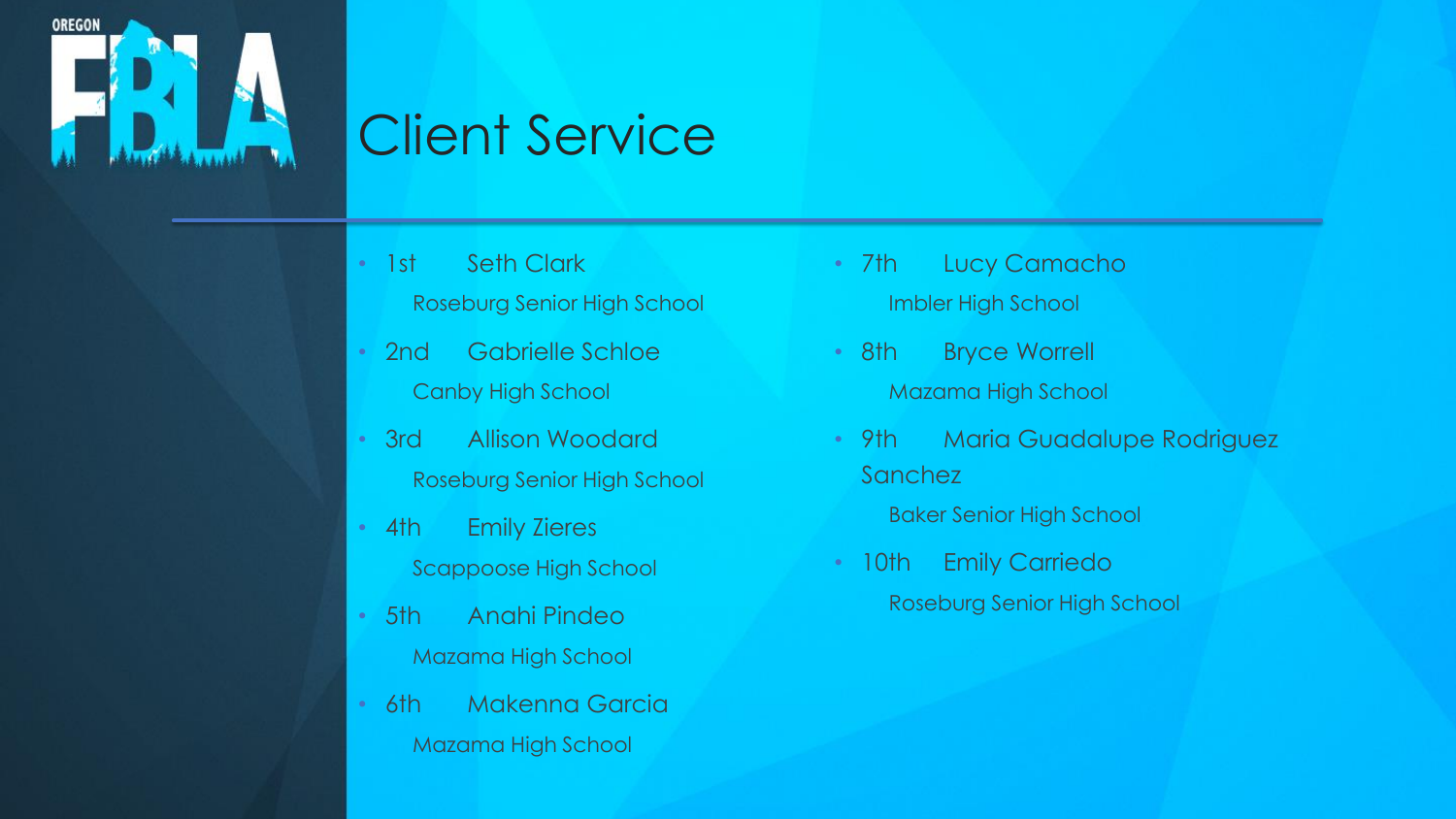

## Spreadsheet Applications

- 1st MayaBella Texidor Helix High School
- 2nd Dean Boland Helix High School
- 3rd Rosa Eliosa North Salem High School
- 4th Kolby Miller
	- Neah Kah Nie High School
- 5th Mckenzie Blackman Molalla High School

• 6th Brooklynne Konruff Neah - Kah - Nie High School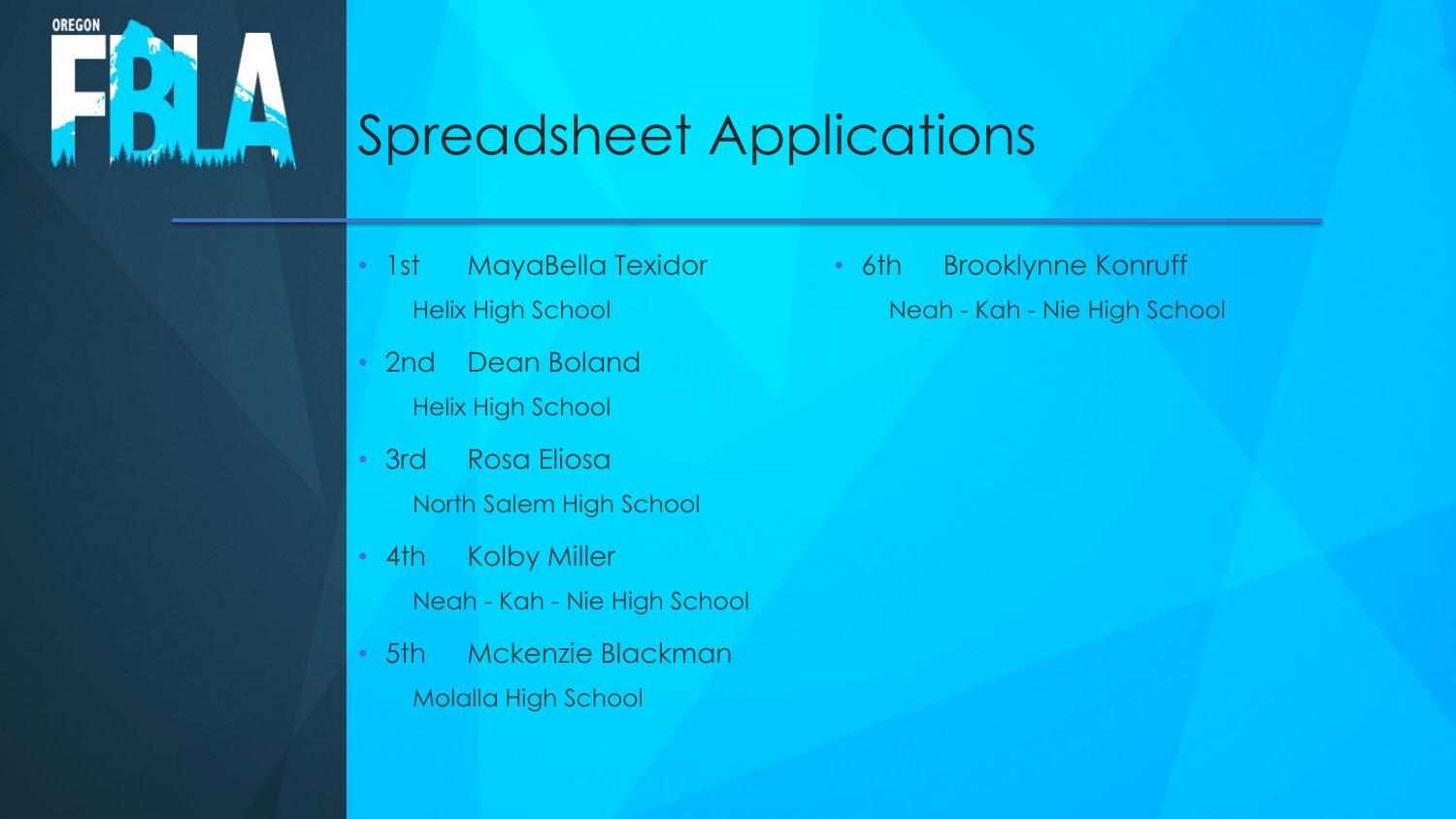

# Word Processing

- 1st Anna Fuentes
	- North Marion High School
- 2nd Xabier Jimenez Aguirre Union High School
- 3rd Kerry Jensen Helix High School
- 4th Matthew Craig Molalla High School
- 5th Sander Allison Mazama High School

• 6th Joey Hudson Bonanza High School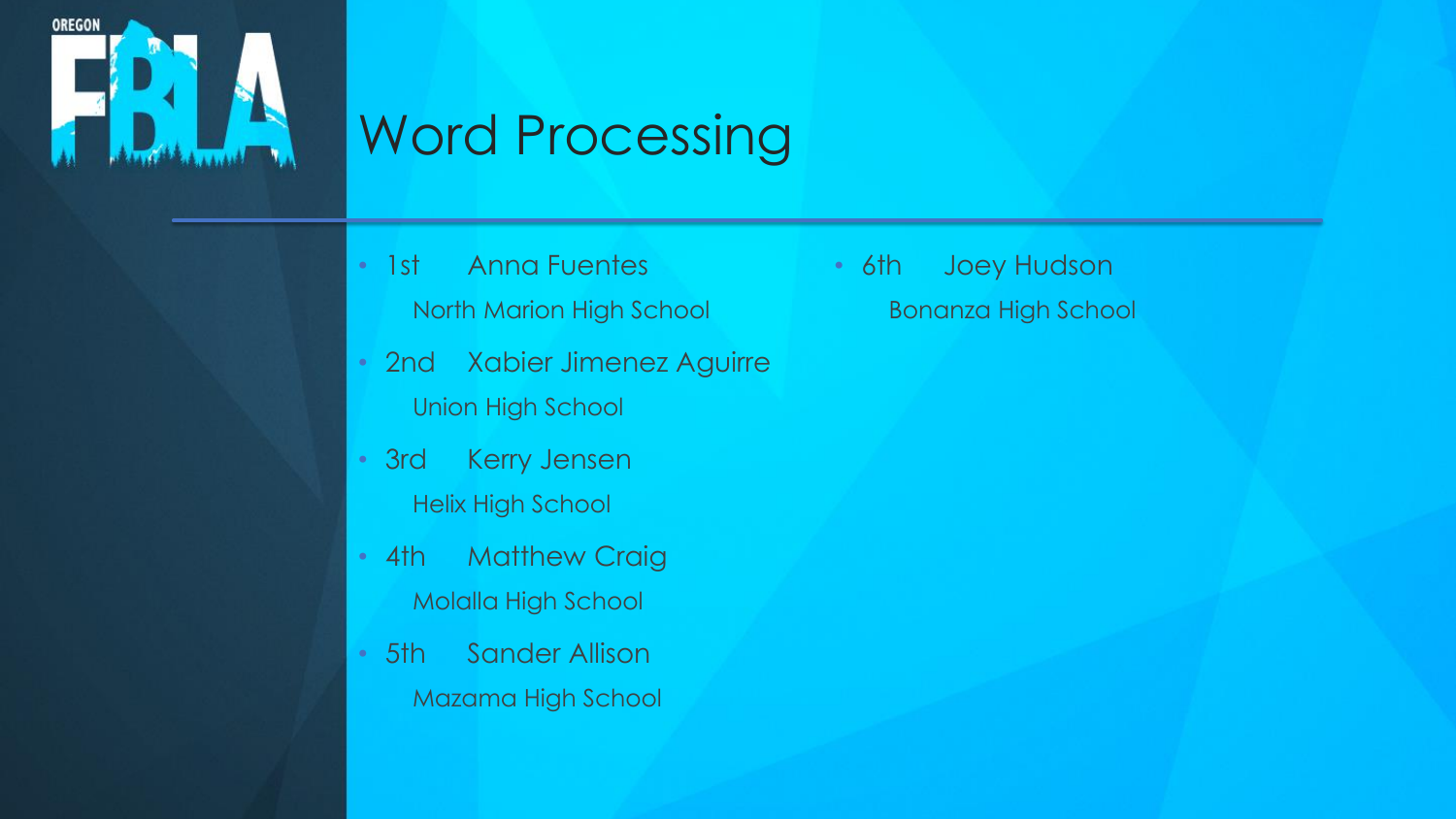

# 3-D Animation

- 1st Noah Fukuda
	- Seaside Union High School
- 2nd Zach Fukuda, Jonathan **Granillo** 
	- Seaside Union High School
- 3rd Brody Hillman, Grace Meyer
	- Seaside Union High School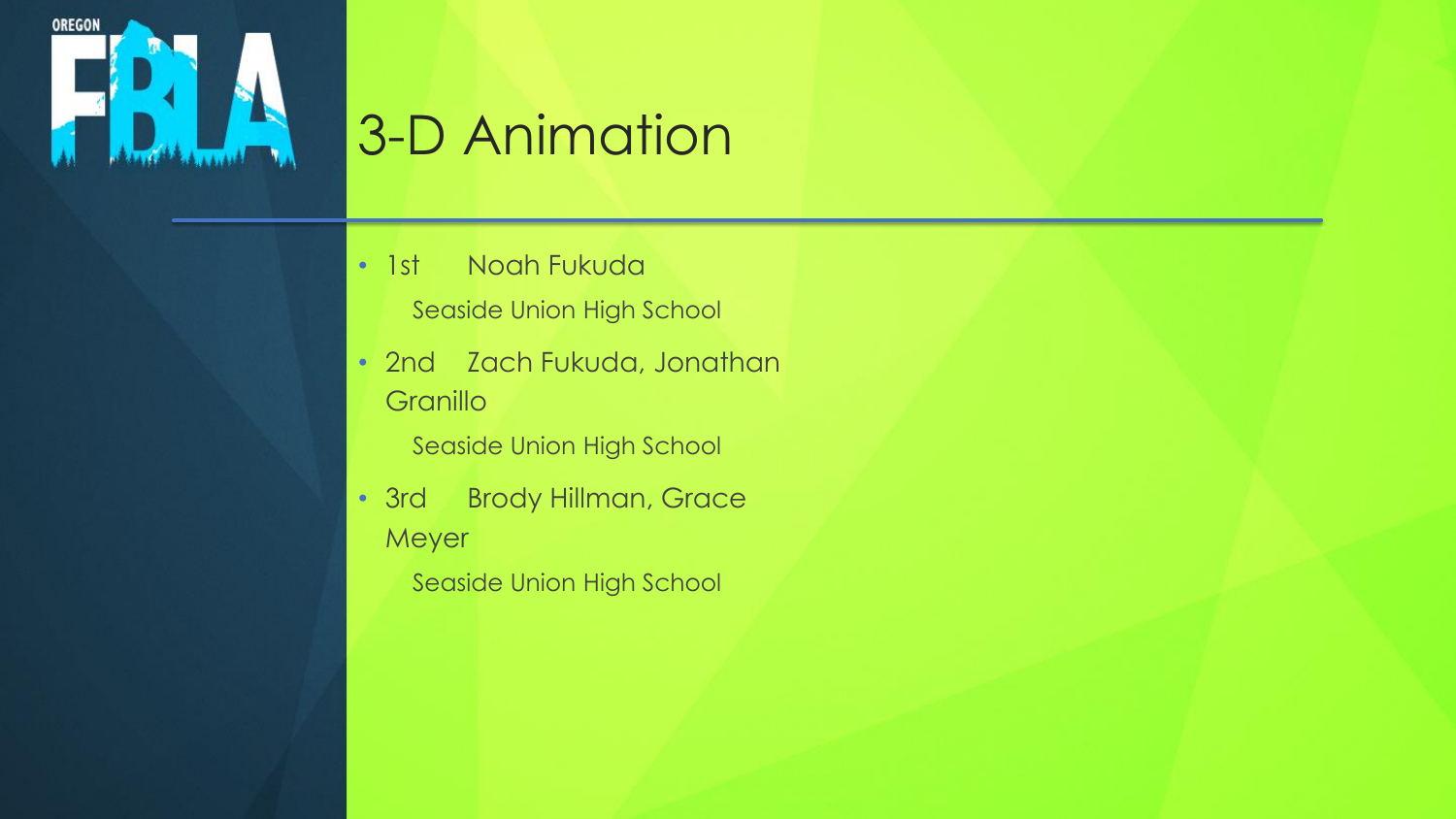

# Digital Video Production

• 1st Jack Kiesel

North Marion High School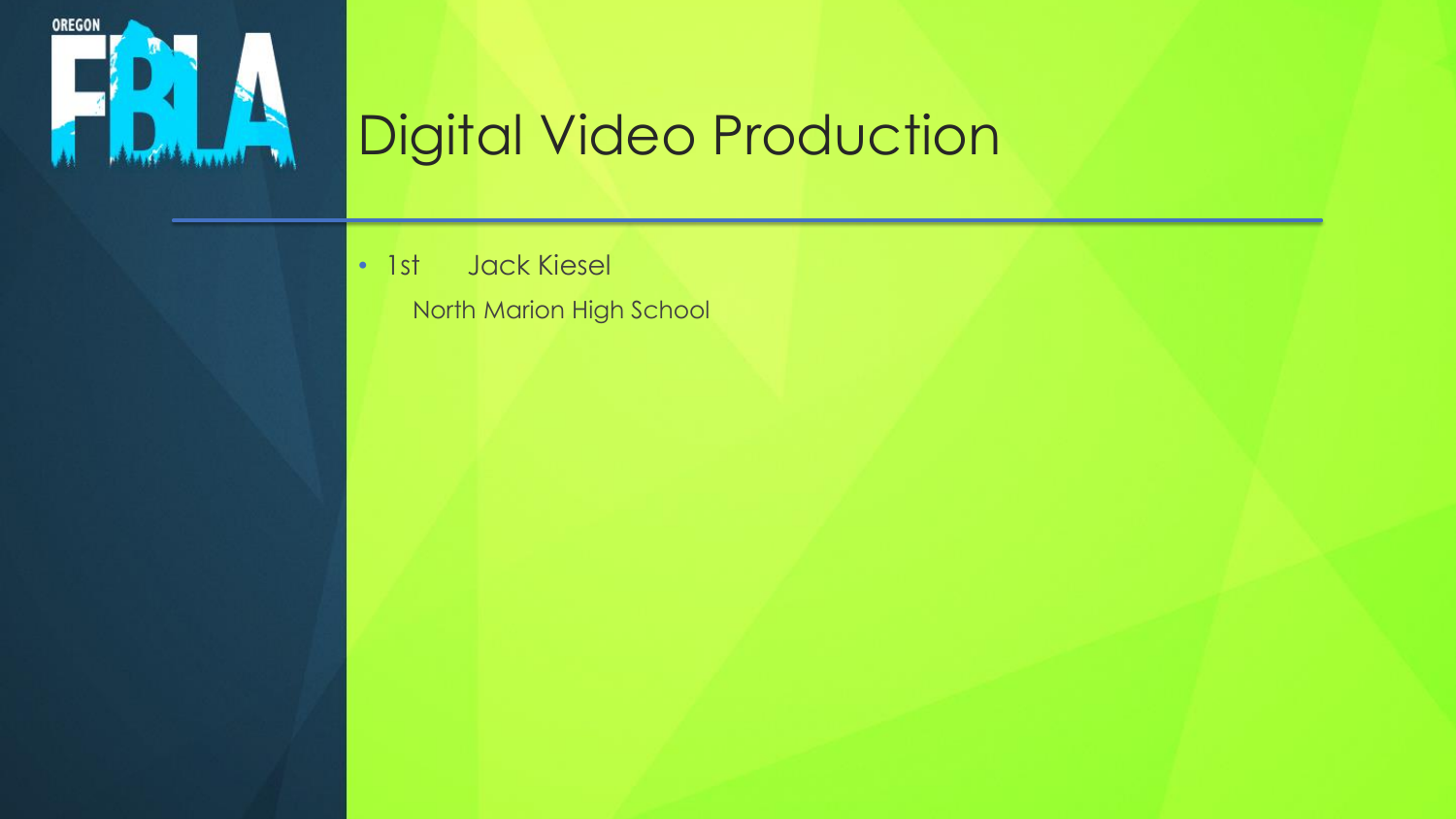

### Business Financial Plan

- 1st Tyler Feeney, Abby Nofield Seaside Union High School
- 2nd Julie Mayfield, Antonio Rodriguez
	- Ridgeview High School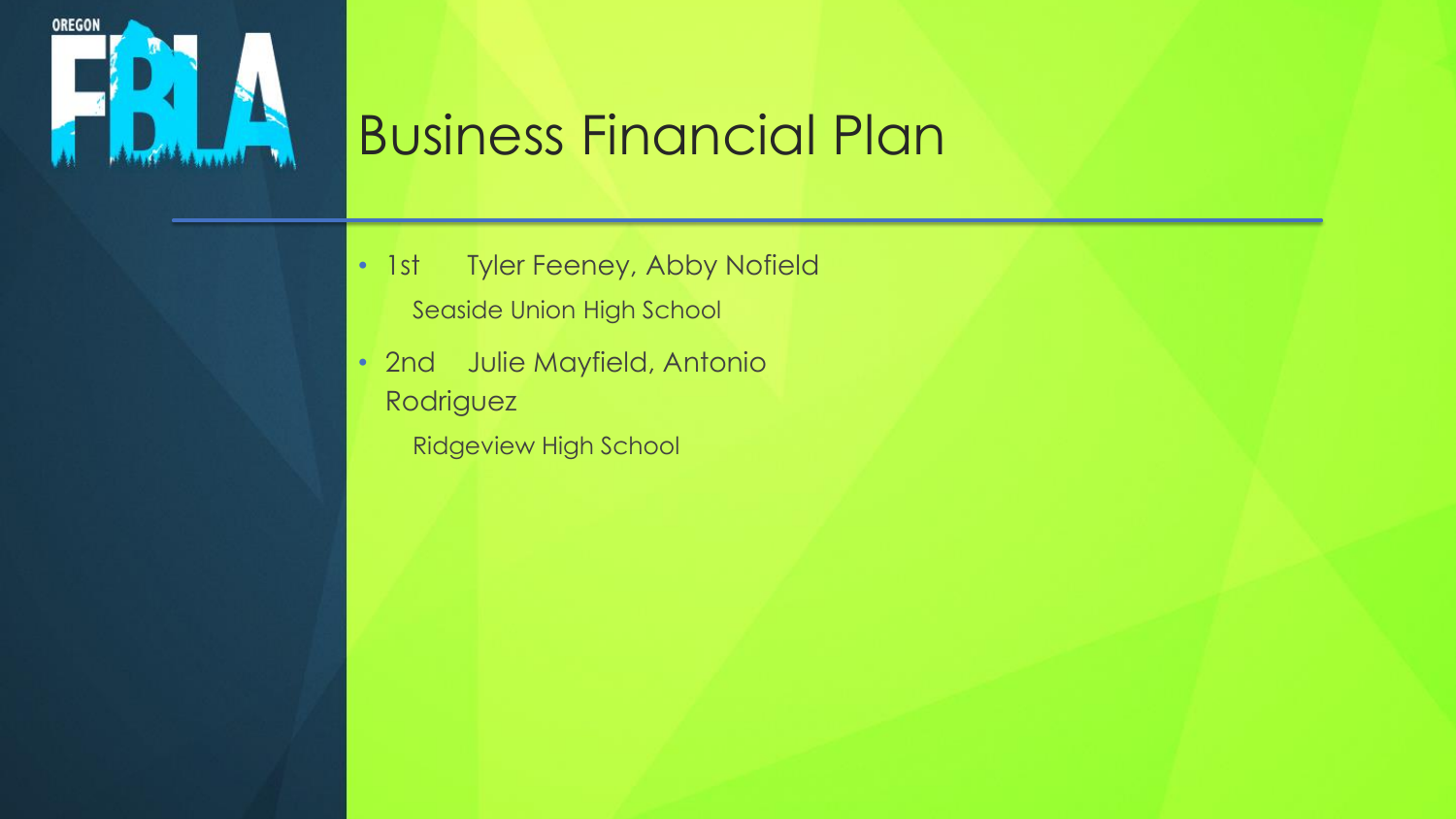

# Business Plan

- 1st Benjamin Graff
	- Redmond High School
- 2nd Kirsten Kuenzi, Erin Towery Silverton High School
- 3rd Mckenzie Blackman Molalla High School
- 4th Keona Gates, Kalea Lopes, Ella Ward
	- Molalla High School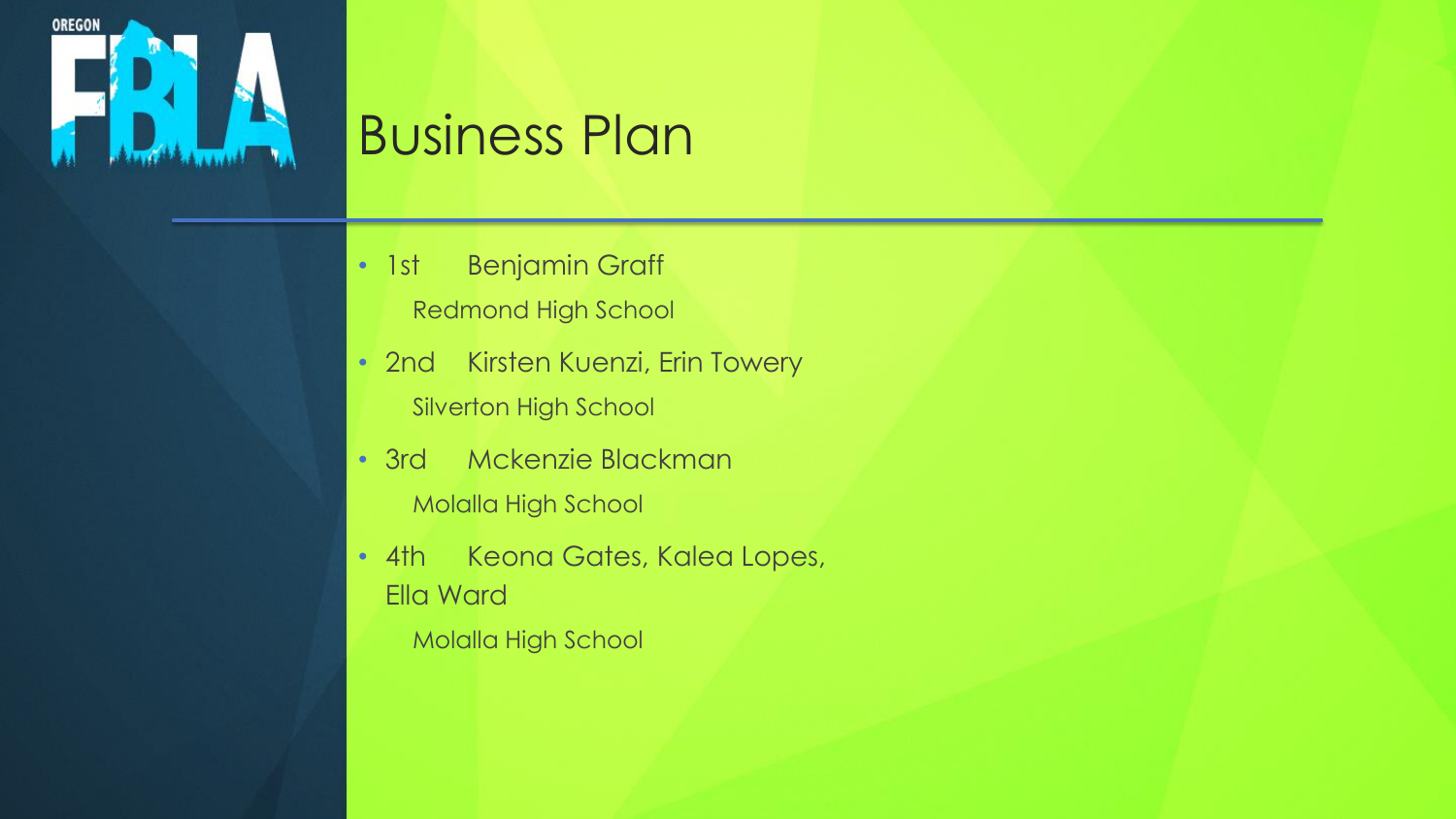

# Community Service Project

- 1st Roseburg Senior High School
- 2nd Seaside Union High School
- 3rd Imbler High School
- 4th North Marion High School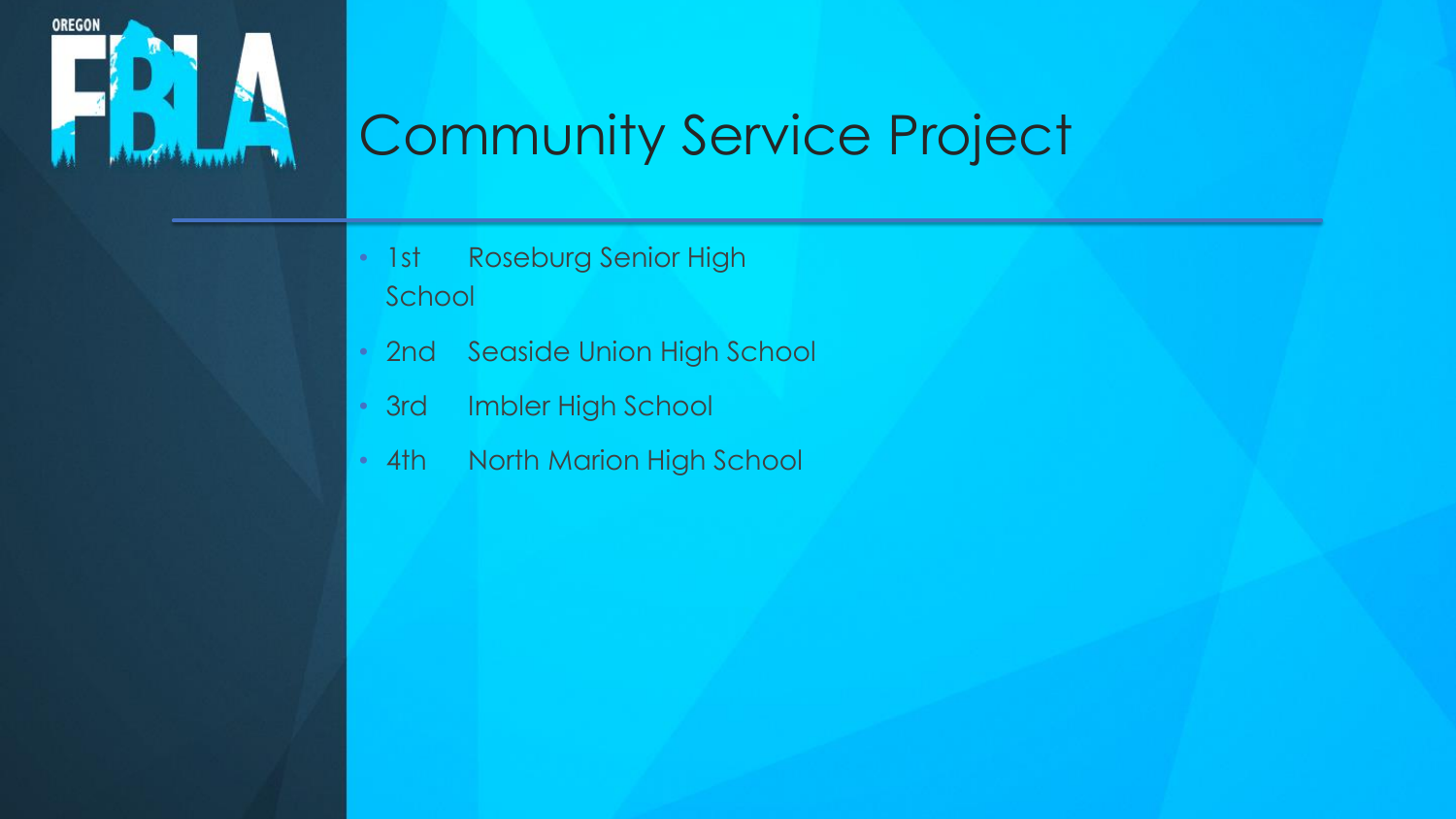

#### Local Chapter Annual Business Report

- 1st Roseburg Senior High School
- 2nd Imbler High School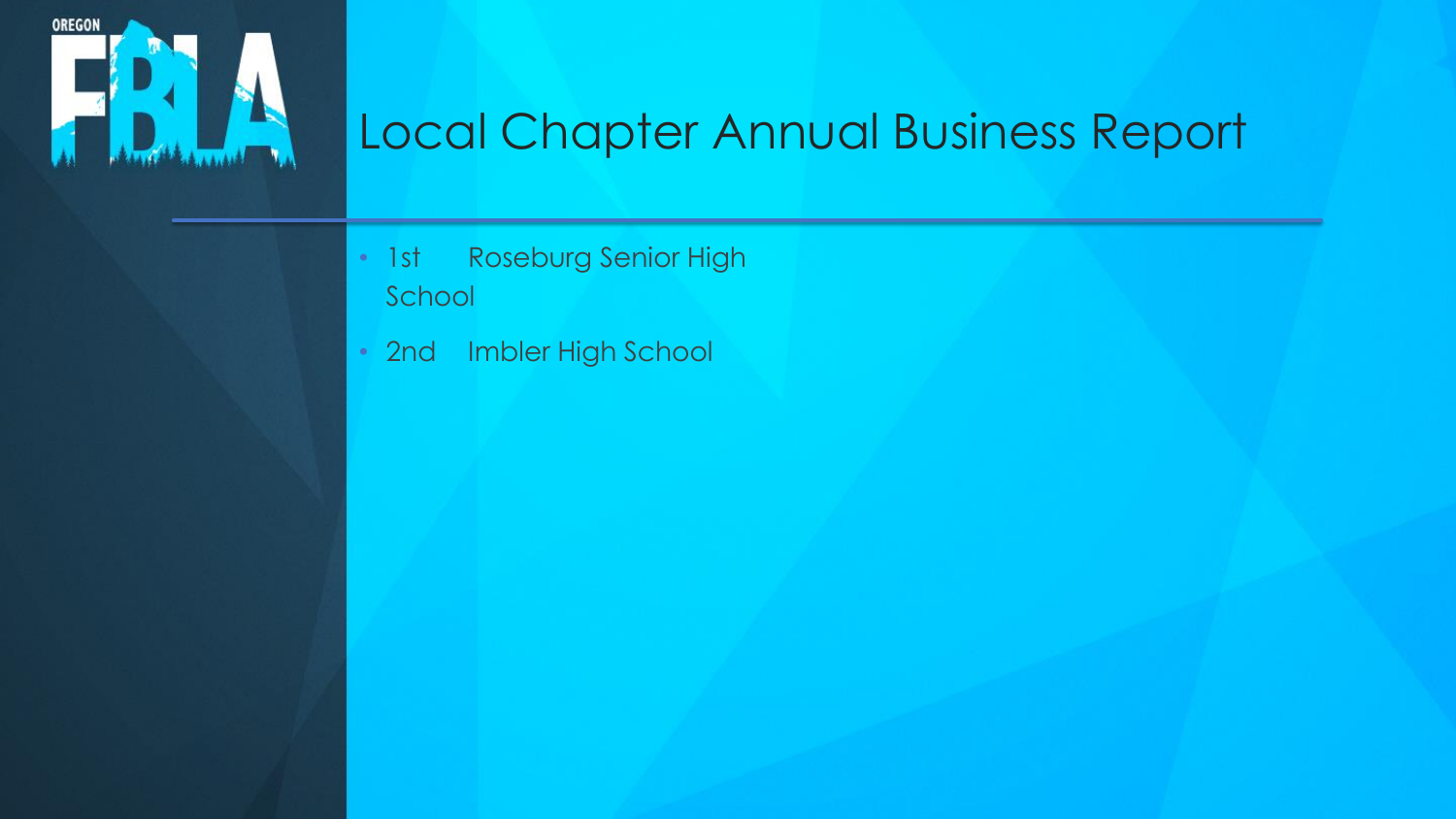

# Partnership with Business Project

- 1st Roseburg Senior High School
- 2nd Seaside Union High School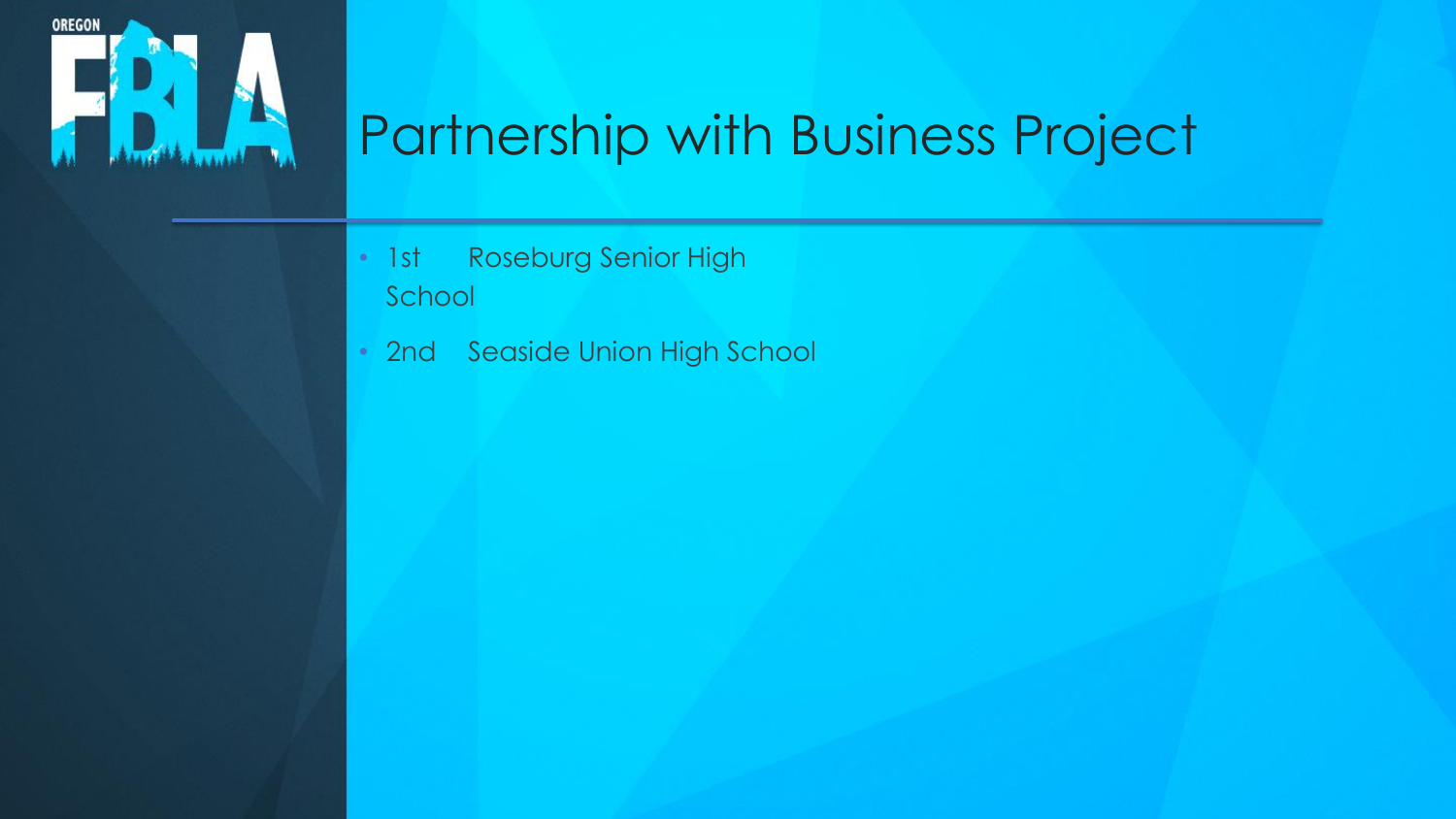

# Impromptu Speaking

- 1st Tanner Stenkamp Redmond High School
- 2nd Hailey Smith Silverton High School
- 3rd Jenna Schurter Silverton High School
- 4th Alyssia Menezes Lincoln High School
- 5th Emma McDonald Cottage Grove High School
- 6th Makenna Garcia Mazama High School
- 7th Cameron Motz Bonanza High School
- 8th Brendon Solus Mazama High School
- 9th Luke Smith Ridgeview High School
- 10th Charlotte Triulzi Ridgeview High School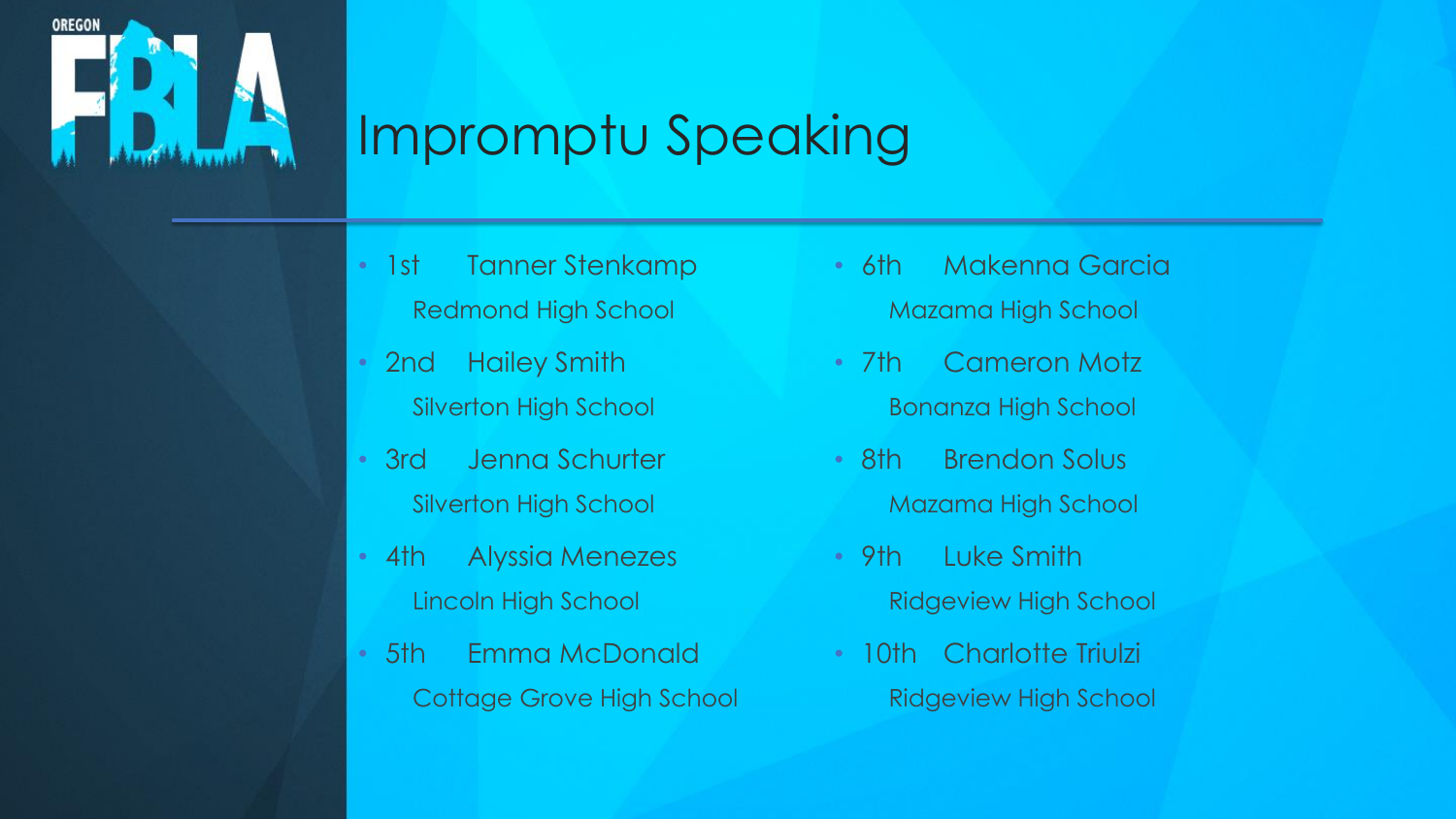

# Introduction to Public Speaking

- 1st Ashlyn Dalton Baker Senior High School
- 2nd Avonlea Crook Imbler High School
- 3rd Cayman Campbell Ontario High School
- 4th Dylann Justice La Grande High School
- 5th Timothy Haley Hidden Valley High School
- 6th Bailee McIntire Molalla High School
- 7th Fisher Smith Scappoose High School
- 8th Megan Fischer Silverton High School
- 9th Morganne Wyllie Grant Union High School
- 10th Isabella Buford Roseburg Senior High School